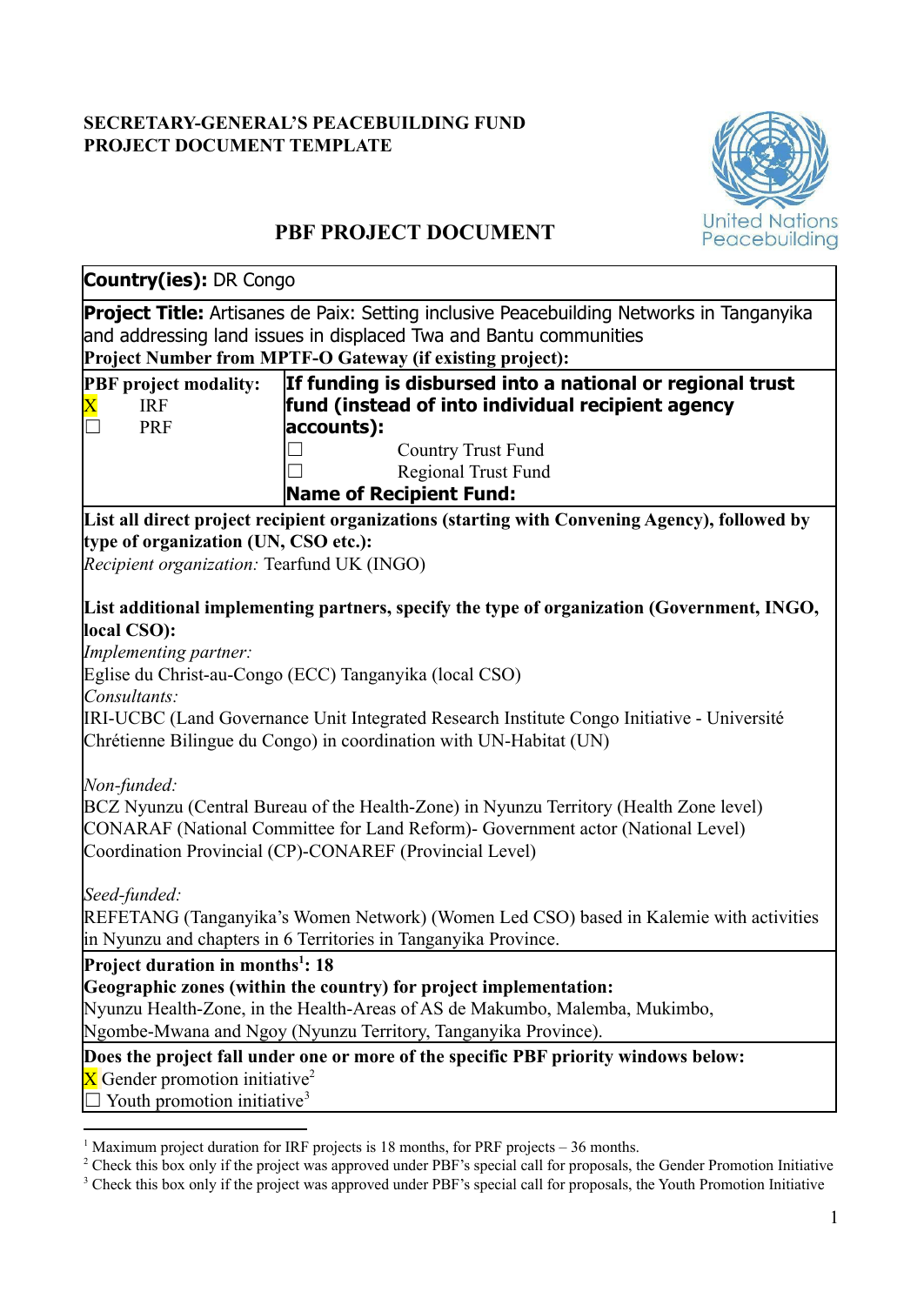$\Box$  Transition from UN or regional peace keeping or special political missions  $\Box$  Cross-border or regional project

### **Total PBF approved project budget\* (by recipient organization): Tearfund:** \$ 996,564

## Total: \$ 996,564

\*The overall approved budget and the release of the second and any subsequent tranche are conditional and subject to PBSO's approval and subject to availability of funds in the PBF account. For payment of second and subsequent tranches the Coordinating agency needs to demonstrate expenditure/commitment of at least 75% of the previous tranche and provision of any PBF reports due in the period elapsed.

## Any other existing funding for the project (amount and source): N/A

| <b>PBF</b> $1^{\text{st}}$ tranche $(35\%)$ : | <b>PBF</b> $2^{nd}$ tranche* (35%): | <b>PBF</b> $3^{rd}$ tranche* $(30\%)$ : |
|-----------------------------------------------|-------------------------------------|-----------------------------------------|
| Recipient                                     | Recipient                           | Recipient                               |
| Tearfund: \$348,797.40                        | Tearfund: \$348,797.40              | Tearfund: \$298,969.20                  |
| Total: \$348,797.40                           | Total: \$348,797.40                 | Total: \$298,969.20                     |
|                                               |                                     |                                         |

### **Provide a brief project description (describe the main project goal; do not list outcomes and outputs):**

The project "Artisanes de Paix" (AP,) aims to support the UN women, peace and security agenda by promoting women-led conflict transformation initiatives that address the Twa - Bantu conflict in Nyunzu Territory in order that these initiatives move from the margins to a more prominent role. Thus advancing women's meaningful participation in peace-building and protection to address gender-based violence including pre-existing forms of discrimination, facilitate the resolution of conflict disputes and promote fair and equitable access to land in Nyunzu Territory. This intervention will focus on four health-areas (Makumbo, Malemba, Mukimbo, Ngombe-Mwana and Ngoy), identified by UN-OCHA (August 2021) as areas of return for IDPs affected by the Twa-Bantu conflict.

AP will focus on two main hindrances to conflict transformation raised in Tearfund's Conflict Analysis (June 2021):

1) gender and ethnic discrimination, by strengthening the capacities (technical and financial support) of the REFETANG, an existing dynamic and ethnically diverse women-led CSO (WL CSO) that is active in conflict transformation in Nyunzu Territory, and

2) land-disputes which are at the core of violence between minority and dominant groups, and the perpetuation of discriminatory land-tenure laws towards women, through technical land surveys which are informed by multi-stakeholder, inclusive and participatory approaches

The project builds on the existing community-based conflict resolution mechanisms in Nyunzu to harness the potentials of peace-building spaces and dialogue processes in the target locations. Tearfund will lead the capacity-strengthening program that is for and co-designed by ethnically diverse Peace-Champions (PCs). At least 50% of the participants will be women who co-create and nurture inclusive (gender and ethnic-wise) civic-spaces and facilitate weekly peace-dialogues.

These PCs and spaces will also be harnessed towards the co-creation and mobilisation of community based protection mechanisms which are expected to address gender-based violence, including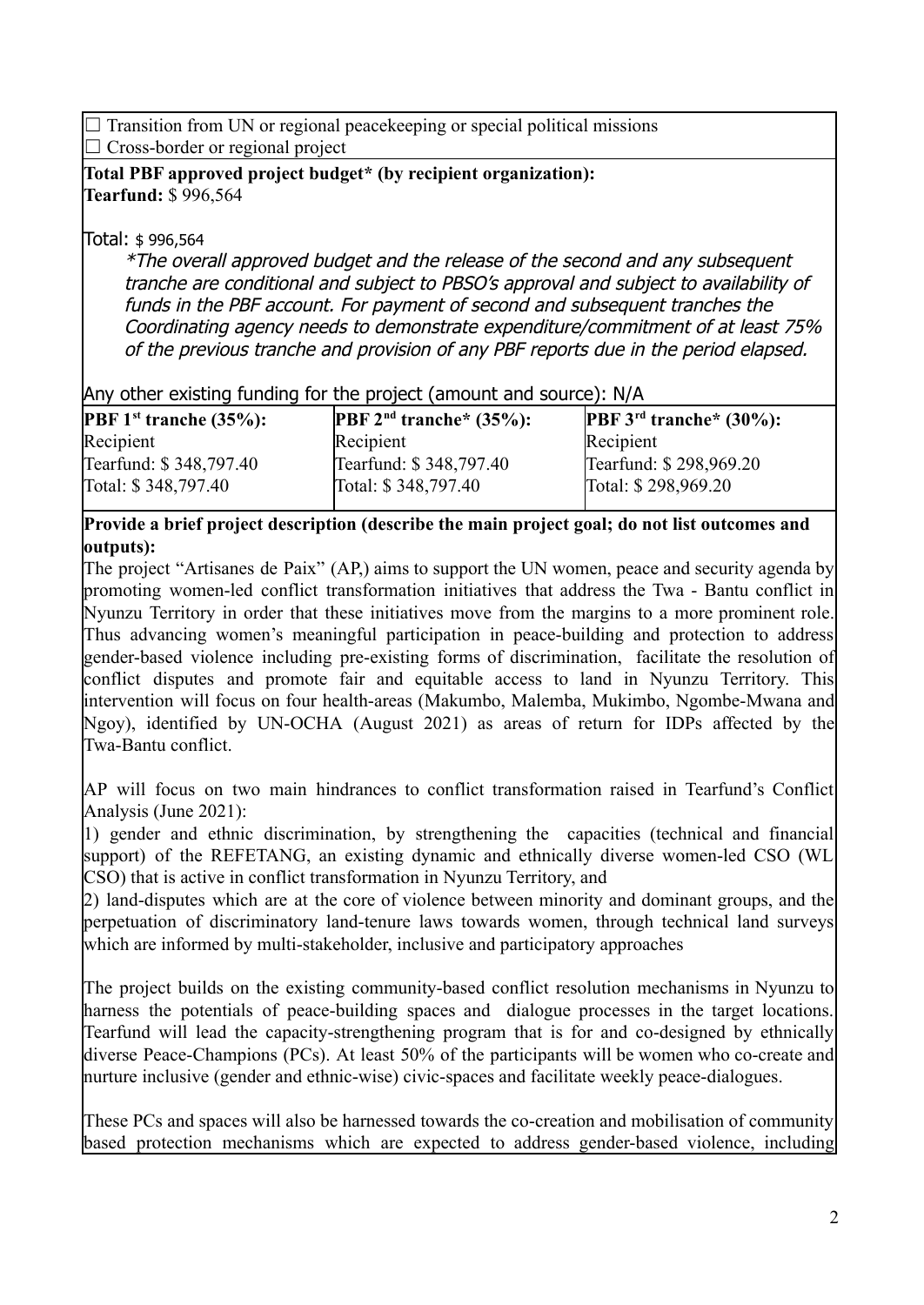discriminatory attitudes and norms especially against women and girls; and boost women's meaningful participation and leadership.

The PCs and other members from the communities will receive training on psychological first aid, the different strands of protection and protection actions which are deemed relevant to the context. These protection actions may include the development of context and security analysis and protection plan, the conduct of community security meetings, performing protective presence and accompaniment, the development of early warning early response (EWER) mechanisms among others.

The PCs, particularly the women and those from marginalised groups will also be supported in developing their leadership skills through capacity-strengthening activities around advocacy and influencing, facilitation, public speaking and other skills which the PCs will identify. They will also be supported with organisational development skills, which can prove useful if the women decide to formalise these community-based protection mechanisms and raise their profiles. These mechanisms may opt to become an Early Warning Alert Group (EWAG) or groups whose remit goes beyond EWER. Tearfund will target 10 villages in Makumbo, Malemba, Mukimbo, Ngombe-Mwana and Ngoy HAs and set up a network of PCs across all 10-villages. The PC-network will ensure learning in protection, conflict transformation, problem solving, mutual support and accountability among PB-actors are sustained in target communities.

Complementing these preventive peace-dialogues, REFETANG will provide a first response to conflict-transformation through its Early Warning Alert Groups (EWAG). EWAGs will connect communities to local government authorities to find joint solutions to conflict and advance women's participation in peace-building as DRC's National Action Plan on 1325 envisages. REFETANG is also strategically placed to support women peace-builders should they desire to pursue their organising work as a community-based protection mechanism. Following an organisational needs assessment of the EWAGs, Tearfund and REFETANG have developed a joint organisational capacity building plan, with seed funding, to expand the EWAG to the projects' 3 HAs in Nyunzu HZ. REFETANG has 6 operational EWAGs in Tanganyika province (one in each Tanganyika's 6 territories), but none in the project location. Tearfund will also look to complement the EWAGs through support to the development of specific community protection actions such as the provision of basic psychological first aid and referrals, as well as the conduct/ updating of context and security analysis (including a protection mapping and protection plan). Both Tearfund and REFETANG will kick-start the monthly community security meetings which will become the basis for a context and security analysis and protection plan. These meetings will also provide agility to all project stakeholders, especially as there will be a monthly project review.

The second response mechanisms in this project will address the violent land-dispute and the discriminatory practices towards women and ethnic minorities (e.g. Twas) in their access to land. The DRC government, in partnership with UN-Habitat and Congo Initiative (CI), one of Tearfund's local partners, initiated the PARF (Programme d'Appui à la Réforme Foncière) 5 years ago with major successes in Maindombe and Ituri, where deforestation was also prevented. PARF is a 7-step community- and rights-based approach to solve land-disputes non-violently (See description in section 4c). Tearfund will integrate the PARF approach into its program, ensuring women from the REFETANG and those from other ethnic and marginalised groups in Nyunzu are included and involved in the land-reform process. The PARF is rolled-out in 8 additional villages in HAs affected by land-disputes.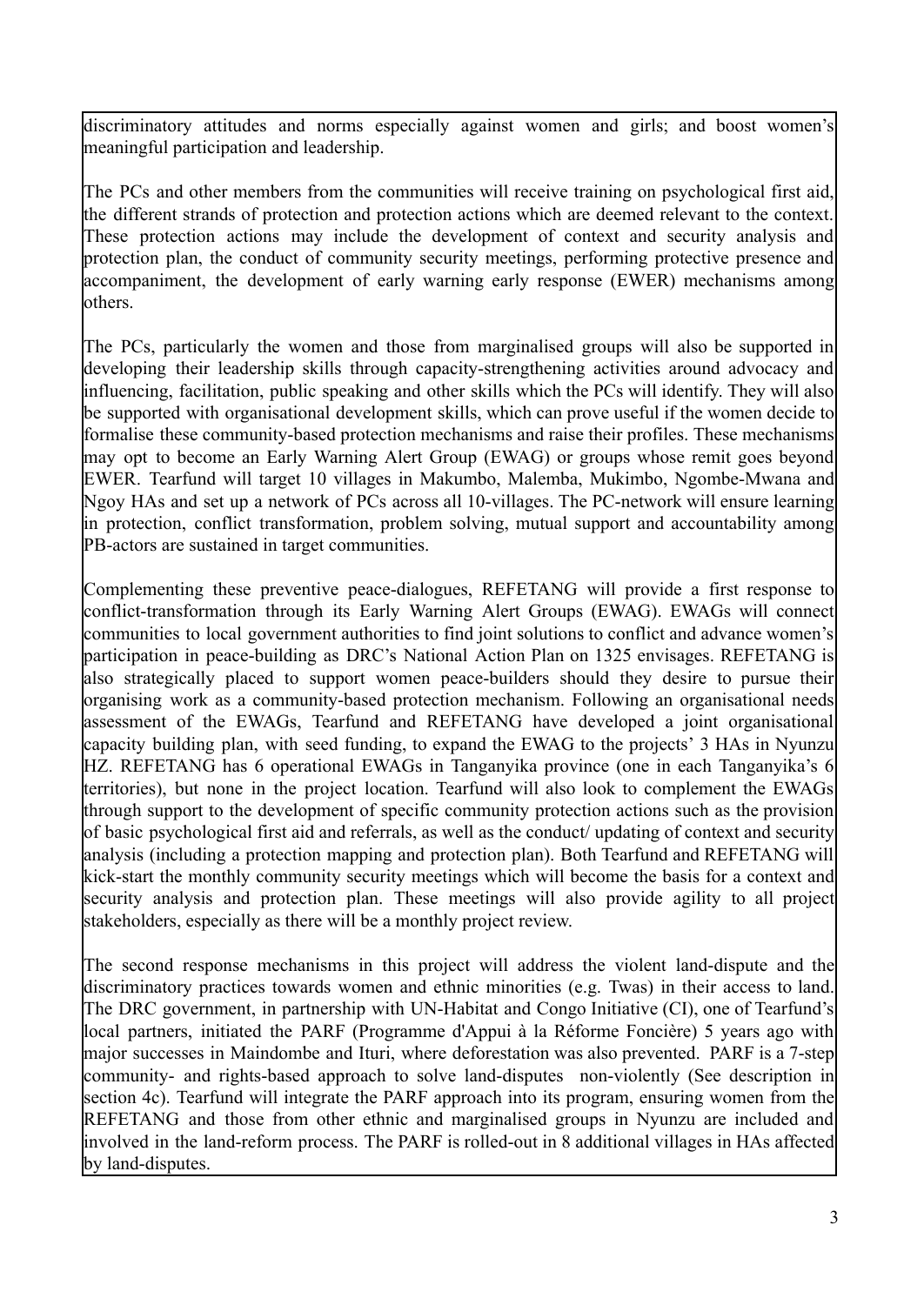AP will take place in three phases over 18 months:

**1) an inception phase** (4 months):

- one month for social preparation to re-/establish relationships with the different stakeholders and jointly re-familiarise the project participants with the project and plan for the 17 months.
- Capacity-strengthening of peace-building champions (PB) and women leaders around peace-building, community-based protection mechanisms, transformative leadership and organising
- Capacity-strengthening of Refetang
- Co-creation of an action plan on strengthening the roles of early warning groups (EWGs)
- Formation of local land committees (LLCs) in two villages
- Conduct of baseline evaluation

**2) an implementation phase** (7 months):

- Conduct of community conflict transformation dialogue (CCTD) cycles
- Co-creation of peace-building and protection action plans
- Co-creation of new EWGs and other community-based protection-related groups which work beyond EWER in the three health areas
- Mobilisation of community-based protection mechanisms (e.g. context and security analysis/ protection mapping, community security meetings, accompaniment, PFA, referrals etc)
- Conduct of community cadastre mapping
- Documentation of land claims
- Conduct of mediation over land claims
- Issuance of land certificates, including their registration with national land reform and management institutions

**3) a sustainability phase** (7 months): PCs form a PB network, PCs continue implementing project activities (one additional CCTD), with little to no intervention from Tearfund.

- Formation of peace-building and protection networks
- Conduct of more independent activities by PBs, EWGs and other groups whose formation and work have been facilitated by the project.

We assume that these three stages, if followed, will allow the project participants (PCs, local authorities, members of EWGs, REFETANG) to sustain the peace-building and protection work, and communities will take full ownership of the intervention, continuing after the close of the project.

**Summarize the in-country project consultation process prior to submission to PBSO, including with the PBF Steering Committee, civil society (including any women and youth organizations) and stakeholder communities (including women, youth and marginalized groups):**

Artisanes de Paix was designed through ongoing consultation with women peace-builders (both Twa and Bantu) in Nyunzu and Kalemie as well as humanitarian actors to develop a well-rounded project which factors in both the specific needs of women and displaced communities. The focus of our project therefore "naturally" focused on the topic of land-disputes, land-rights, which is gendered, has ethnic underpinnings and is inherent to displacement contexts. Tearfund engaged in continuous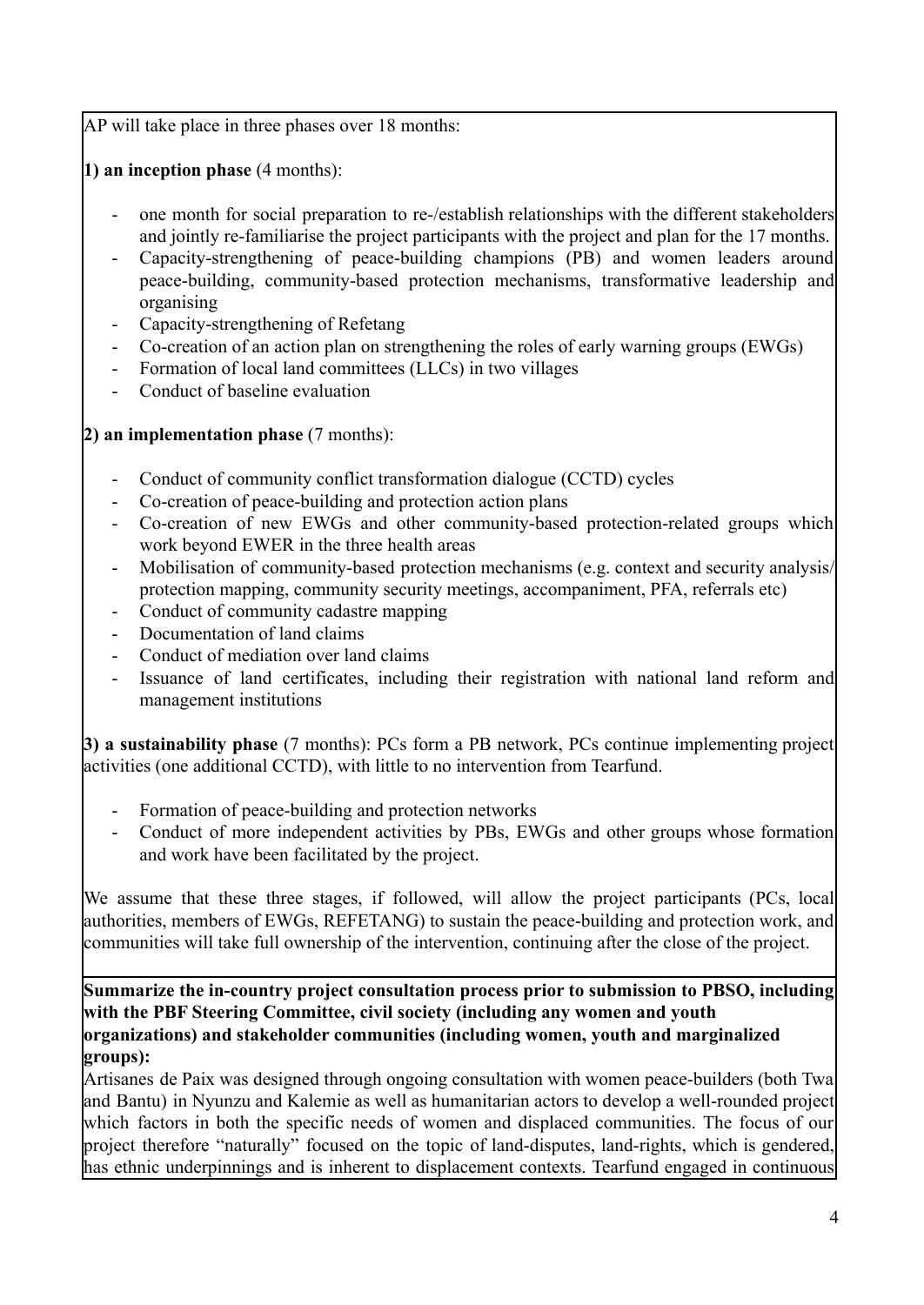exchanges, and consultations, between June and September 2021, with members of REFETANG's Head Office based in Kalemie, with the Coordinator of Tanganyika's Core Interconfessional Group and their focal point based in Nyunzu. Ad hoc consultations took also place with: representatives of the Twa and Bantu youths in Nyunzu, Community Leaders of the Twa and Bantu communities based in Nyunzu, and consultations with the Assistant Humanitarian Affairs Officer of OCHA's Coordination Unit based in Kalemie. Two online meetings took place with the PBF Secretariat Coordinator, which helped us refocus our proposal in addition to the feedback received from the PBF team subsequent to our submission on September 17. The general information session on ToC and Conflict Analysis also contributed in shaping this proposal.

### **Project Gender Marker score<sup>4</sup>: 3**

Specify % and \$ of total project budget allocated to activities in pursuit of gender equality and women's empowerment: 80.85% of the budget or \$ 805,753.78 will be allocated to GEWE. *Briefly* **explain through which major intervention(s) the project will contribute to gender equality and women's empowerment : 5**

Artisanes de Paix (AP) will contribute to gender equality and women's empowerment by primarily advancing the Women, Peace and Security agenda, particularly by facilitating the conditions for women's participation in peace-building in a context that has been marred by conflict, land issues and gender-based violence, particularly discriminatory norms.

Capacity-strengthening of women peacebuilders - The project strengthens the capacity of women peace champions among conflict affected communities in Tanganyika. The women will be equipped with the knowledge and skills on conflict transformation beginning with conflict analysis, to mediation, to leadership. These skills are necessary as the women are expected to facilitate community conflict transformation dialogues, which are crucial in both addressing the land issues along with other stakeholders and for women themselves, claiming a substantive role in these public negotiations.

Women-led community-based protection mechanisms - The women peace champions will also harness their knowledge and skills on protection, which intends to address the impact of insecurity and the long-standing forms of discrimination where women and girls are valued less than men. The women and other members of the community will be trained in protection mapping and planning beginning with the development of context and security analysis. The latter is also crucial if local women were to take an active role in monitoring and responding to various crises themselves. Training opportunities on psychological first aid and other relevant protection actions such as protective presence, accompaniment, early warning early response, referrals will be made available. Tearfund will also introduce Transforming Masculinities, a tool in engaging people especially men and boys - usually with the support of churches - in addressing harmful gender and social norms.

Women's leadership and organising - The women peace champions will also have the opportunity to

<sup>4</sup> **Score 3** for projects that have gender equality as a principal objective and allocate at least 80% of the total project budget to Gender Equality and Women's Empowerment (GEWE)

**Score 2** for projects that have gender equality as a significant objective and allocate between 30 and 79% of the total project budget to GEWE

**Score** 1 for projects that contribute in some way to gender equality, but not significantly (less than 30% of the total budget for GEWE)

<sup>5</sup> Please consult the **PBF Guidance Note on Gender Marker Calculations and Gender-responsive Peacebuilding**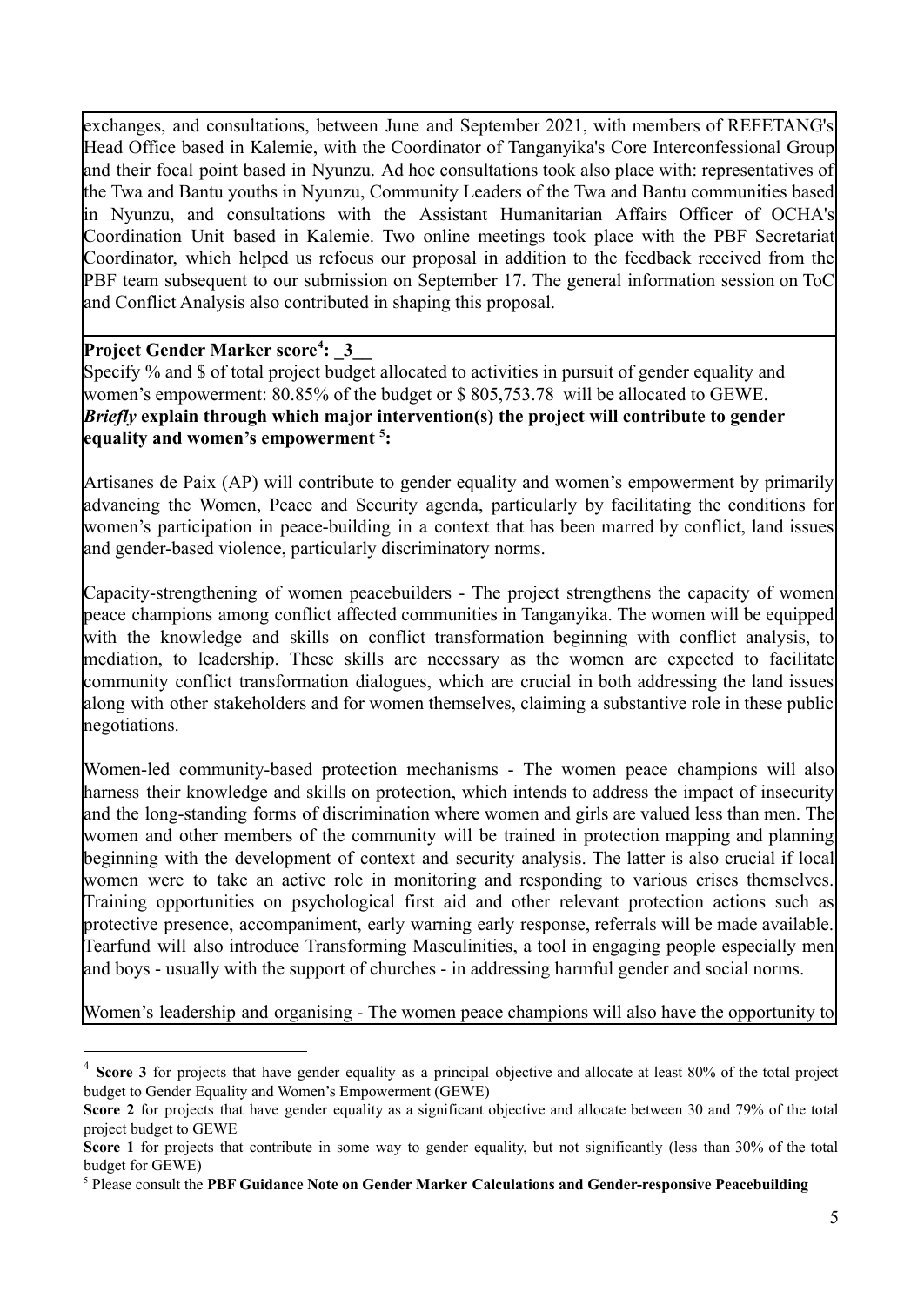harness their leadership skills, including facilitation, influencing and organisational development. These skills are critical when they advance women's rights perspectives in participation, peace-building, protection, resilience and access to land, including inheritance rights and decision-making over land and related resources. As the WPS agenda necessarily supports a localisation agenda, the project will provide seed funding to Refetang, a women-led organisation that is present across the 7 districts of Tanganyika. Refetang has been among the first responders to violence, especially when formal security forces are absent. This also makes Refetang in a strategic position to support women peacebuilders who may want to organise themselves further, create and formalise their own community-based protection mechanisms.

Seed-funding will serve to scale-up the REFETANG's EWGs, as well as contribute to the organization's economic independence by using part of the funds to scale up their market-garden. This IGA (income generating activity) will help the Refetang's advocacy work around gender-equality, consolidate its peacebuilding work between members of the Twa and Bantu community and support women's access to leadership in governance. These streams of work are usually unsupported by donors

GEWE activities pertaining to the transformation of land-disputes and the promotion of women's equal access to inheritance rights and land , will contribute to the inclusion of women (PCs and members of the EWGs) to be trained in the PARF approach focused on community land reform. Women will therefore be integrated into newly formed local land committees (LLCs), which the project will set up in 10 villages by the close of the project. Women's representation and role as decision makers in LLCs will contribute to challenging and eventually changing discriminatory laws against women (Twa and Bantu) and ethnic minority groups and serviving as an additional protection strand for women within these communities.

The project also contains a small budget amount towards special measures that will ensure that women and young people will have the motivation to participate and to be able to contribute substantively to the conversations/ consultations. These special measures will be determined during the project but they may come in the form of accompaniment (additional transport and food cost for another person), child care/ minding services onsite (child-minding space, carers, additional food), kits which would include sanitary napkins, or anything that women beyond the traditional first aid kit and which must be replenished for different activities); and invitation letters (studies actually cite these as empowering tools for self-esteem especially since we want to foster women's leadership – even if the recipient may not be able to read or write), among others.

A portion of the budget will also be allocated for safeguarding, particularly for activities such as trainings and retooling sessions, communications and visibility planning and promotion of the reporting mechanisms, among others.

**Project Risk Marker score**<sup>6</sup>: 1

 $6$  **Risk marker 0** = low risk to achieving outcomes

**Risk marker 1** = medium risk to achieving outcomes

**Risk marker 2** = high risk to achieving outcomes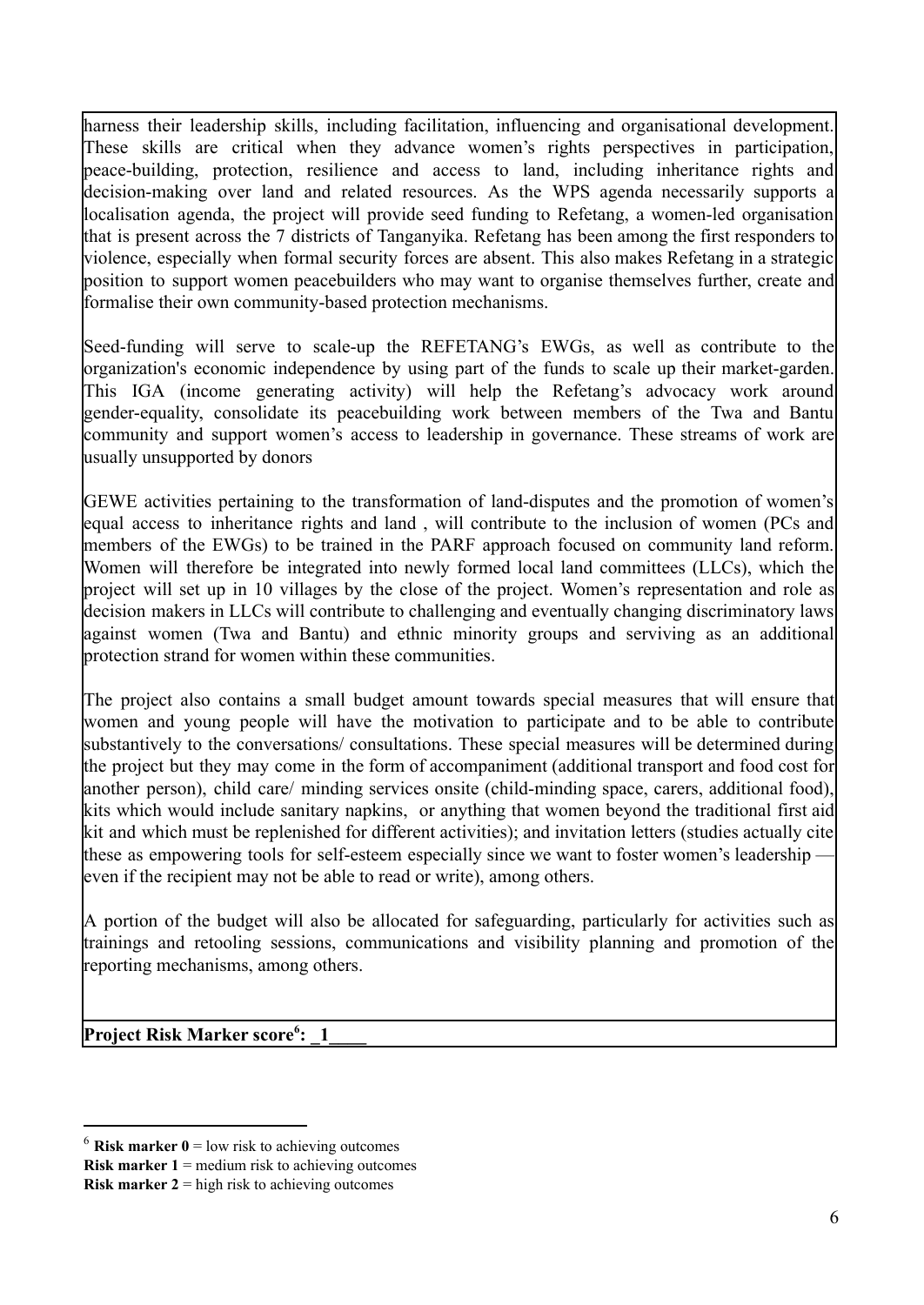Select PBF Focus Areas which best summarizes the focus of the project *(select ONLY one)*<sup>7</sup>: Conflict Prevention/Management

If applicable, SDCF/**UNDAF outcome(s)** to which the project contributes: CAF/UNDAF (2007) outcomes 4: Local security is improved and reconciliation is promoted

**Sustainable Development Goal(s) and Target(s)** to which the project contributes:

Goal 5: Achieve gender equality and empower all women and girls.

Targets: 5.1 End all forms of discrimination against all women and girls everywhere; 5.5 Ensure women's full and effective participation and equal opportunities for leadership at all levels of decision-making in political, economic and public life; 5.a Undertake reforms to give women equal rights to economic resources, as well as access to ownership and control over land and other forms of property, financial services, inheritance and natural resources, in accordance with national laws Goal 10: Reduce inequality within and among countries.

Target: 10.2 By 2030, empower and promote the social, economic and political inclusion of all, irrespective of age, sex, disability, race, ethnicity, origin, religion or economic or other status.

Goal 16: Promote peaceful and inclusive societies for sustainable development, provide access to justice for all and build effective, accountable and inclusive institutions at all levels

Target: 16.7 Ensure responsive, inclusive, participatory and representative decision-making at all levels

| Type of submission:      | If it is a project amendment, select all changes that apply and<br>provide a brief justification:          |
|--------------------------|------------------------------------------------------------------------------------------------------------|
| <b>X</b> New project     |                                                                                                            |
| $\Box$ Project amendment | <b>Extension of duration:</b> $\Box$ Additional duration in months (number of<br>months and new end date): |
|                          | Change of project outcome/scope: $\square$                                                                 |
|                          | Change of budget allocation between outcomes or budget categories<br>$\mathsf{lof}$ more than 15%: $\Box$  |
|                          | Additional PBF budget: $\Box$ Additional amount by recipient                                               |
|                          | organization: USD XXXXX                                                                                    |
|                          | <b>Brief justification for amendment:</b>                                                                  |
|                          | Note: If this is an amendment, show any changes to the project document<br>in RED colour or in             |
|                          | TRACKED CHANGES, ensuring a new result framework and budget                                                |
|                          | tables are included with clearly visible changes. Any parts of the                                         |
|                          | document which are not affected, should remain the same. New project                                       |
|                          | signatures are required.                                                                                   |

<sup>7</sup> **PBF Focus Areas** are:

<sup>(1.1)</sup> SSR, (1.2) Rule of Law; (1.3) DDR; (1.4) Political Dialogue;

<sup>(2.1)</sup> National reconciliation; (2.2) Democratic Governance; (2.3) Conflict prevention/management;

<sup>(3.1)</sup> Employment; (3.2) Equitable access to social services

<sup>(4.1)</sup> Strengthening of essential national state capacity; (4.2) extension of state authority/local administration; (4.3) Governance of peacebuilding resources (including PBF Secretariats)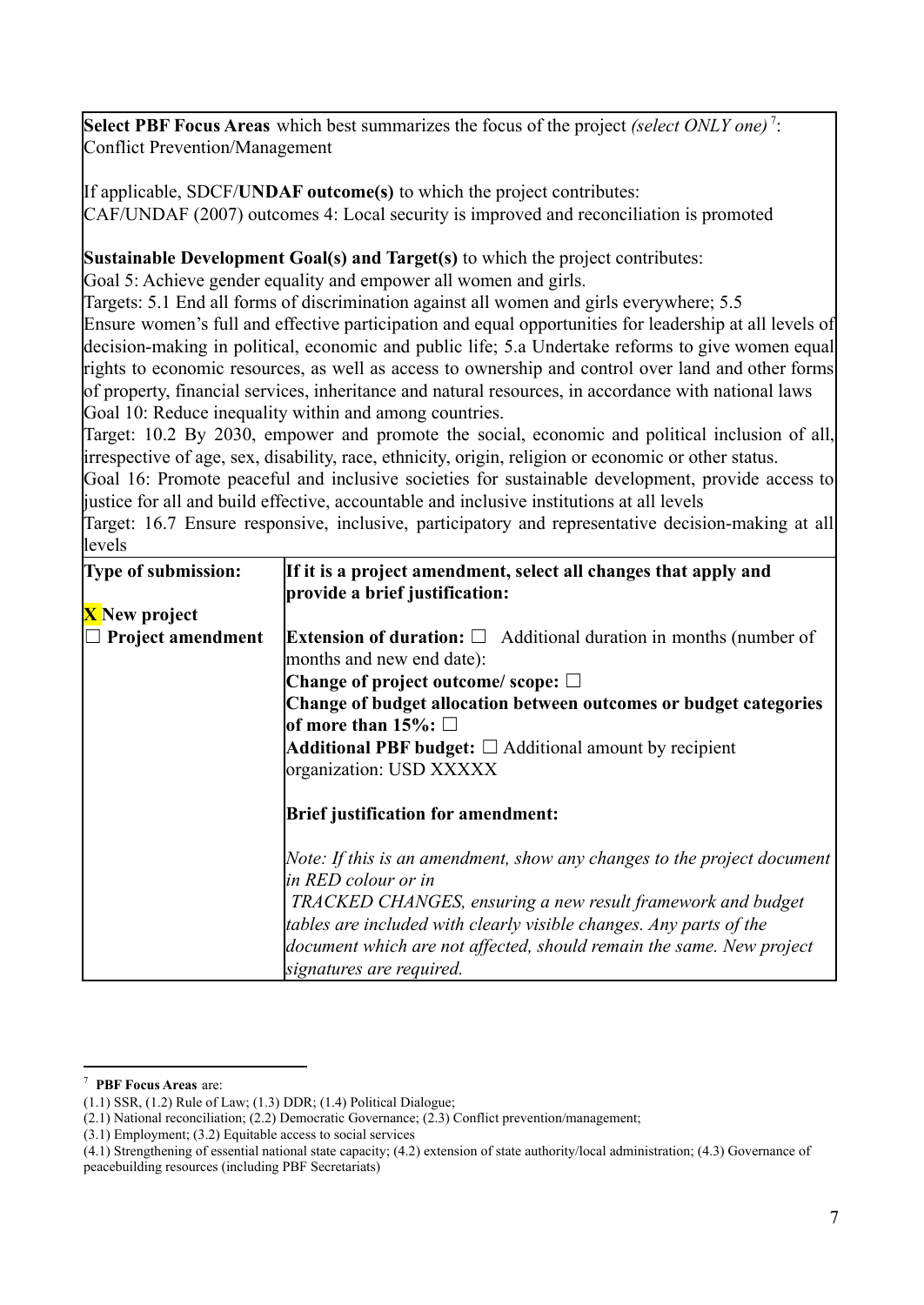# **PROJECT SIGNATURES:**

**Recipient Organlzation(s) Representative of National Authorities**  Name of Government Counterpart<br>
RAPHATIC PUNGUE MULATI<br>
Signature DINECTEUR DECABINET<br>
Title MINISTERE DU PLAN *Name of Representative: Nigel Harris*  Date & Seal *Signature*   $2111208$ two ame of Agency Tearfund UK eartund **DU M** ' k,U. Co11uo MINISTE *Date & Sealuntry uihce*<br>21/10/2021 **Head of UN Country Team Peacebuilding Support Office (PBSO)**  David McLachlan-Korr Name of Representative *Awa Dabo* mmm  $\Delta$ Signature *Signature*  Title DSQSOTRO **Deputy Head and Officer In Charge, Peacebuilding**  Date & Seal **Support Office** *Date* **&** *Seal*  22-Dec-2021**COORDINATEUR**  $21/4$ 

<sup>8</sup> Please include a separate signature block for each direct recipient organization under this project.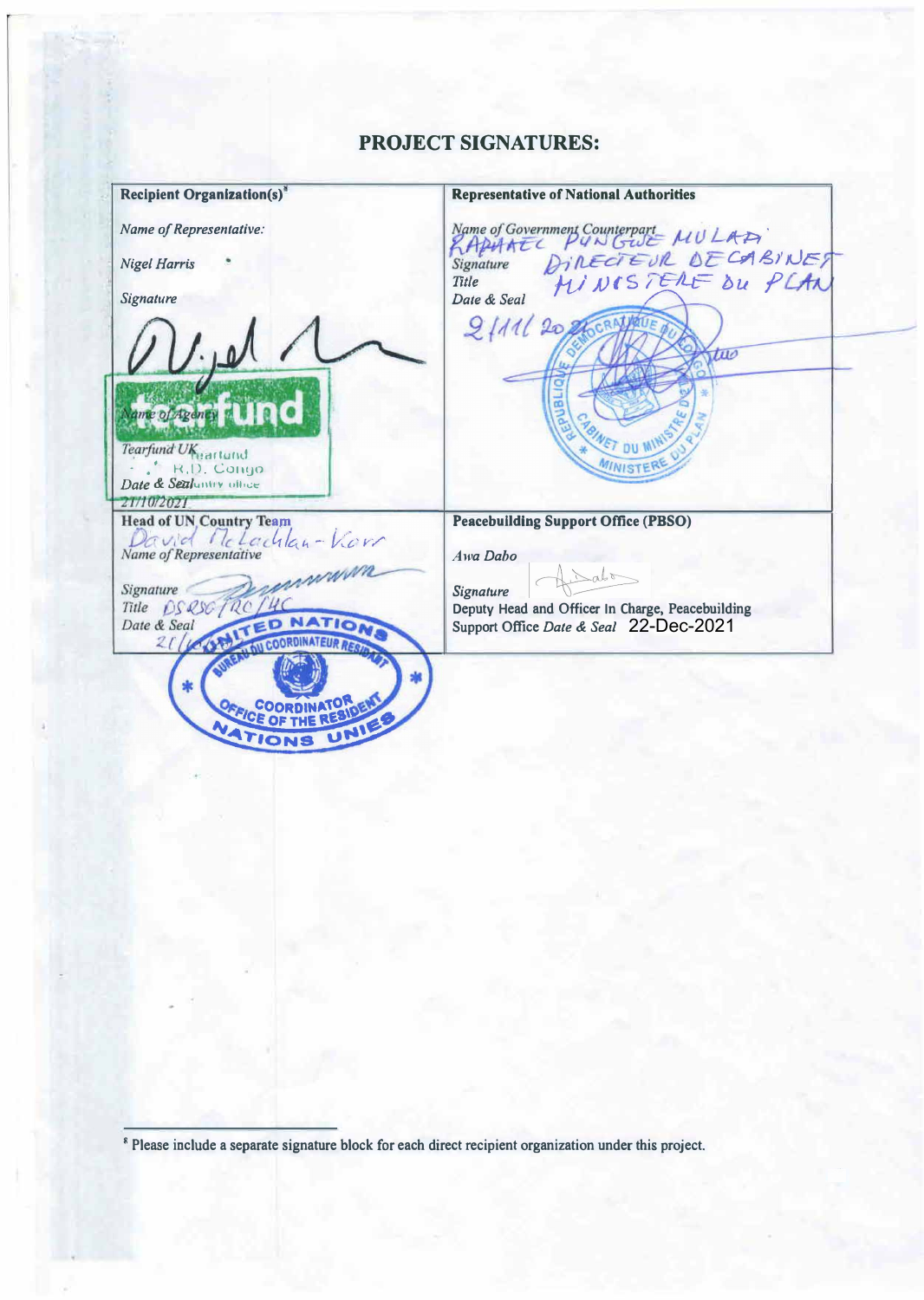## **I. Peacebuilding Context and Rationale for PBF support (4 pages max)**

a) A brief summary of **conflict analysis findings** as they relate to this project, focusing on the driving factors of tensions/conflict that the project aims to address and an analysis of the main actors/ stakeholders that have an impact on or are impacted by the driving factors, which the project will aim to engage. This analysis must be gender- and age-responsive.

The members of Refetang were among the stakeholders who joined Tearfund in conceptualising the project. They are a multigenerational and multi-ethnic (Twa, Bantu, Banyamulenge) network of women peacebuilders, aged 25 to 69, since 2017. We also engaged leaders of the Bantu and Twa community in Nyunzu, and representatives of the youth in Nyunzu. The conflict between Twa and Bantu groups in Tanganyika dates back to 2009-2013. Over the years, Nyunzu has been a hotspot of conflict between both ethnic groups, causing displacement, the destruction of livelihoods and protection violations creating a cycle of violence and resentment. The root causes of conflict identified by actors revolve around discrimination and disenfranchisement. This is experienced differently whether one is a woman, a youth or a man/community leader.

**WOMEN'S perspective:** The women characterised the Twa-Bantu conflict as one along ethnic lines, with the marginalization of Twas and also one which sees the glaring absence of women in peacebuilding.

Women from REFETANG described the political arena in Tanganyika as being divided along ethnic lines, favouring Bantu people groups over Twas. In Tanganyika for example, all customary chiefs are Bantus who exert policies which favor Bantus such as imposing higher land taxes on Twas. Politicians and special interest groups have fed on the discontent to divide society and bolster their political standing with their own groups. Twas are traditionally nomads, however over the years land has become desirable to them. With access to land, they reconstruct their livelihoods and lessen sexual violence towards women and other protection issues associated with an itinerant lifestyle; such exploitation (economic and sexual) has been a trigger of conflict. REFETANG described the "sultana problem" wherein an underage Twa girl (12-14 years old) is given as a concubine to a newly enthroned chief, for so-called, "connection with ancestral spirits''. This happens without the consent of the girl or her parents.Women denounced society's discriminatory acceptance of denying Twa their wages and practices in schools towards Twa youths which lead to high drop-out rates. Limited or no education damages opportunities for social or economic advancement, which contributes to a vicious cycle of marginalization.Women interviewed deplored the failure of peacebuilding efforts, and that actors exclude women in peacebuilding work as participants and decision makers. They pointed to a lack of awareness of the influence that women, especially Twa women, have on men. REFETANG highlighted that unlike Bantu women, Twa women have leverage in their community. The lack of consideration, agency and disrespect of Twas are triggers of violence between communities. Instances and spaces women identified as propitious for social cohesion are: farms (mutual assistance is needed); sports games and houses of worship (where peace rather than hate is preached).

**MEN (Community Leaders):** Conflict arises due to the disenfranchisement of Twa groups, who are perceived to have little to no value.. The Twa leader reported a lack of agency of Twas, who have no say in their own homeland and the rulership of Bantus over them. The lack of consideration and marginalisation was also echoed by the Bantu community leader in Nyunzu. Conflict spikes more so over economic issues, and poverty. Most of the violent outbreaks over the past year have occurred during harvest time. Both leaders pointed to violence and death, following raids by Twas on Bantu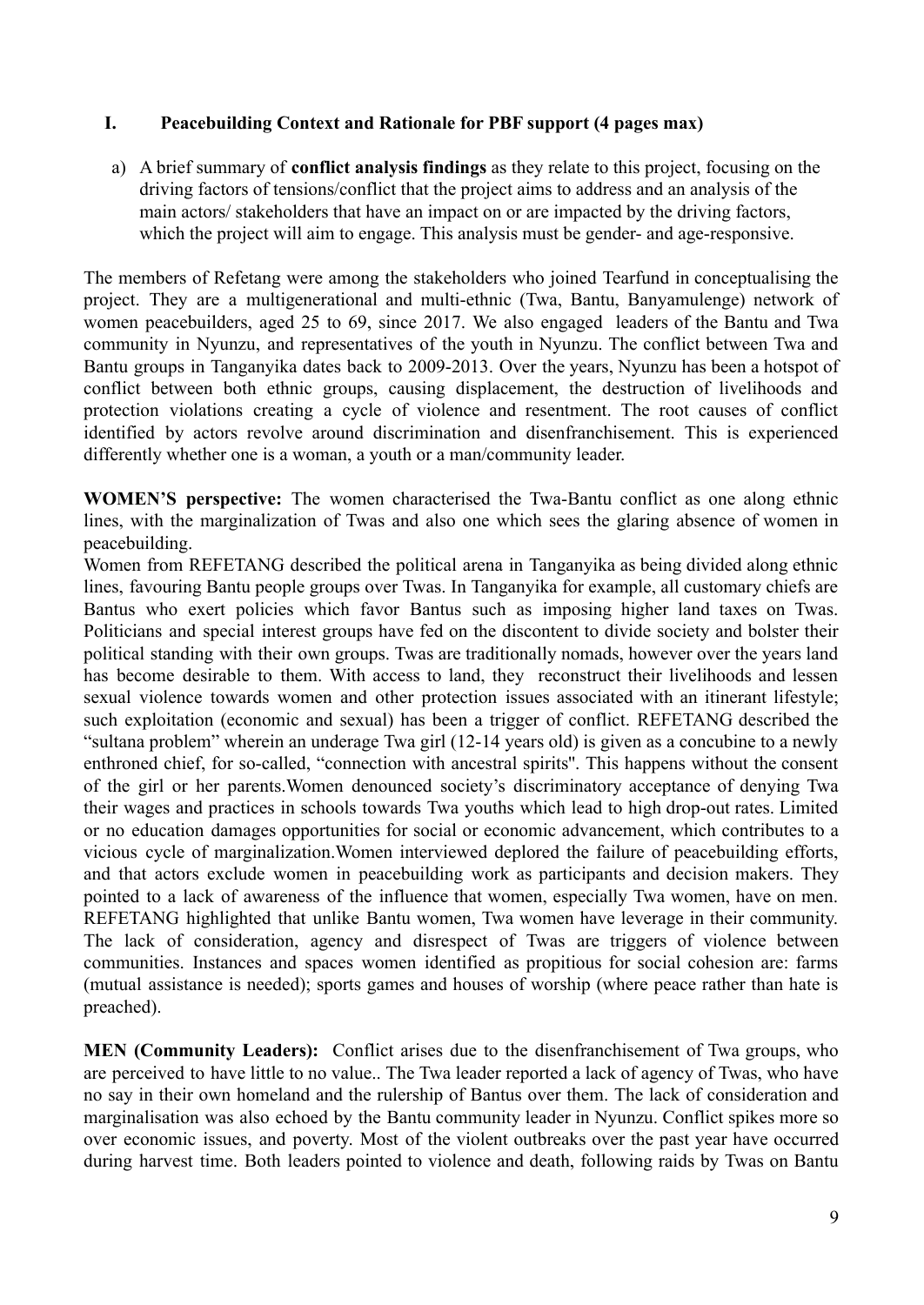farms to steal the harvest. Raids are violent, with Twa men (usually from militia groups) burning down farms and forcefully taking crops. Other instances of theft are less violent but may also lead to death when the thief is caught. Economic disenfranchisement was also a source of tension. Twas have no rights and often have their wages withheld with no recourse for redress. Succession issues to chiefdom has also caused tension between communities with the retention of power by Bantu groups which has an impact on land: higher land taxes for Twas and access to land denied. Inequality in matrimony was also raised, Twa men being denied the right to marry Bantu women whereas Bantu men marrying Twa women was seen as "acceptable". Lack of formal education has maintained and justified the marginalization of Twas.

**YOUTHS:** Discriminatory practices in the educational system, especially towards Twa, and the lack of opportunity for the youth are drivers of conflict. Although adults are the ones fueling the conflict between communities, youths have been collateral damage of their decisions. Youths are fed-up with the toxic environment which negatively impacts their prospects in life: to marry, to own decent jobs and plan their future. Most peacebuilding efforts in Nyunzu are led by adults, relegating the youth to the role of bystanders. Young adults hold less divisive views on ethnicity and are willing to bridge gaps between communities, if given room.

**SOLUTIONS ENVISIONED: REFETANG** interviewees raised the need for capacity building for women to effectively assert themselves in civic spaces. Capacity building needs they proposed included: train women to take up leadership roles in society and gain self-confidence; advocacy and GBV training (understanding what GBV is and how to effectively respond to it). More awareness raising in the community is needed (**Community Leaders'** identified specific axis: north and south Lukuga); greater collaboration between stakeholders (NGOs, civil society, local government, the military); more sensitization on conflict transformation (**Community Leaders**' suggestion); inclusion gender and ethnic-wise (**REFETANG**, and the **youth representative**) and land reform, this has become more important as displaced population affected by the Twa-Bantu conflict return to their villages to land that has been occupied, or return to no land at all.

b) A brief description of how the project aligns with/ supports **existing** Governmental and UN **strategic frameworks**<sup>8</sup>, how it ensures **national ownership**. If this project is designed in a PRF country, describe how the main objective advances a relevant strategic objective identified through the Eligibility Process

Tearfund will integrate from start to finish local CSOs and local government bodies (CONAREF, BCZ, customary chiefs of both ethnic groups)in the planning of the project. Tearfund will proactively seek, through its planning of activities, to maintain exchanges with, and learning opportunities from, local CSOs. Tearfund will capitalize work along IRI (the Land Governance Unit Integrated Research Institute of the University UCBC) building on its expertise in land-rights, reform and conflict transformation. The project will use tools developed by IRI under the supervision of CONAREF and UN-HABITAT, to strengthen the communities' conflict resolution mechanisms relating to land-ownership. Tearfund will focus on the new orientations of the national land policy which emphasizes local and customary actors as well as other international instruments (VGGT $\textdegree$ ,

<sup>&</sup>lt;sup>8</sup> Including national gender and youth strategies and commitments, such as a National Action Plan of 1325, a National Youth Policy etc.

<sup>9</sup> The Voluntary Guidelines on the Responsible Governance of Tenure of Land, Fisheries and Forests in the Context of National Food Security promote secure tenure rights and equitable access to land, fisheries and forests as a means of eradicating hunger and poverty, supporting sustainable development and enhancing the environment.They were officially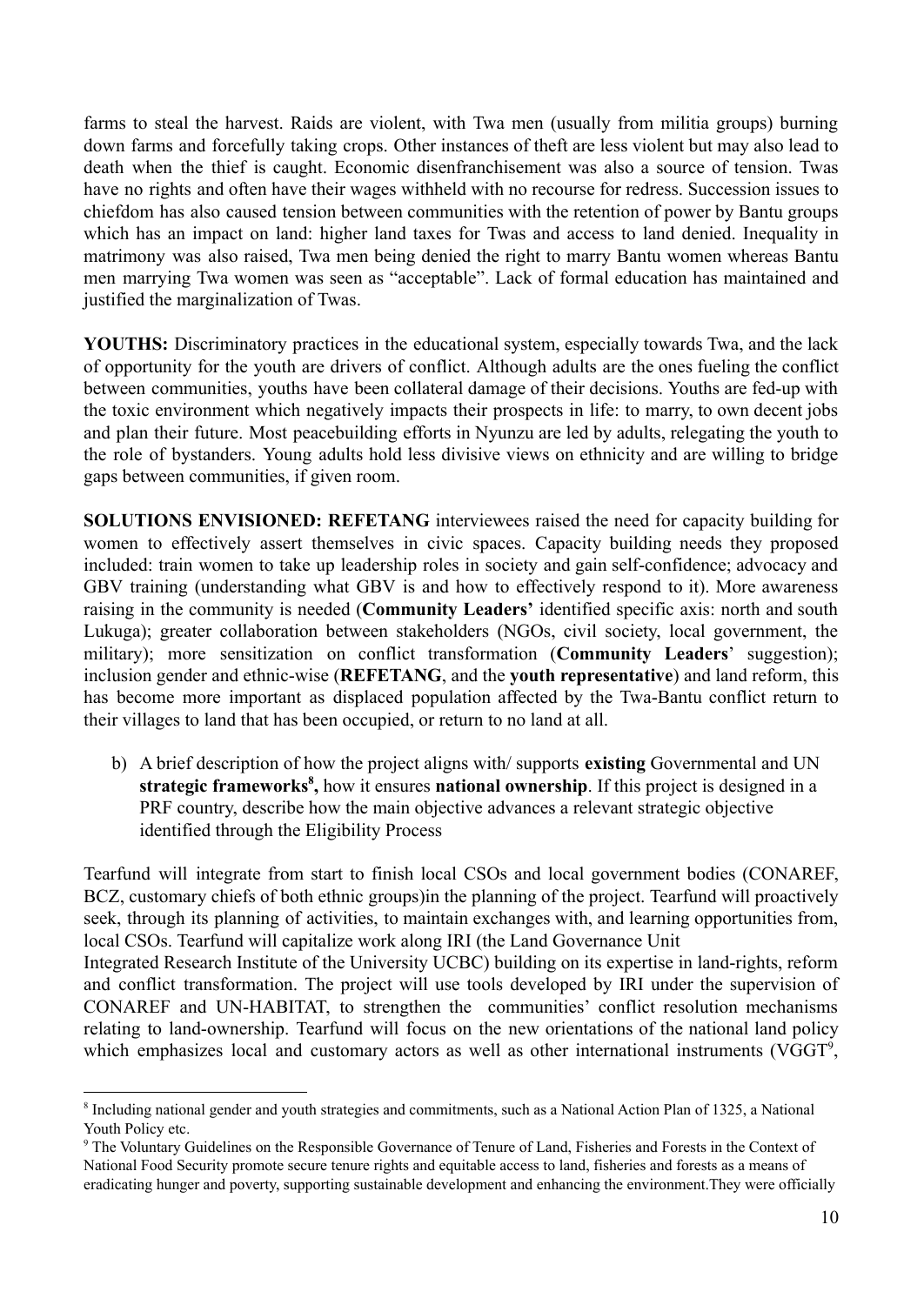Fit-for-purpose land administration, Sustainable Development Goals, The New Urban Agenda,), to prevent and resolve, in a sustainable and peaceful way, land-disputes in the project area. Tearfund's approach is not one of power-over communities, but power-with local actors. Tearfund is accountable to community members and will ensure that decision making is transparent and inclusive of all groups (gender, age and ethnic-wise). Tearfund will institute feedback mechanisms which will be jointly agreed upon with community members ensuring our work remains relevant throughout. Monthly project review meetings will be organised by Tearfund with local peacebuilders and CSOs. Unlike steering committee meetings, led by conflict transformation actors, project review meetings will strictly be programmatic (i.e. focus on outcomes, outputs, challenges and opportunities). These meetings will also focus on updating the context and security analysis including the protection plan and protection mapping. Tearfund will support local organisations through capacity building on specific conflict transformation issues (e.g., advocacy; human rights; conflict analysis….) identified by local CSOs and peacebuilders, connecting key peacebuilders into our wider PB network. This gender and youth inclusive peacebuilder network, which Tearfund will help structure, will help consolidate peacebuilding efforts through shared learning and resources (financial but also human capital); well-being (support from pairs is vital to peacebuilders' resilience) and planning joint initiatives. Tearfund's project also builds bridges between local, state and humanitarian agencies. Tanganyika needs the strengthening of peace-builders, particularly women peace-builders. Still much needs to be done. This project sets within the period of 18 months to build the capacity of peacebuilders, with a particular focus on women, able to expand the peacebuilding network to other districts in Nyunzu. A strong civil society is more so imperative in the wake of the withdrawal of the MONUSCO from Tanganyika set for June 2022. Lastly, the project will seek to interlink and feed into the DRC's National Action Plan on UNSCR 1325 which supports EWER and other community-based protection mechanisms and advocates for an increased inclusion rate of women, young people, PWDs and other groups in decision-making.

c) A brief explanation of how the project fills any strategic gaps and complements any other relevant interventions, PBF funded or otherwise. Also provide a brief **summary of existing interventions** in the proposal's sector by filling out the table below.

This project aims to establish intra-sectoral coordination of PB actors, which is at the moment non-existent in Nyunzu HZ. Unlike most PB initiatives which focus on the center (Nyunzu HA), AP has targeted ASs in the interior, with no projected funding by the launch of the project in early 2021. AP also combines PB actions with other aspects of community recovery, in particular by addressing land conflicts. This is a sector which has no current, or projected, actor positioned to respond in the project's target areas. AP's approach to women inclusion is more robust than the existing community dispute resolution mechanism which gives representation to women but does not intentionally give them decision making power. AP does both: women are represented in civic-spaces (i.e. women Peace Champions) created by the CCTD and develop community conflict-resolution actions plans, on an equal-footing as men PCs. Women (PCs, and EWG members) are integrated into their community's LLC . This is significant in communities where women do not hold leadership roles. Note: Nyunzu Territory is the only Territory in Tanganyika which has no female elected representative, whether at the provincial or national level.

endorsed by the Committee on World Food Security on 11 May 2012. Since then, implementation has been encouraged by G20, Rio+ 20, United Nations General Assembly and Francophone Assembly of Parliamentarians.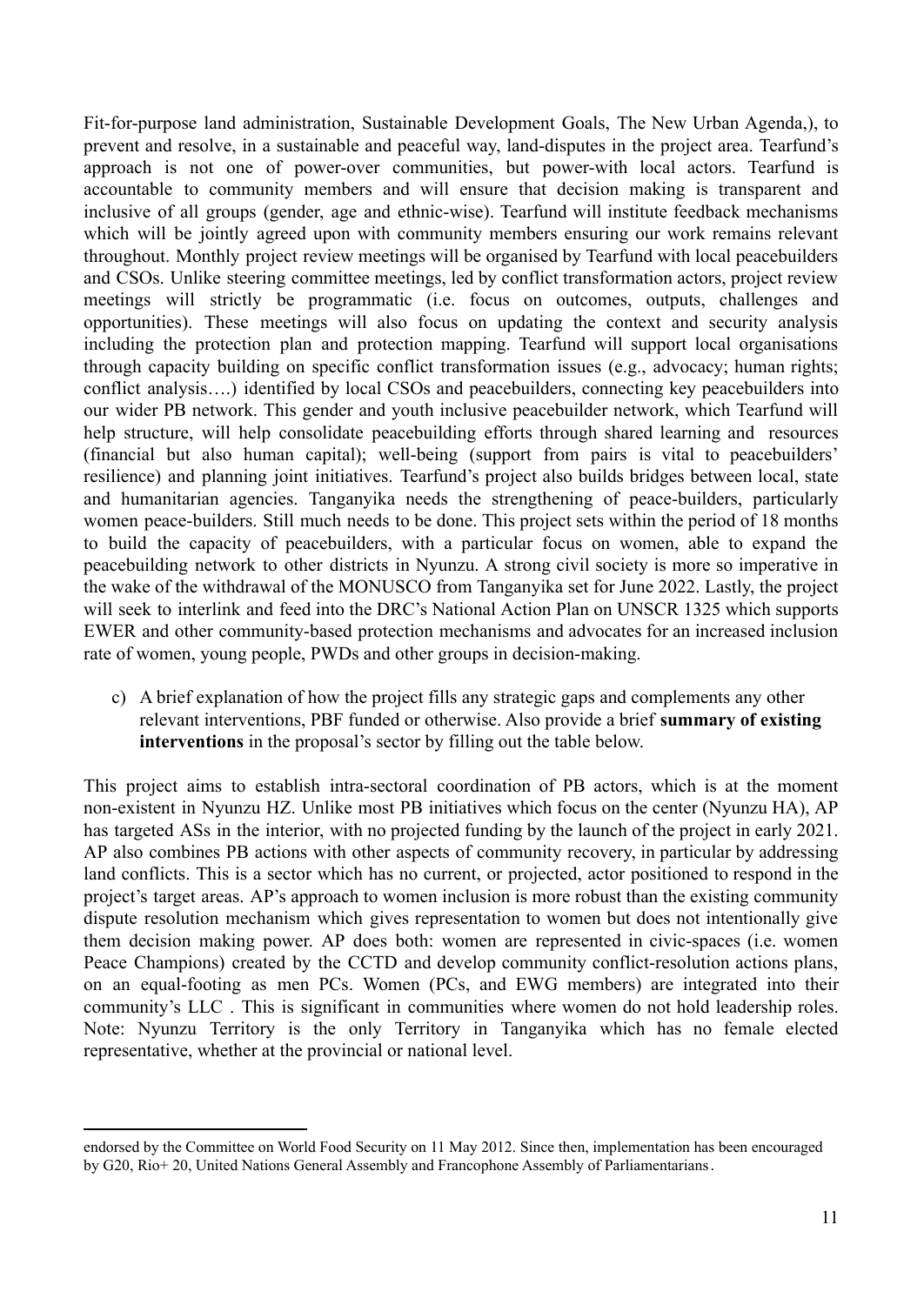| <b>Project name (duration)</b>                                                                                                                                                                                                                                                                                                                               | Donor and                       | <b>Project focus</b>                                                      | Difference from/complementarity                                                                                                                                                                                                                                                                                                                                                                                                                                                                                          |
|--------------------------------------------------------------------------------------------------------------------------------------------------------------------------------------------------------------------------------------------------------------------------------------------------------------------------------------------------------------|---------------------------------|---------------------------------------------------------------------------|--------------------------------------------------------------------------------------------------------------------------------------------------------------------------------------------------------------------------------------------------------------------------------------------------------------------------------------------------------------------------------------------------------------------------------------------------------------------------------------------------------------------------|
|                                                                                                                                                                                                                                                                                                                                                              | budget                          |                                                                           | to current proposal                                                                                                                                                                                                                                                                                                                                                                                                                                                                                                      |
| Projet d'appui et maintien à<br>l'éducation de filles<br>vulnérables des zones<br>d'urgences dans le contexte<br>de la COVID-19 et<br>développement des<br>initiatives collectives pour<br>la promotion d'égalité des<br>sexes et l'éducation<br>inclusive dans le Territoire<br>de Nyunzu (01/March -<br>30/August/2021)                                    | <b>UNICEF</b><br>$(231,795\$    | Support to girl's<br>education and the<br>fight against<br>S-GBV          | AP will target 3 HAs where UNICEF<br>intervened. AP will broaden the<br>geographic scope of this intervention<br>by targeting two additional HAs and<br>integrating PB activities which were<br>absent from its project. It will also<br>reinforce and extend gains made on<br>addressing harmful gender norms<br>through its focus on those in the<br>margins                                                                                                                                                           |
| Solutions durables pour la<br>cohabitation pacifique entre(217,509\$)<br>Twa et Bantus dans la<br>Province du Tanganyika<br>$(01/January -$<br>30/December/2021                                                                                                                                                                                              | <b>UNFPA</b>                    | PB focused on<br>women and the<br>youth with a<br>livelihood<br>component | This project will come to an end in<br>December and targets 4 of the 5 HAs;<br>however, with a limited number of<br>direct beneficiaries (65 girls ages 17 -<br>25) and 39 women. AP will expand<br>the numeric and demographic reach of<br>this PB project. It will also broaden<br>the scope of PB work with the PARF<br>approach which has an impact not<br>only at the health-zone level but at the<br>Territorial and Provincial level. It will<br>also deepen and broaden PB capacity<br>within the targeted zones |
| Appui à l'autonomisation et WFP<br>participation aux instances<br>de prise de décision en<br>faveur de 2000 femmes (<br>Twa et Bantus) membres<br>des organisations<br>paysannes à travers<br>l'alphabétisation<br>fonctionnelle et activités<br>génératrices de revenus<br>dans le territoire de Nyunzu<br>Province du Tanganyika.<br>(01/April-30/Déc./21) | (amount<br>TBA)                 | Functional<br>literacy, women<br>economic<br>food security                | AP will broaden the demographic<br>scope of this work by targeting<br>women, youth and adults who are not<br>empowerment and members of farming-groups. It will<br>also help consolidate WFP's FS and<br>Livelihoods intervention by enabling<br>women, and marginalized groups,<br>access land for settlement, or farming.                                                                                                                                                                                              |
| Réponse d'urgence en<br>agriculture et sécurité<br>alimentaire dans la<br>province du Tanganyika en<br>République Démocratique<br>du Congo.<br>(01/April-30/April-2022).                                                                                                                                                                                     | <b>USAID</b><br>(amount<br>TBA) | Food-Security                                                             | AP targets 5 of this project HAs. It<br>will complement the impact in rural<br>communities with its focus on<br>landright and land-dispute mechanism;<br>conflict-transformation will be an add<br>on to the design of this project.                                                                                                                                                                                                                                                                                     |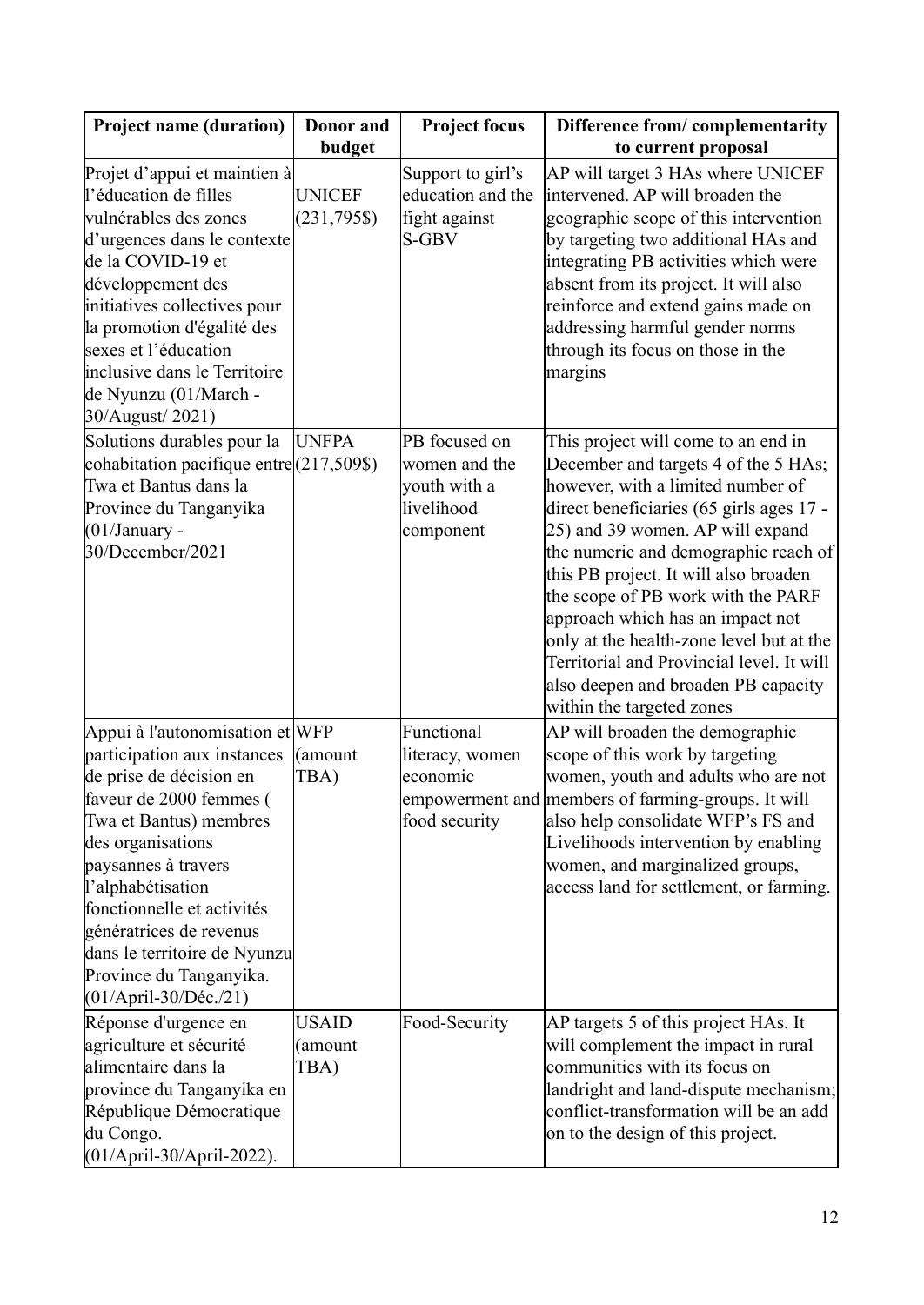### **II. Project content, strategic justification and implementation strategy** (4 pages max Plus Results Framework Annex)

### a) A brief **description of the project** focus and approach:

The goal of AP is to ensure women (young adults and adults) and marginalized groups (twa-bantus) influence and have meaningful representation within PB processes in Tanganyika. The strategy is to train, nurture and connect women to advance their meaningful participation in peace-building and protection processes in their community. Training will develop leadership, conflict transformation, problem-solving, mediation and advocacy skills. Confidence and momentum will be built through ongoing nurturing while coalition building will be fostered through the connecting of grassroot women's PB organizations to local government agencies.<sup>10</sup>The drivers of sexism, female marginalisation and exlusion and ethnic discrimination, will be addressed through Tearfund's **Transforming Masculinities** (TM) approach which has been shown to significantly decrease harmful gender norms (Le Roux et al  $2020$ )<sup>11</sup> combined with conflict transformation training (CCTDs) focused on identity conflicts.

In each location, 4 PCs (50% women) will be trained to facilitate the CCTDs. These are divided into 4 series which run for a total of 16 weeks. **Series 1** focuses on the idea of conflict as a place where change is possible, and explores our attitudes and responses to conflict before beginning to explore how change happens and the different roles that people can play in bringing about change. **Series 2** looks at questions of identity, marginalisation and trauma. It also examines issues of justice, mercy and truth and their relationship to peace and the possibility of reconciliation. **Series 3** looks at practical tools that can help navigate ways to inclusive solutions. It focuses on issues of power, identity conflicts, negotiation and problem-solving approaches. **Series 4** builds on the growing expertise of participants, to develop advocacy skills as well as providing space to create a community action plan. Each series is divided into 4 sessions of 2 hours per week. The first four sessions are held in gendered groups, combining from the fifth session onwards.

This will combine with the grassroot **PARF** approach, which sets up LLCs, inclusive of women and ethnic minorities (50% of representatives will be women and ethnic minorities). These will be trained to understand the basics of land legislation, community mapping of land, and mediation of land-disputes. The approach will link LLCs to local, provincial and national government agencies in charge of land-reform.

This will be supplemented by **capacity building** and **seed-funding** of an existing women's PB organisation (the REFETANG, a dynamic multi-ethnic and multi-generational federation of women PBs) to enable it to expand its EWGs in the project's three HAs.

### *b)* Provide a **project-level** '**theory of change'**

Conflict triggers identified in a Tearfund conflict analysis (June 2021), fall into three categories: discrimination against women and youth; the abnegation of the rights of the Twas and the moral-failure of adults to find a solution to the ethnic conflict. Women identified their exclusion from conflict resolution processes, upheld by sexist norms towards gender, as undermining conflict

<sup>&</sup>lt;sup>10</sup> These will include: BCZ [the Central Bureau of the Health Zone] at the zone and area level; the ANR (Secret Services) and the Congolese Army (FARDC).

 $<sup>11</sup>$  Le Roux, E., Corboz, J., Scott, N. et al. Engaging with faith groups to prevent VAWG in conflict-affected communities:</sup> results from two community surveys in the DRC. BMC Int Health Hum Rights 20, 27 (2020). https://doi.org/10.1186/s12914-020-00246-8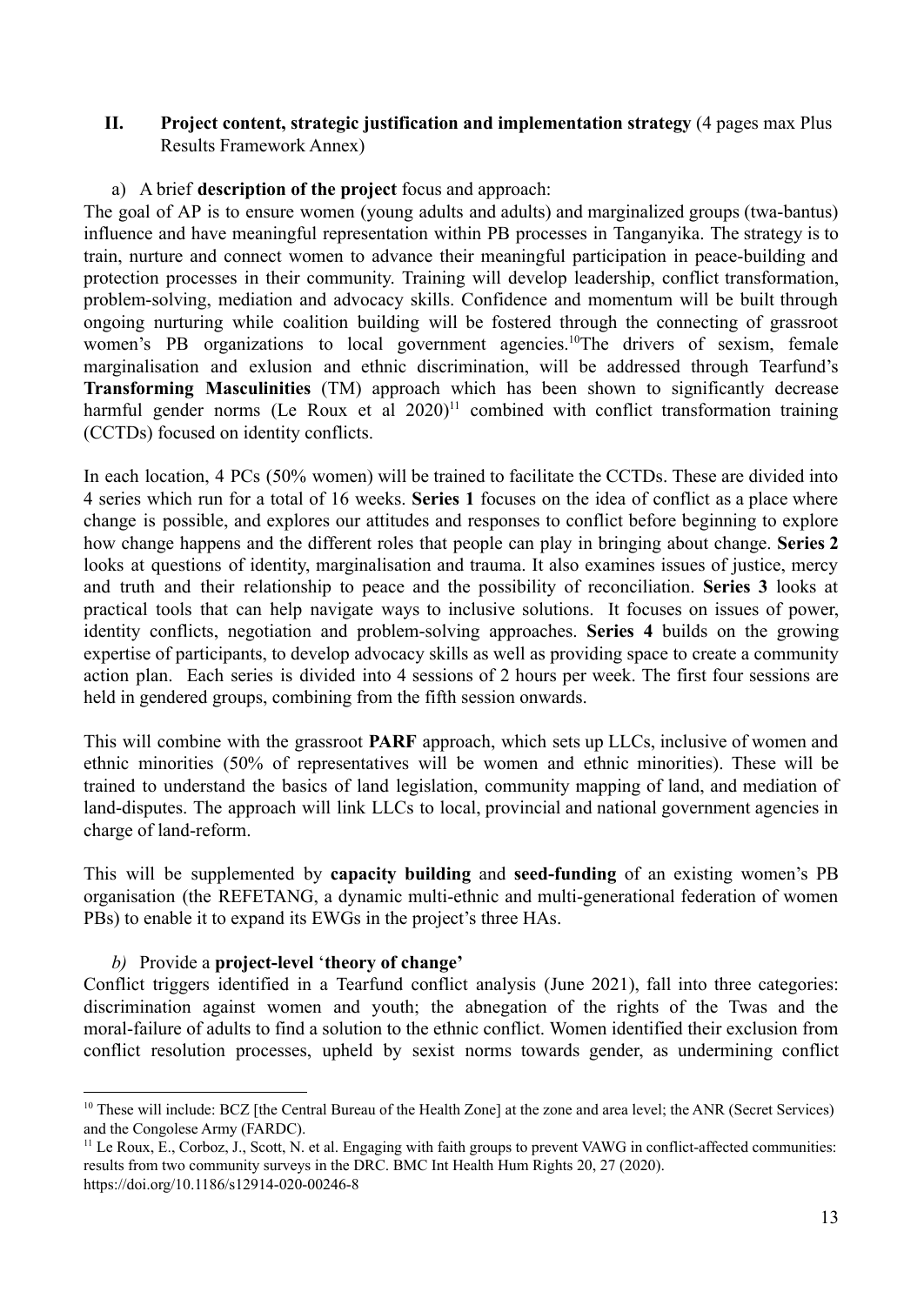resolution between Twas and Bantus. They also pointed to policies which discriminate against Twas, preventing them from accessing jobs and owning land. Disenfranchisement was also listed by Twa and Bantu community leaders from Nyunzu as a major cause of ethnic conflict. The youth identified the moral failure of adults, of all ethnic groups, to put the common good and the wellbeing of the next generation above their own private interests.

The project Artisanes de Paix (AP) builds on the following **four hypotheses:**

**1) Addressing underlying causes and drivers** is critical while also mitigating the direct effects of conflict; this includes supporting drivers of peace (e.g. WL CSO) and stability and strengthening those structures or institutions (e.g. EWG) that counter conflict and bolster peace. This requires

**2) Integrated programmes.** Lasting progress requires addressing multiple drivers in a deliberate, intentional and synchronised way (i.e. gender norms, capacity building for women PB, ethnic discrimination, displacement and land disputes). Failure to do this means that progress in one area can be compromised by the lack of progress in other areas.

**3) Sustained engagement.** Change is driven by key change-makers and requires changes in both behaviour and attitudes. Producing enduring change depends on the ongoing commitment of these change agents who can easily burn out. This implies working at depth with these key individuals so that they can be nurtured, enabling them to maintain motivation, strengthen and scale up their work. This in turn implies aiming for depth first rather than breadth with breadth emerging later (by multiplicative movement building) as these individuals become strong foundational nodes.

**4) Connecting horizontally and vertically.** Work within isolated communities alone is unlikely to produce structural and hence systemic change. This requires deliberately linking grassroot community level work horizontally with each other (i.e. PC network, expansion of EWGs) to form a broader base and vertically with decision-makers to influence changes to policies and practices. AP will challenge harmful gender and social norms and identities (sexism, ethnic discrimination and ageism) to bring marginalized groups (women and young people of all ethnicities) from the margins to the center of the PB process. By giving Twa and Bantu women meaningful representation in the PB ecosystem their voices will be heard and inclusive long-term solutions found.

*Causes and drivers:* The lack of representation at the heart of the conflict will be addressed through support to an existing women-led PB CSO (REFETANG), and women's inclusion in forums where they are usually marginalized (i.e. government initiatives linked to land-reform process). Training of women and marginalized groups and the seed-funding of the REFETANG will enable this. *Integration:* AP will integrate knowledge and skills around land-disputes, conflict, gender and SGBV using the PARF, TM and CCTD modules to train PCs and EWGs. Unlike traditional community dialogues in Nyunzu Territory (i.e., barazas; or paillotes-de-paix), which gives no leadership role to women, 50% of PCs will be women (including young women). *Sustained engagement* will centre on the nurturing of PCs and EWG members (80% of which are women) through peer-to-peer and external networks. The mentoring and learning gatherings that accompany the 3 cycles of CCTDs and the expansion of EWGs to 3 HAs will also contribute. *Connecting:* PCs in the 3 target areas will be linked to generate 'power with'. This PCs network (horizontal linking) will consolidate PB efforts through shared learning and resources, support well-being (support from pairs is vital to PB resilience), enable planning of joint initiatives and accountability towards members. Vertical connecting starts with the envisonning process which mobilizes key influencers (i.e. community leaders, customary chiefs, faith leaders) and key PB actors (e.g. law enforcement,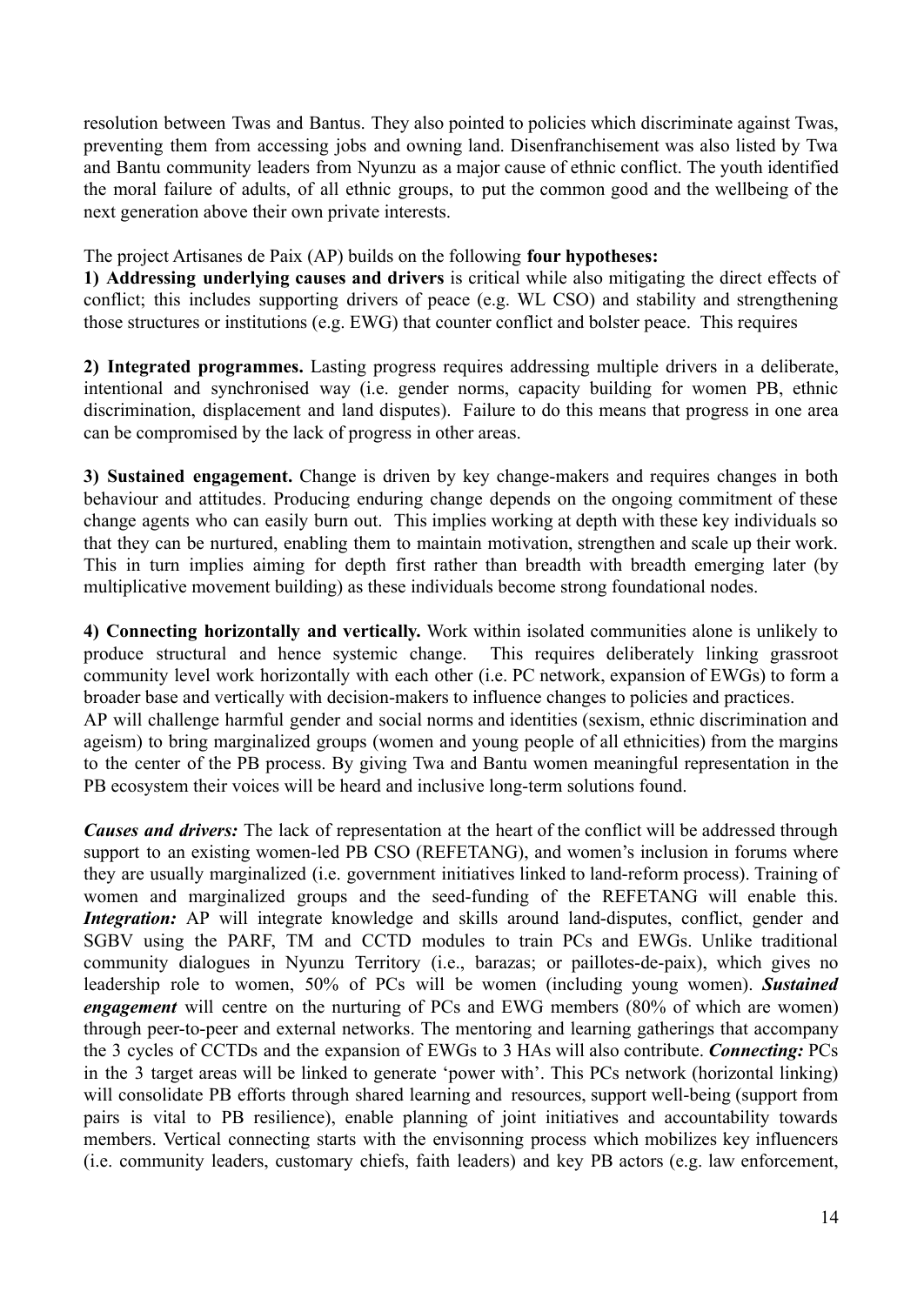ethnic, women and youth representatives) to support peace initiatives developed by PCs. EWGs are links between community organisations and local authorities (territorial or provincial) to whom they provide feedback on potential conflict triggers in their community. Under the PARF approach, which will be implemented initially in 2 areas, ethnic-inclusive LLCs (30 people, 50% of which will be women, young-adults and adults) will be formed and will include members from the PCs. LLCs will be linked to local authorities at the territorial and provincial level to map communities' land rights and enable land certification alongside local authorities ensuring the recognition of certificates at the territorial, provincial and national level. In addition to its focus on the development of spatial, institutional and legal frameworks based on the specific context of the pilot area for responsive land governance. PARF **will focus on advocating for women and minority rights to own land as well as their representation and active participation as decision makers in land-reform committees in their community.** It will be implemented through the consultant services of UN-Habitat and Congo Initiative, the two organizations appointed by the government to implement national land-reform.

### c) **Narrative description of key project components**: (**Annex C result framework)**

**Outcome 1:** Women and marginalized groups take part in, and influence the, peacebuilding process between Twa and Bantu people's groups. *Output 1.1: Women (young-adults and adults) and minority groups are actively involved in conflict transformation processes in the target areas in Nyunzu Health-Zone and empowered to steer peacebuilding work in their communities:* AP will promote positive attitudes on gender and ethnicity in 10 villages in 3 HAs. A baseline survey will be carried out to identify knowledge, attitude, and practices of community members related to gender and PB. Twenty community leaders (community leaders, faith-leaders, customary chiefs, PB actors, 50% of which will be women) of all ethnic-groups will be envisioned. Envisioning will sensitise participants to their role in the project and mobilize them to initiate changes to policy and practice that hampers peace. Envisioned leaders then assist with the identification of PCs using a set of jointly agreed criteria. Four PCs per village (total 40) will be trained to facilitate the CCTDs. This is done in 2 stages; PCs attend a first training before facilitating the first 2 series of CCTDs, they then return for further training on the last two series which includes a learning review. A final learning review will be held after the final series. Three cycles of CCTDs will be held in total, and 3 action plans drafted, each adapted to the community context. *Output 1.2: Women led CSOs intervening in conflict transformation processes between Twas and Bantus receive support to improve their organisational capacity to effectively respond to conflict in their community.* Tearfund will conduct 1 organizational assessment of REFETANG leading to an organisational capacity building plan. Seed-funding will be given to REFETANG to address identified gaps and improve its efficiency and impact. Tearfund will also contribute to the expansion of EWGs to the project's 3 HAs training EWG members (80% of which are women, young-adults and adults). Action plans will be developed by each EWG to expand the network. Two learning reviews with all EWG members will be held at mid and end term.

**Outcome 2:** Women and marginalized ethnic groups' equal access to land are upheld in Tanganyika, DRC. *Output 2.1. Non-violent land disputes resolution mechanisms are settled in 2 affected communities in Nyunzu HZ. Two* land tenure and land conflict typology assessments, and 2 maps identifying the key land-related stakeholders, and the root causes and consequences of land conflict, will be produced for each of the two communities. These will establish a knowledge base against which the effectiveness of land-tenure and dispute-resolution activities will be assessed, as well as provide guidance to stabilize the land-sector. Two Community Land Registries will be instituted at the village level to address land governance and land disputes in the HZ. Both communities will implement a capacity building plan focused on gender and ethnic sensitivity, beneficiaries being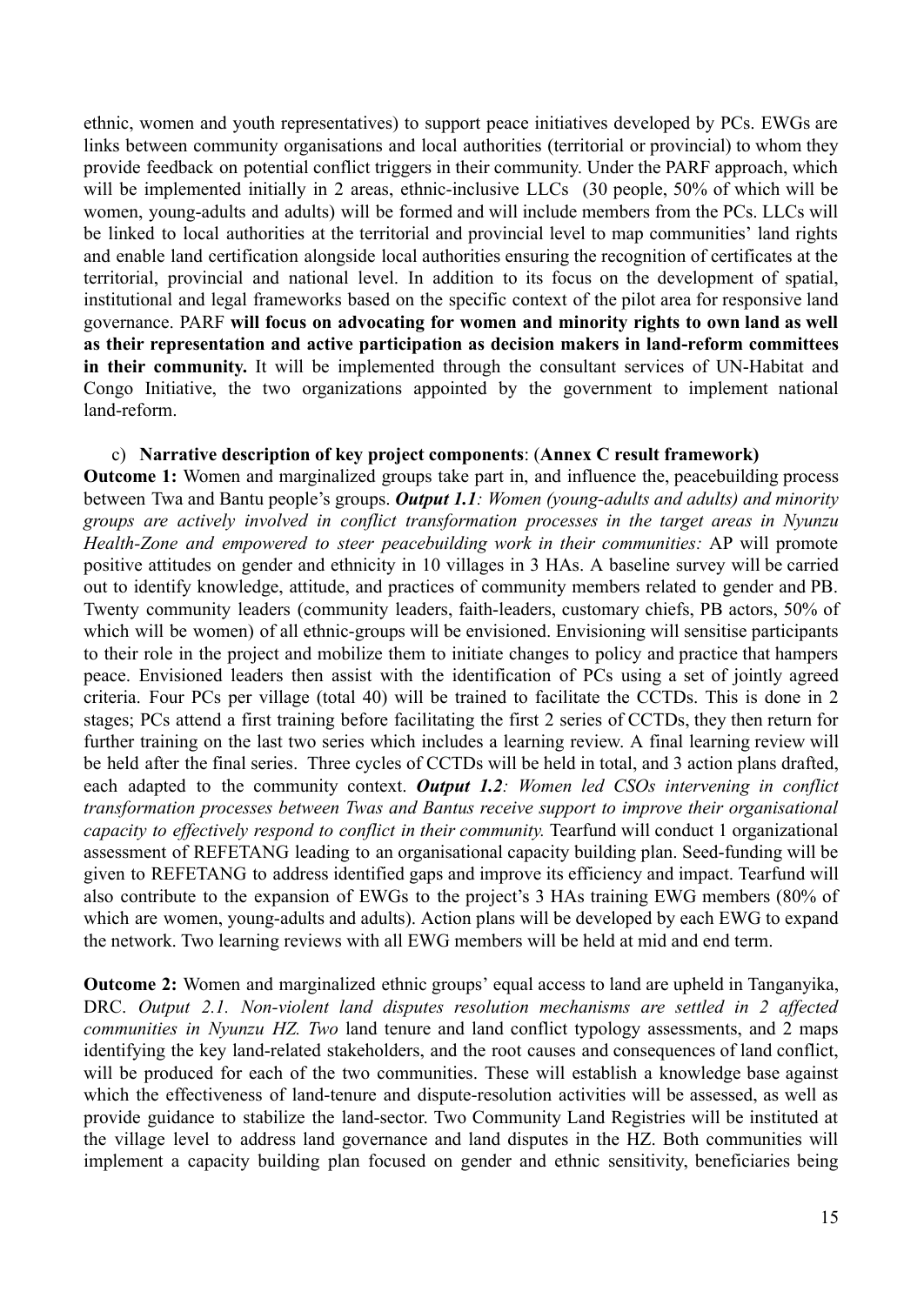identified through the tenure study with 50% of women and youth. Multi-actor dialogues (50% young adult and adult women) will be held to stabilize the land sector. Information sessions at provincial and local level will also be conducted to build awareness and ownership of the project, particularly by women and other marginalized groups. Training on RFC (Réforme Foncière Communautaire) development and implementation will be held at provincial and local levels. Land administration staff (50% women) will be trained on geographic information systems and spatial data collection to provide better quality land-tenure services to the population and participate effectively in community land registry implementation processes in targeted communities. A local land charter and provincial edict endorsed by the provincial parliament and government will be developed. This is a political process which IRI and Tearfund will accompany. This will also refine dispute resolution tools based on local approaches. Geo-spatial data collection activities will be held using participatory mapping principles and methodology, to delineate village boundaries, map individual and collective land rights and their registration in the register of rights holders. Documentation of land right claim and conflict resolution sessions will be done by the local land committee. Conflict cases resolved and rights registered in the RFC will be certified. The project will facilitate a certification ceremony to which authorities (local, territorial and provincial) and local community will participate. *Output 2.2: Existing PB steering committees focused on land-disputes that are supportive of women's right to land tenure and are reinforced to resolve or effectively address land-disputes between Twa and Bantu peoples group.* The project will set up an inclusive and gender sensitive land local committee (LLC) tasked with conflict mediation. LLC members will be selected through a participatory community process. Members will be trained to handle dispute resolution mechanisms and in topics such as land governance and transparency, gender evaluation criteria, land mediation and conflict transformation. UNHABITAT tools will be used and when required contextualized. The LLC will facilitate community dialogues around land-issues and will embed RFC in the 2 villages. The project will also operationalie the CONAREF at the Provincial level linking it to the national PARF-RDC process.

### d) **Project targeting** –

Target locations were determined through consultations between June and September 2021 with REFETANG, with the Coordinator of Tanganyika's Core Interconfessional Group and their focal point based in Nyunzu. Ad hoc consultations also took place with representatives of the Twa and Bantu youths, Twa and Bantu community leaders, and with OCHA's Assistant Humanitarian Affairs Officer based in Kalemie. Health-Areas of Makumbo, Malemba, Mukimbo, Ngombe-Mwana and Ngoy were chosen because this is where approximately 5300 displaced people have returned. PARF will initially be piloted in 2 villages, with 5 selected for the CCTDs and the expansion of EWGs, expanding to 10 by the close of the project. Project direct beneficiaries will be selected in consultation with local authorities in Nyunzu HZ and women and youth representatives. Particular regard will be given to the inclusion of ethnic minorities to ensure their full-participation with due note being taken of potential barriers to participation, such as the level of literacy. The project will therefore strive to have a 50-50 representativity among ethnic groups, and among men and women. The project's direct beneficiaries are as follow:

| Health-Areas (Makumbo, Malemba, Mukimbo, | Total | Women       | Women      | Men       | Men       |
|------------------------------------------|-------|-------------|------------|-----------|-----------|
| Ngombe-Mwana and Ngoy)                   |       | $(18 - 30)$ | $(30 + )$  | $(18-30)$ | $(30 + )$ |
| <b>Peace-Champions (PCs)</b>             | 40    | 1()         | $\vert$ () |           |           |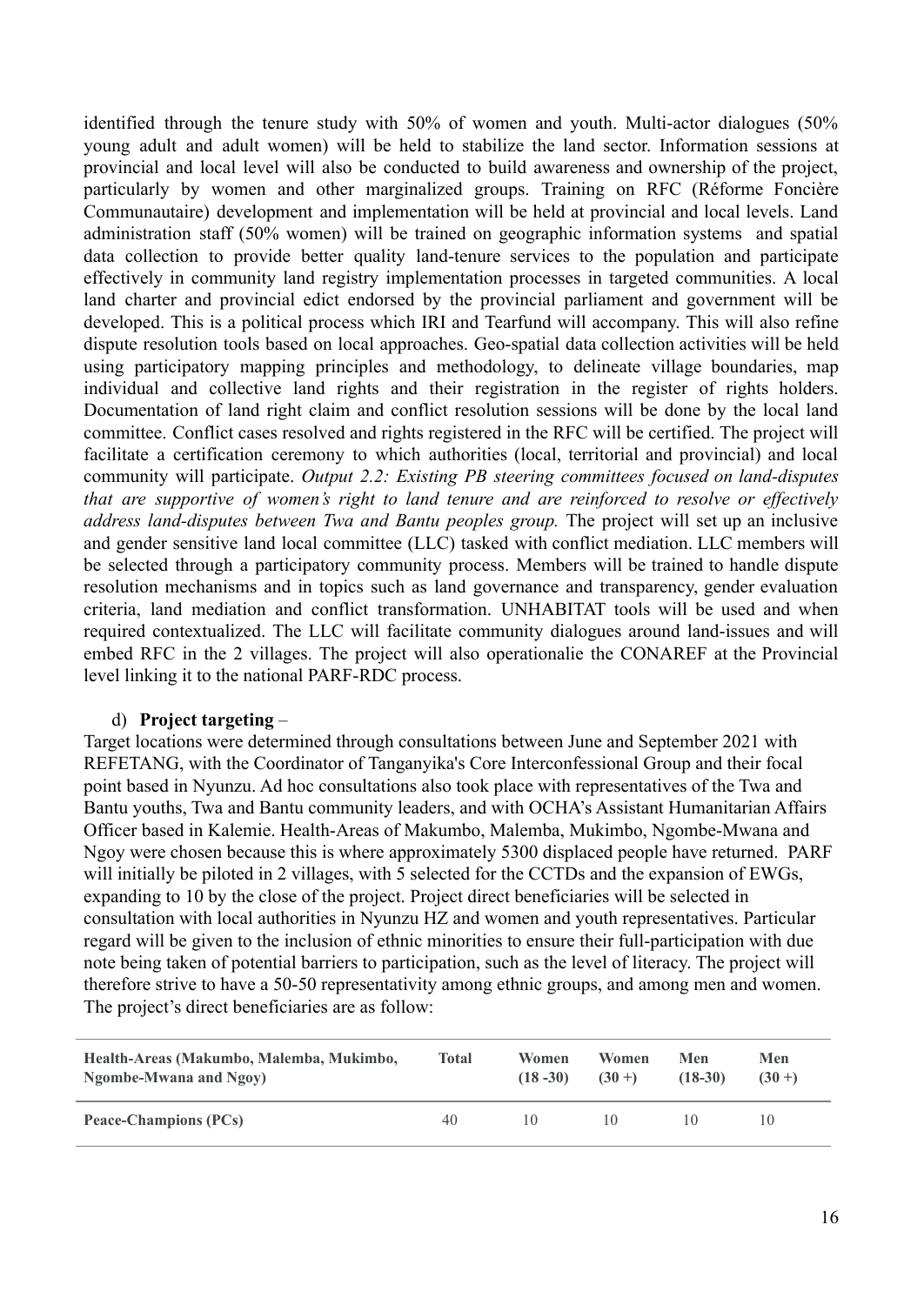| <b>Community conflict transformation dialogues</b><br>(CCTD) participants (excluding PCs, FL and CL) | 4800 | 748 | 1748 | 692 | 1612         |
|------------------------------------------------------------------------------------------------------|------|-----|------|-----|--------------|
| Community leaders (CL) and faith leaders (FL)                                                        | 20   |     |      |     |              |
| <b>EWG</b> members (15 members per group)                                                            | 75   | 20  | 45   |     | <sub>(</sub> |
| LLC members (40 members per group x 10 group)                                                        | 140  |     | 49   |     | 49           |

Indirect beneficiaries are calculated as the total population in all HAs minus the total number of direct beneficiaries

| <b>Target Health-Areas</b> | <b>Total</b> | Girls $(0-18)$ | Women $(18 +)$ | Boys $(0-18)$ | Men $(18 +)$ |
|----------------------------|--------------|----------------|----------------|---------------|--------------|
| Indirect beneficiaries     | 44465        | 13989          | 9133           | 12913         | 8431         |

### **III. Project management and coordination (4 pages max) a) Recipient organizations and implementing partners** :

| Agency<br>Convening<br>Organization:                                                                                                                                                                                           | <b>Total budget in</b><br>previous calendar budget (which<br>vear<br>FY2020<br>\$120.35 Millions | Key sources of<br>donors etc.)<br>DFID, USAID,<br>European                                           | <b>Location of</b><br>in-country offices staff, of which in existing expert<br>United Kingdom<br>(England, Wales, | No. of existing<br>project zones<br>450, of which<br>148 in the DRC | Highlight any<br>staff of<br>relevance to<br>project<br>1. Fragile State<br>and PB unit                                                                                                                                                               |
|--------------------------------------------------------------------------------------------------------------------------------------------------------------------------------------------------------------------------------|--------------------------------------------------------------------------------------------------|------------------------------------------------------------------------------------------------------|-------------------------------------------------------------------------------------------------------------------|---------------------------------------------------------------------|-------------------------------------------------------------------------------------------------------------------------------------------------------------------------------------------------------------------------------------------------------|
| <b>Tearfund UK</b>                                                                                                                                                                                                             |                                                                                                  | Funding,<br>Foundations/Partn<br>erships                                                             | and Scotland)                                                                                                     |                                                                     | 2. Expert in<br>Gender and<br>Protection                                                                                                                                                                                                              |
| Implementing<br>partners:<br><b>Tearfund DRC</b><br>(Country office of<br>Tearfund UK)<br><b>[Key</b><br>Humanitarian and<br>Development<br>NGO, expertise in<br>CCTD and gender<br>Transforming<br>Masculinities<br>approach] | FY 2020:<br>\$15,816,771.40                                                                      | USAID,<br>Dutch-Governme<br>nt, UNICEF,<br>Pooled-Fund,<br>Partnerships/Foun which covers<br>dations | Goma<br>(North-Kivu),<br><b>Bukavu</b><br>(South-Kivu,<br>Tanganyika) and<br>Kinshasa                             | 33, of which 3<br>overseeing<br>activities in<br>Tanganyika         | 1. Area Manager<br>(South-Kivu nd<br>Tanganyika)<br>2. Senior<br>Finance<br>Manager and<br>Finance Officer<br>3. DMEAL<br>Coordinator<br>4. Peacebuilding<br>Coordinator<br>5. Transforming<br>Masculinities<br>expert<br>6. Expert in<br><b>CCTD</b> |
| Recipient<br>Organization:<br>Implementing<br>partners:                                                                                                                                                                        | 293,556.15 USD                                                                                   | GIZ,<br>UN-MACC,<br>UNOPS,<br>UNICEF, WFP,                                                           | Kalemi, Nyunzu,<br>Manono,<br>Kongolo, Kabalo,<br>Moba                                                            | 4 in Nyunzu                                                         | - Provincial<br>spokesperson of<br>faith-leaders in<br>Tanganyika                                                                                                                                                                                     |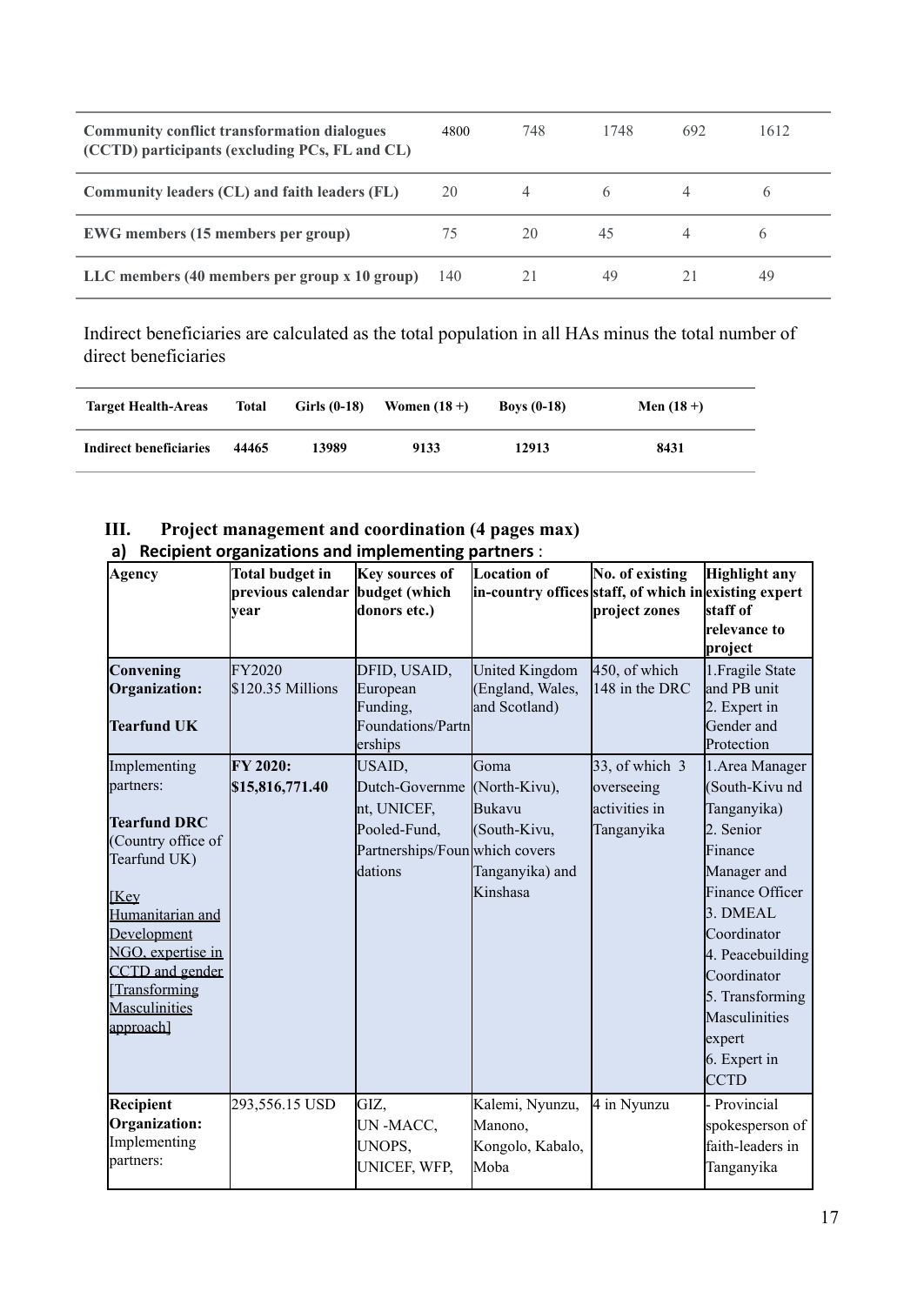| <b>ECCK - ECC</b>         |                                 | DCA (Danish            |               |            | - Conflict      |
|---------------------------|---------------------------------|------------------------|---------------|------------|-----------------|
| Tanganyika                |                                 | Church Aid)            |               |            | transformation  |
| (Eglise du Christ         |                                 |                        |               |            | expert with a   |
| au Congo)-                |                                 |                        |               |            | focus on ethnic |
|                           |                                 |                        |               |            | based conflicts |
| [Key actor in PB]         |                                 |                        |               |            | - Finance       |
| in Tanganyika;            |                                 |                        |               |            |                 |
| expertise on the          |                                 |                        |               |            | Officer         |
| Twa-Bantu                 |                                 |                        |               |            | - MEAL Officer  |
| conflict; core            |                                 |                        |               |            |                 |
| player in the             |                                 |                        |               |            |                 |
| interconfessional         |                                 |                        |               |            |                 |
| community]                |                                 |                        |               |            |                 |
| <b>Recipient</b>          | 2019-2020 budget: 1. UN Habitat |                        | Beni, Kivu    | Beni: (12) | 1. Land         |
| Organization:             | 1,523,642 USD                   | (Central African       | -Goma, Nord   | Goma $(2)$ | Specialist-     |
|                           |                                 |                        |               |            |                 |
| Integrated                |                                 | Forest                 | Kivu          | Bunia(3)   | Training design |
| <b>Research Institute</b> |                                 | Initiative)(800,00     | -Bunia, Ituri |            | and             |
| Congo Initiative -        |                                 | $0.00$ USD)            |               |            | development     |
| Université                |                                 | OIM (Fond<br>$2 \cdot$ |               |            | 2. Land         |
| Chrétienne                |                                 | de Cohérence           |               |            | Information     |
| Bilingue du Congo         |                                 | pour la                |               |            | system (RFC)    |
| (UCBC)                    |                                 | Stabilisation):        |               |            | 3. Expert       |
| Implementing              |                                 | 642,642.00 USD         |               |            | Land Law,       |
| partners:                 |                                 | 3. WCS (PNUD):         |               |            | Gender and      |
| [Key land-rights.]        |                                 | 81,720.00USD           |               |            | Mediation 3.    |
| reform and                |                                 |                        |               |            | Expert          |
| governance                |                                 |                        |               |            | Community       |
| experts, national         |                                 |                        |               |            | mobilization    |
| player]                   |                                 |                        |               |            | 4. Expert       |
|                           |                                 |                        |               |            | M&E Specialist  |

Note: The REFETANG is not paid to provide services but will receive some seed-funding to strengthen its PB *work through the EGW but also its advocacy work for women's leadership, good governance and peaceful cohabitation between Twa and Bantu groups.*

### b) **Project management and coordination** -key staff ToR in **Annex A.1**.

This consortium brings together partners with a value add: Tearfund will be responsible for training members of this consortium in Key Project Approaches (CCTDs), CI-UCBC is the vetted Land-Reform organization vetted by the Congolese Government, which will provide consultant services for the roll-out of the PARF in target villages. ECC-TG is a major organisation in faith-communities and PB actor in Tanganyika. **Tearfund** is the contract holder and will ensure each organization's compliance with the terms of the grant agreement signed between Tearfund and UNPBF. Compliance in terms of the schedule of activities, the results to be achieved and the prevention of PSEA and the respect of barrier gestures against COVID-19 during the implementation of the project. Tearfund has expertise in the CCTD approach. Prior to this partnership, a due diligence survey (program, finance and organizational) was carried out on all the partners. A coordinator (100%, Tearfund) supervising the effective coordination of the activities of the ECC, and CI-UCBC. Monthly online meetings will be held so that the implementing organizations harmonize their action, discuss the challenges and adapt their interventions. The coordinator will also report the progress of the project to the various humanitarian coordination bodies (VBG cluster,country and thematic working groups) and the PBF secretariat. A Senior Finance Manager (10%, Tearfund) will monitor consortium expenses, ensuring that expenses, supporting documents, and submission of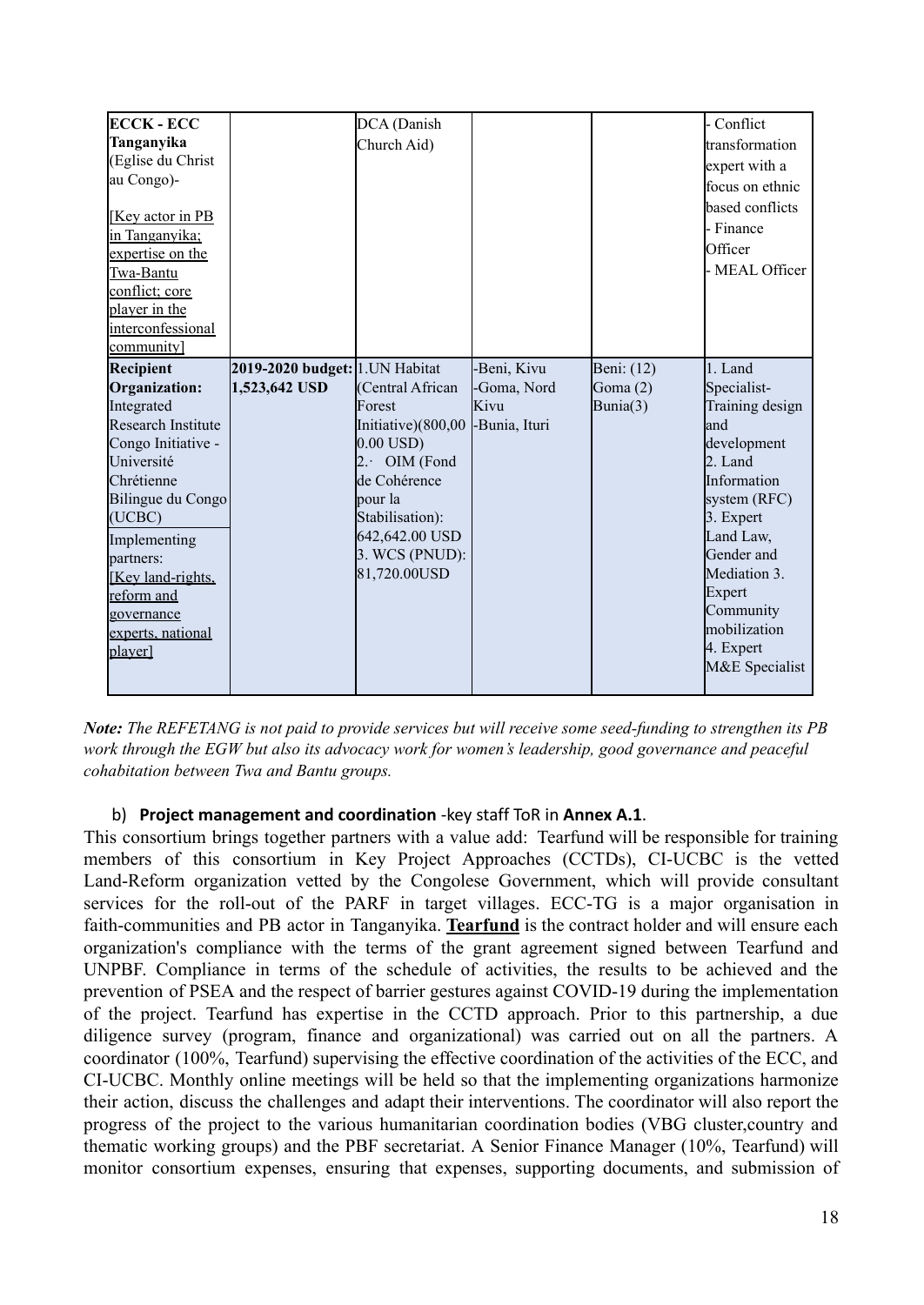financial reports comply with Tearfund and donor rules. A Logs Manager (10%) will ensure that purchases made under the project comply with Tearfund's logistical procedures, and that of the donor. The security officer (10%, Tearfund) will ensure that the members of the consortium observe good security practices and are kept up to date on the evolution of the security context in the project area. The DMEAL (20%, Tearfund) will ensure compliance with the M&E framework as well as the consolidation of project data. He will coordinate with all the MEALs of the partner organizations. The CCT and Project Officer (20%) will work on the organizational strengthening of REFETANG, the joint development and implementation of the organizational action plan of the project. In the intervention areas, ECC will mobilize 2 field supervisors (100%) each covering 2AS and 3AS for the supervision of CCTD activities and the establishment of EWGs. The implementing partner **ECC TG** will deploy 2 supervisors (100%), each covering 5 villages, for the effective implementation of CCTD activities and the establishment of EWGs, in each of the 5 HA of the project. A Finance Officer (70%, ECC) will be responsible for monitoring and consolidating monthly financial reports related to the project. A MEAL officer (60%) will ensure the planning of the baseline, midline, and endline surveys of the project. A Livelihoods officer (100%) will be responsible for activities related to the seed-funding of the REFETANG. **CI-UCBC** will coordinate all aspects of the project on land law and related conflict resolution. A Land information system expert (100%) will oversee community cadastral mapping activities and community land registry process. A Land law, gender and mediation expert (100%) will train members of target communities on land conflict management and gender inclusion as well as assisting the community in land resolution mechanisms. He will be responsible for the legal aspects of the approach. A Land Governance Officer and Trainer(100%) will train and support LLC members in the process of tools' development including the local land charter and manual of procedure. He . The community mobilization expert (100%) will ensure that the LLC is established and fully functional and inclusive. He will link the process to national and Provincial actors and initiatives. M&E Assistant (100%) will ensure that the PARF data is well documented and kept in a database and results are being produced. All CI-UCBC members have been trained on all these gender inclusive PARF activities. (The ToRs for each position are annexed to the proposal).

| Project specific risk                                                                                                          | <b>Risk level</b><br>(low, medium,<br>high) | Mitigation strategy (including Do No Harm considerations)                                                                                                                                                                                                                                                                                                                                                                                                                                                                                                                                                                                                                                                                                                                                                                                |
|--------------------------------------------------------------------------------------------------------------------------------|---------------------------------------------|------------------------------------------------------------------------------------------------------------------------------------------------------------------------------------------------------------------------------------------------------------------------------------------------------------------------------------------------------------------------------------------------------------------------------------------------------------------------------------------------------------------------------------------------------------------------------------------------------------------------------------------------------------------------------------------------------------------------------------------------------------------------------------------------------------------------------------------|
| Insecurity: resurgence, or<br>exacerbation, of violence between the<br>Twa and Bantus making the project<br>areas inaccessible | Medium                                      | Conflict sensitivity will be maintained throughout the project cycle<br>with security dynamics monitored constantly. Ethnic diversity and<br>inclusion will be scrupulously observed. Key informants, including<br>members of EWGs, will be frequently consulted.<br>If, however, the project areas were inaccessible, in order to minimize<br>the complete stoppage of activities, the direct project staff will come<br>from the project implementation areas.<br>Ethnic diversity will also be scrupulously observed, seeking as much<br>as possible representativeness of the 50% Twa ethnic minority in<br>beneficiary committees, including decision-making roles.<br>Tearfund and its partners will use an adaptive management approach<br>conducting on a monthly basis scenario planning and preparing<br>contingency measures. |
| Fraud: misappropriation of funds by<br>implementing partners                                                                   | Medium                                      | Tearfund has a robust financial tracking system and will ensure that<br>each financial advance and expenditure is justified in accordance<br>with Tearfund and the donor requirements. Financial reconciliations<br>will be done weekly and each staff will be required to follow a                                                                                                                                                                                                                                                                                                                                                                                                                                                                                                                                                      |

#### c) **Risk management**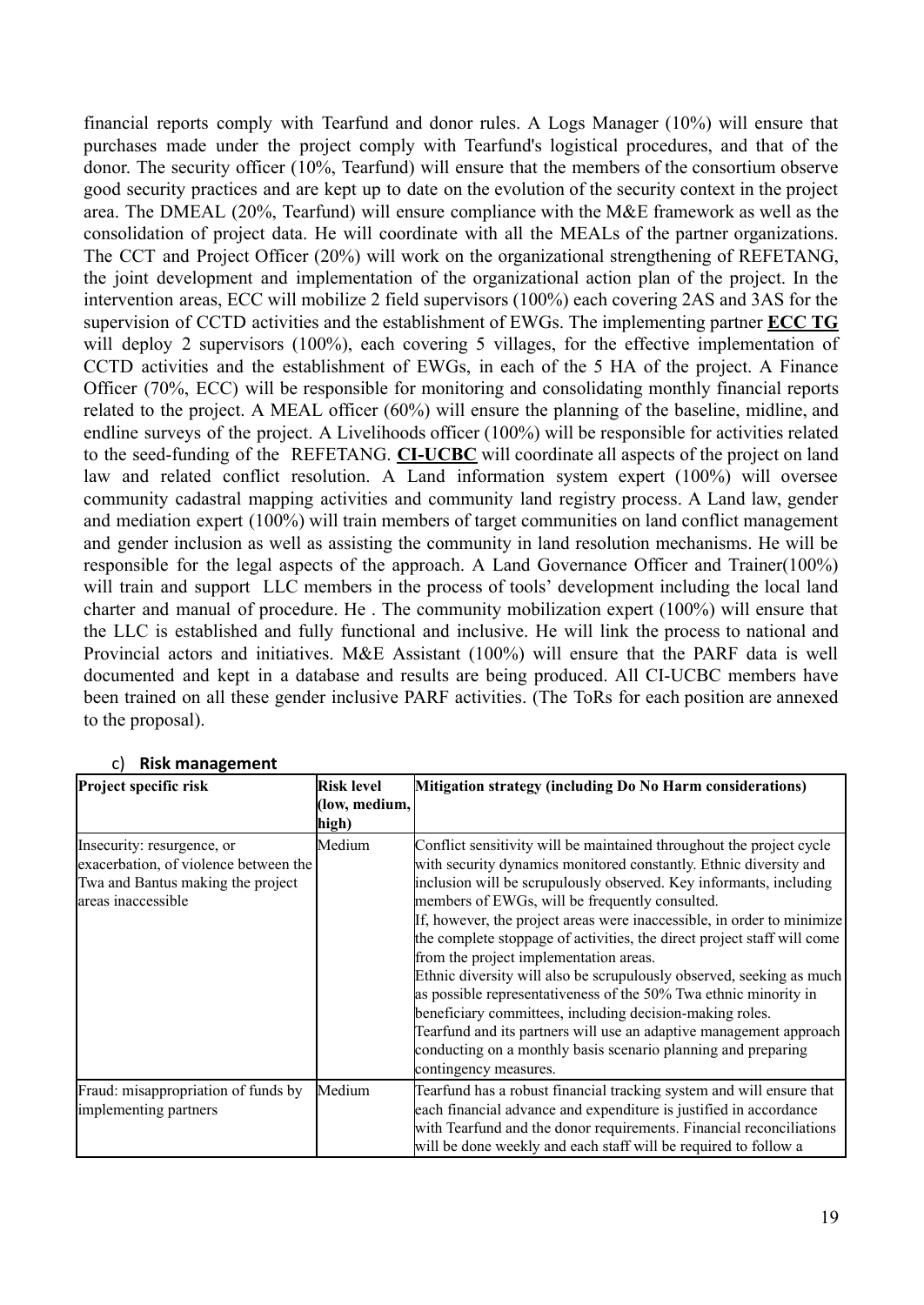|                                                                                                              |     | module on fraud and corruption. In the event of fraud, Tearfund<br>undertakes to inform the lessor as soon as possible.<br>Accountability systems (hotline, suggestion box, notice boards,<br>establishment of a beneficiary reference group) will be put in place<br>in each target community.                                                                                                                                                                                                                                                                                                                                                                                                                                                                                                                                                              |
|--------------------------------------------------------------------------------------------------------------|-----|--------------------------------------------------------------------------------------------------------------------------------------------------------------------------------------------------------------------------------------------------------------------------------------------------------------------------------------------------------------------------------------------------------------------------------------------------------------------------------------------------------------------------------------------------------------------------------------------------------------------------------------------------------------------------------------------------------------------------------------------------------------------------------------------------------------------------------------------------------------|
| Refusal of local authorities and other<br>influential people in target<br>communities to support the project | Low | Tearfund will involve local authorities in the implementation of the<br>project (consultations, participation in training, regular updating) as<br>a stakeholder while maintaining its neutrality vis-à-vis the various<br>parties in conflict in the area. Special focus will be on customary<br>authorities who might see the implementation of the local land<br>registry as a threat to their authority.                                                                                                                                                                                                                                                                                                                                                                                                                                                 |
| Uprising of men against women<br>participating in the project                                                | Low | Although having a focus on women peacemakers, this project will<br>also include men. In order to avoid any misrepresentation of the<br>objectives of the project, at the launch of the project the objectives of<br>the project will be presented.                                                                                                                                                                                                                                                                                                                                                                                                                                                                                                                                                                                                           |
| Spread of COVID-19                                                                                           | Low | All activities funded by the PBF will be conducted in adherence to<br>the DRC Ministry of Health's requirements to fight against the<br>spread of the CORONA virus. Tearfund has adapted safe practices in<br>all of its programming, which includes: 1) limiting the number of<br>trainees in a single room, unless the training is conducted outdoors;<br>2) requiring the use of facial mask, and/or provide disposable masks,<br>to beneficiaries when conducting activities in crowded settings; 3)<br>awareness raising on the means to prevent the spread of the<br>CORONA virus and explaining what it is. Sensitizations are usually<br>done with the support of local health-authorities (Médecins Chef de<br>Zone, or Infirmier Titulaire) and 4) have handwashing stations at the<br>entrance of meeting rooms or have available hand-sanitizers |

### d) **Monitoring and evaluation** –

A total of \$78.944 has been allocated to M&E including the cost of the final external financial audit representing each 1% percent of the project total direct costs. Baseline studies and M&E training will take place during the first four months of the project (phase 1), formal learning reviews will be scheduled half way through and following each CCTD cycle (four in the seven months that make up phase 2 and two more in the final seven months of phase 3). The final external evaluation will take place towards the end of phase 3. The M&E approach will look at both the CCTD dialogues and the PARF approach with data gathering harmonised for efficiency across both. All baseline and endline studies (CCTD and PARF) will be conducted from a gender parity angle, with the addition of a legal framework for PARF related surveys. Use will be made of Tearfund's outcome harvesting plus attitude change M&E methodology. This adaptation of the outcome harvesting approach was developed specifically for situations where individual inner transformation is essential to the success of the project such as peacebuilding across lines of religious or ethnic identity. Recognising attitude change helps us better understand the processes of behaviour change and social change and the complex dynamics between behaviours and attitudes. The approach has been piloted successfully in Burundi with different ethnic groups and in Iraq and Egypt with peacebuilders from across religious and ethnic divides. (For further information on the approach see Garred, M. and Refai, M. ['Change](https://jliflc.com/resources/change-inside-and-out/) Inside and Out: An Outcome Harvesting plus Attitude Change toolkit for [peacebuilders](https://jliflc.com/resources/change-inside-and-out/) and other [changemakers', 2020\)](https://jliflc.com/resources/change-inside-and-out/)

# e) **Project exit strategy/ sustainability**:

Sustainability is built on the use, refining and capacity building of existing fora and processes.The programme **focuses on building knowledge and skills and the confidence to apply those skills** whilst **simultaneously challenging and changing harmful attitudes that exclude those on the**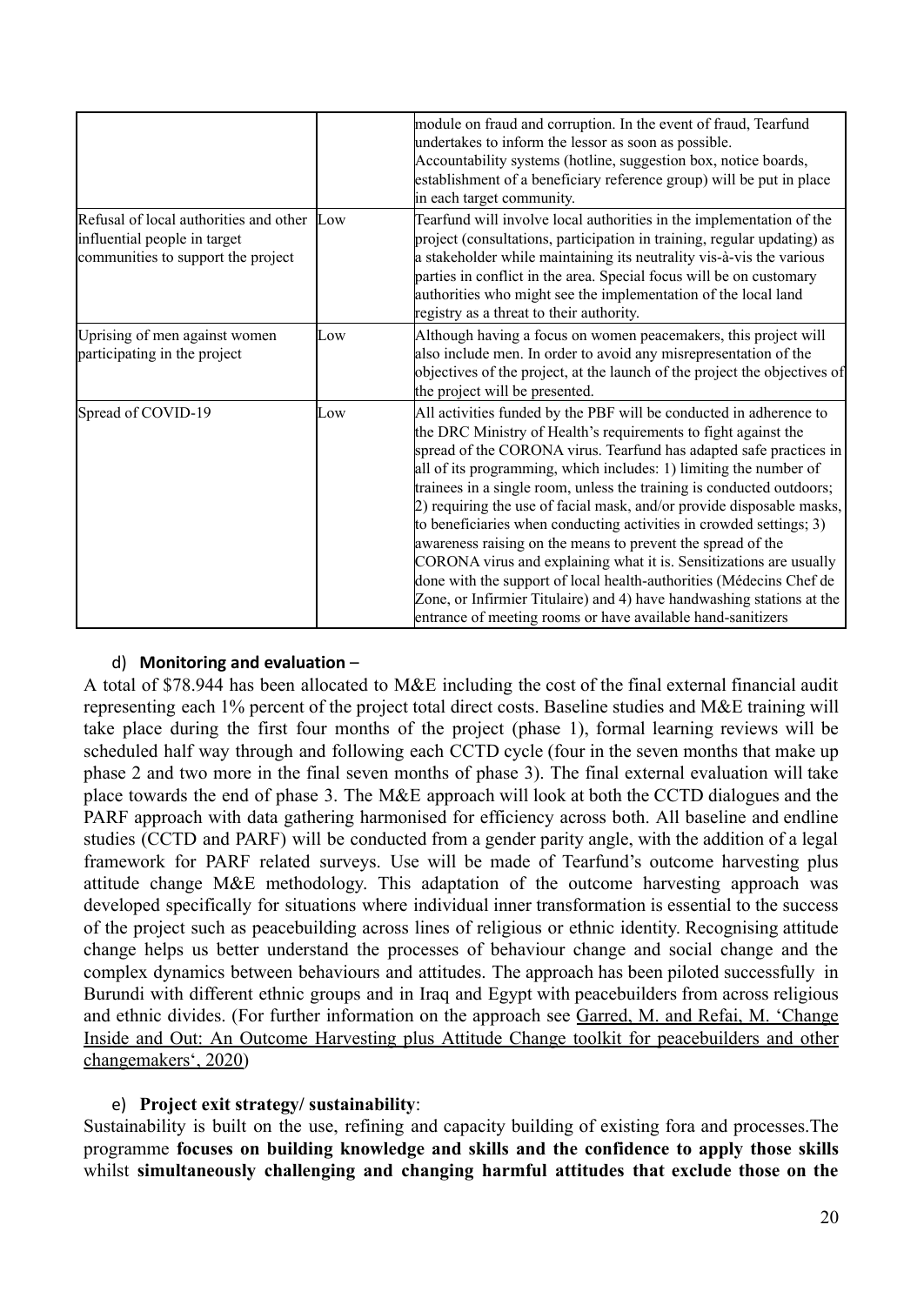**margins**. By working with existing leaders and stakeholders and with key influencers as part of the envisioning process, key individuals with power and influence are developed who can champion change from within, creating the space for newly equipped and connected groups from the margins to step into. **The design of the CCTDs** leads to the development of locally owned PB fora and action plans. Momentum is maintained through the additional skills and confidence developed through the programme in conjunction with the ongoing support from the PB network, formed by and support of local leaders and influencers by means of the envisioning process. PCs will elect a leadership committee in which the 5 HAs will be represented. The committee will have among other responsibilities to coordinate activities implemented by the PCs, develop relations and collaboration with other peace actors, community leaders and other stakeholders--including EWGs.As PCs facilitate the dialogues, they will be encouraged to identify key people from dialogue participants to be mentored and co-facilitate with them further sessions and/cycles. The **PARF approach** integrates similar strategies (i.e. rely on local knowledge, build on existing systems, inclusion and participation) with the addition of a legal, institutional and spatial frameworks. The RFC builds conventional institutional, spatial and legal tools. The project will ensure that local conventions on land governance and dispute resolution tools/mechanisms are recognized and vulgarized at local, territorial and at the provincial level. The project will make sure those tools designed jointly with communities are endorsed by the provincial parliament by a provincial edict. **EWG** are grassroot groups and the sustainability of their intervention will be ensured by their linking to key authorities in their community. This legitimacy will contribute to mitigate hindrances to EWGs actions. **Seed-funding to REFETANG** will ensure this multi-generational, and multiethnic, group of women is able to expand EWGs, pursue its advocacy work for female-leadership, gender equality and peaceful relations between Twa and Bantu groups.

# **IV. Project budget**

AP's total budget is **\$ 996,564.00**. Costings for all activities were done on the basis of similar costs incurred for identical activities. 80% of the budget is towards GEWE and 40% towards local actors. Support staff are budgeted with little as of 19% towards overhead costs. 80.7% of the budget goes towards activities. Most of which are training and monitoring related towards women, and direct support to a WL CSO.

In conformity with the PBF's guidelines, we've allocated **9.48%** of the budget to monitoring and evaluation activities. 9,313.68 USD for an external financial audit of the project.

| <b>Totals</b>                                    |                               |
|--------------------------------------------------|-------------------------------|
|                                                  | <b>Recipient Organization</b> |
| 1. Staff and other personnel                     | \$200,353.44                  |
| 2. Supplies, Commodities, Materials              | \$109,550.00                  |
| 3. Equipment, Vehicles, and Furniture (including |                               |
| Depreciation)                                    | \$4,400.00                    |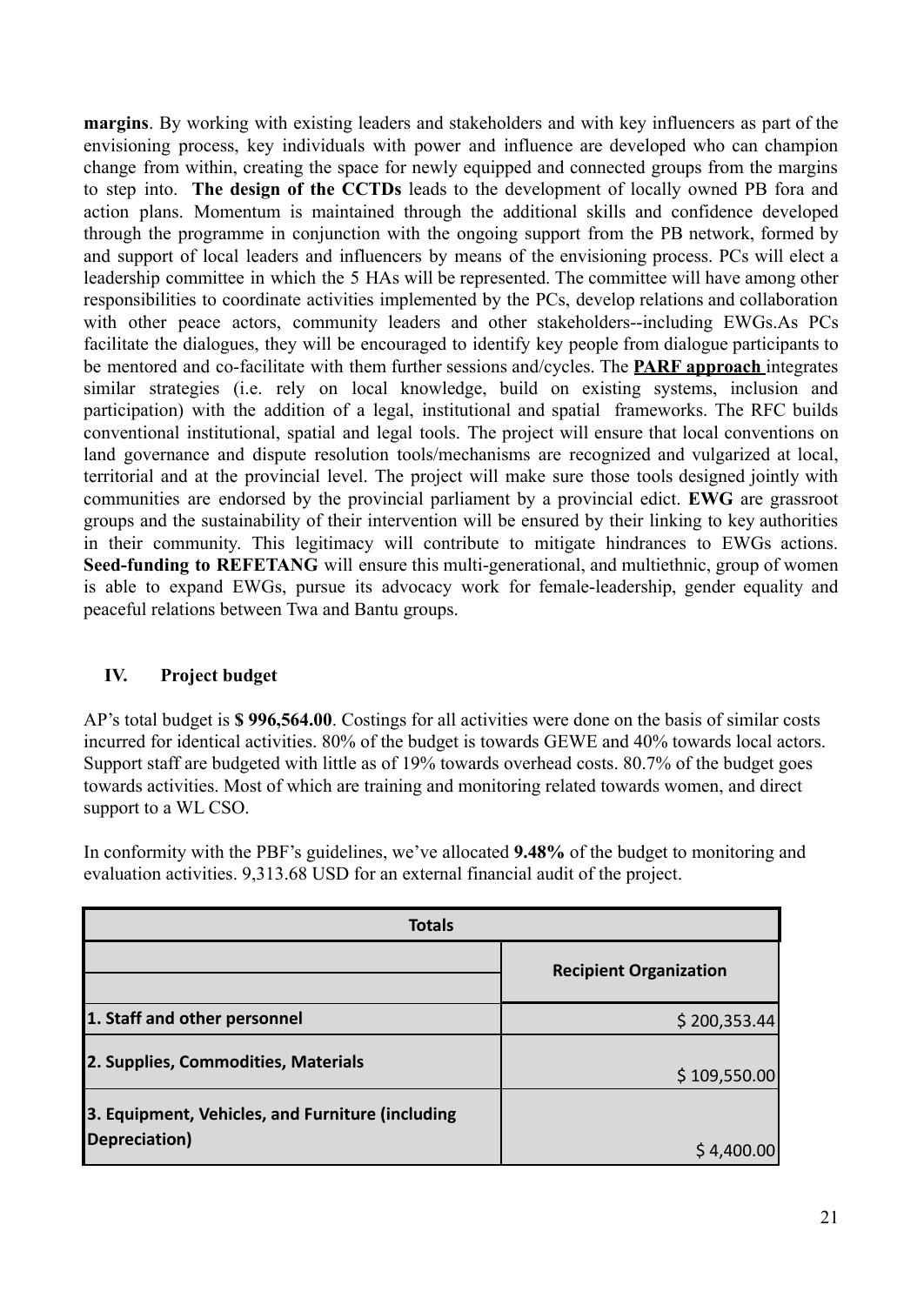| 5. Travel                               | \$504,205.10<br>\$973.00 |
|-----------------------------------------|--------------------------|
|                                         |                          |
| 6. Transfers and Grants to Counterparts |                          |
|                                         | \$54,033.00              |
| 7. General Operating and other Costs    | \$57,853.68              |
| Subtotal                                | \$931,368.22             |
| 7% Indirect Costs                       | \$65,195.78              |
|                                         |                          |

**Annex A.1: Checklist of project implementation readiness**

|                | <b>Question</b>                                                                                                                    | <b>Yes</b>         | <b>No</b>                 | <b>Comment</b>                                                                                                                                                                                                                                                                                            |
|----------------|------------------------------------------------------------------------------------------------------------------------------------|--------------------|---------------------------|-----------------------------------------------------------------------------------------------------------------------------------------------------------------------------------------------------------------------------------------------------------------------------------------------------------|
|                | <b>Planning</b>                                                                                                                    |                    |                           |                                                                                                                                                                                                                                                                                                           |
| 1 <sub>1</sub> | Have all<br>implementing<br>partners been<br>identified? If not,<br>what steps remain<br>and proposed<br>timeline                  | $\mathsf{x}$       |                           |                                                                                                                                                                                                                                                                                                           |
| 2.             | Have TORs for key<br>project staff been<br>finalized and ready<br>to advertise?<br>Please attach to the<br>submission              | $\pmb{\mathsf{X}}$ |                           | ToRs are annexed to the<br>lsubmission.<br>Note: All existing staff<br>required for the project<br>are available and ready<br>lto start in the first month<br>of the project. We have<br>prepared the hiring<br>process so that it is<br>ready to start<br>immediately when the<br>project is authorized. |
| 3.             | Have project sites<br>been identified? If<br>not, what will be the<br>process and<br>timeline                                      | lx                 |                           | The HAs have been<br>identified, villages will be<br>selected jointly with BCZ<br>land humanitarian<br>coordination at the<br>launch of the project                                                                                                                                                       |
| 4.             | Have local<br>communities and<br>government offices<br>been consulted/<br>sensitized on the<br>existence of the<br>project? Please |                    | $\boldsymbol{\mathsf{x}}$ | Partly, we've had<br>exchanges with the<br>MCZ but refraining from<br>making statements<br>which might seem like<br>promises.                                                                                                                                                                             |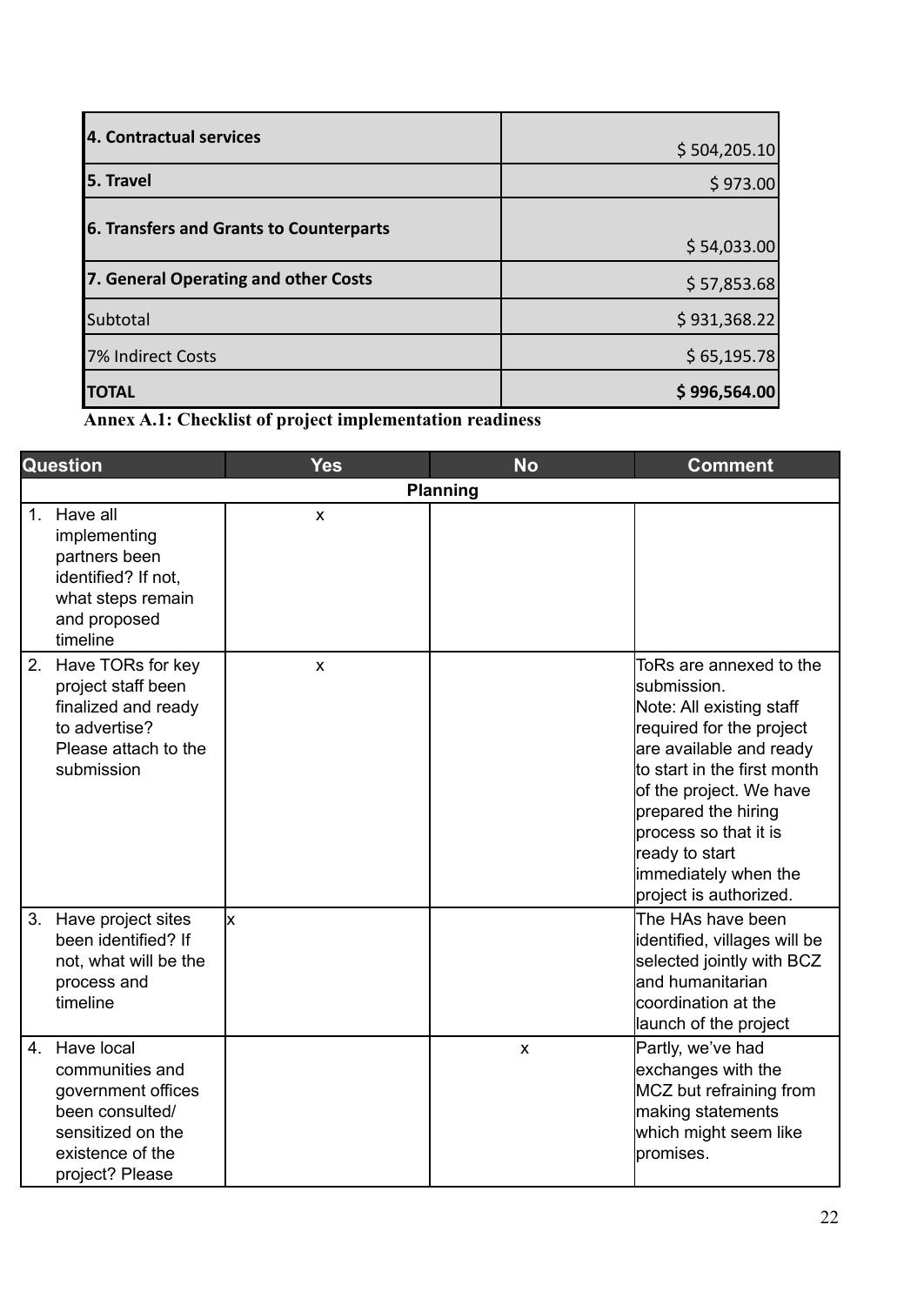| state when this was<br>done or when it will<br>be done.                                                                                                                                                                   |                           |   |                                                                                                                                                                                                                                                                                             |
|---------------------------------------------------------------------------------------------------------------------------------------------------------------------------------------------------------------------------|---------------------------|---|---------------------------------------------------------------------------------------------------------------------------------------------------------------------------------------------------------------------------------------------------------------------------------------------|
| 5. Has any preliminary<br>analysis/<br>identification of<br>lessons learned/<br>existing activities<br>been done? If not,<br>what analysis<br>remains to be done<br>to enable<br>implementation and<br>proposed timeline? | $\boldsymbol{\mathsf{x}}$ |   | Both for PARF and<br>CCTD we have eternal<br>levaluations done in<br>similar contexts which<br>inform our processes                                                                                                                                                                         |
| 6. Have beneficiary<br>criteria been<br>identified? If not,<br>what will be the<br>process and<br>timeline.                                                                                                               | $\boldsymbol{\mathsf{x}}$ |   | We have general criteria<br>which will submit to<br>community members for<br>accountability purposes<br>and their buy-in                                                                                                                                                                    |
| 7. Have any<br>agreements been<br>made with the<br>relevant<br>Government<br>counterparts<br>relating to project<br>implementation<br>sites, approaches,<br>Government<br>contribution?                                   | X                         |   | CI-UCBC has a legal<br>relationship with the<br><b>DRC Government to</b><br>implement the<br>PARF-RFC in the entire<br><b>DRC</b> through UN<br>Habitat. Other<br>agreements such as<br>MoUs with the MCZ, for<br>instance, can happen<br>without hindering the<br>roll-out of the project. |
| 8. Have clear<br>arrangements been<br>made on project<br>implementing<br>approach between<br>project recipient<br>organizations?                                                                                          | X                         |   | Yes, we have<br>partnership agreements<br>in place.                                                                                                                                                                                                                                         |
| 9. What other<br>preparatory<br>activities need to be<br>undertaken before<br>actual project<br>implementation can<br>begin and how long<br>will this take?                                                               | N/A                       |   |                                                                                                                                                                                                                                                                                             |
|                                                                                                                                                                                                                           | Gender                    |   |                                                                                                                                                                                                                                                                                             |
| 10. Did UN gender<br>expertise inform the                                                                                                                                                                                 |                           | X | Our Gender and PB<br>experts provided the                                                                                                                                                                                                                                                   |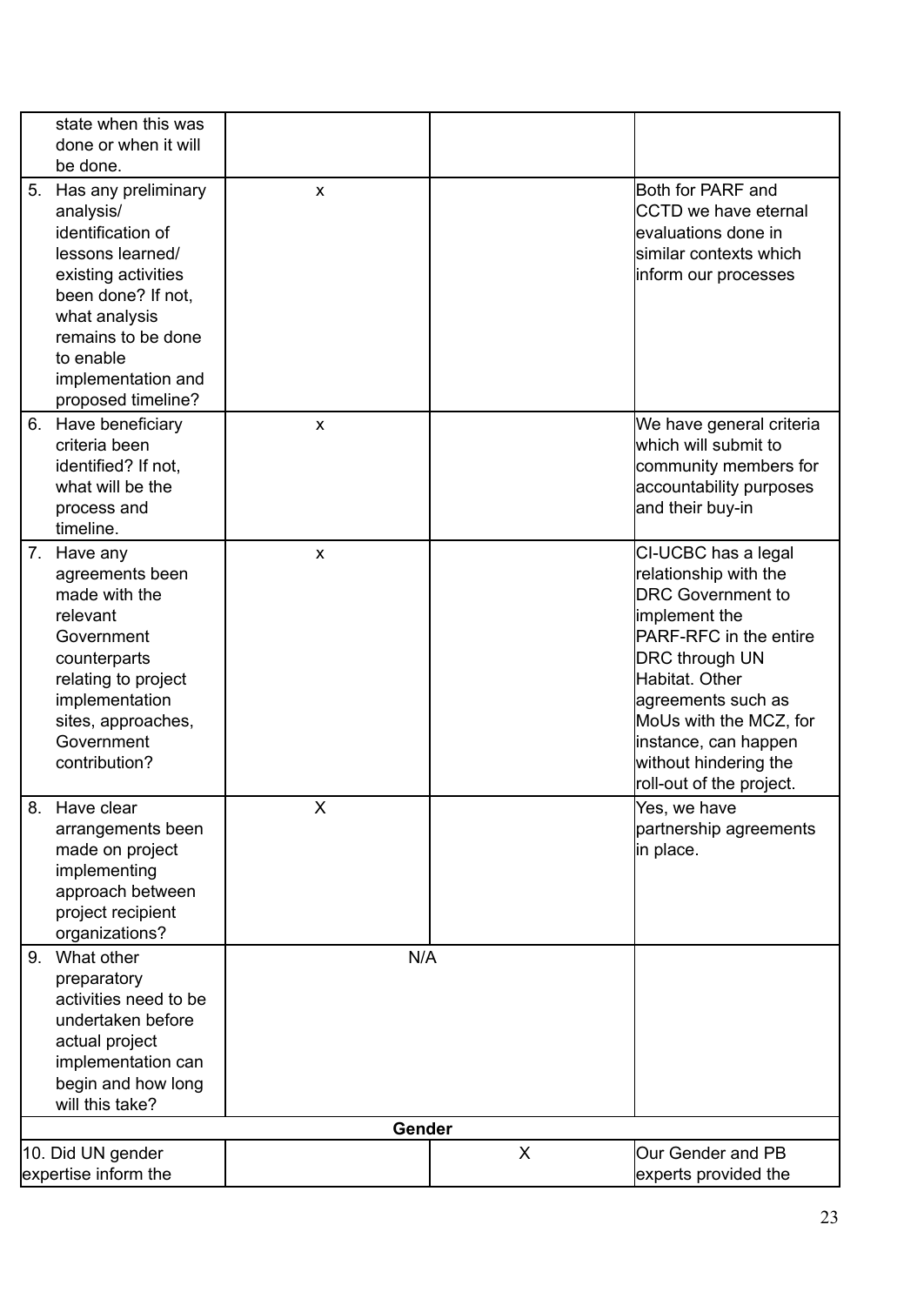| design of the project<br>(e.g. has a gender<br>adviser/expert/focal<br>point or UN Women<br>colleague provided<br>linput)?                          |   | expertise, providing key<br>references to UN<br>documents on Women<br>land PB. |
|-----------------------------------------------------------------------------------------------------------------------------------------------------|---|--------------------------------------------------------------------------------|
| 11. Did consultations<br>with women and/or<br>youth organizations<br>inform the design of the<br>project?                                           | X | As explained,<br>consultations were<br>consistent with women<br>organizations. |
| 12. Are the indicators<br>and targets in the results<br><b>framework</b><br>disaggregated by sex<br>and age?                                        | X |                                                                                |
| 13. Does the budget<br>lannex include<br>allocations towards<br><b>GEWE</b> for all activities<br>and clear justifications<br>for GEWE allocations? | X |                                                                                |

# **Annex A.2: Checklist for project value for money**

|    | <b>Question</b>                                                                                                                                                                                                                                                                                         | <b>Yes</b> | <b>No</b> | <b>Project Comment</b>                                                                                                                                                                                    |
|----|---------------------------------------------------------------------------------------------------------------------------------------------------------------------------------------------------------------------------------------------------------------------------------------------------------|------------|-----------|-----------------------------------------------------------------------------------------------------------------------------------------------------------------------------------------------------------|
| 1. | Does the project<br>have a budget<br>narrative justification,<br>which provides<br>additional project<br>specific information<br>on any major budget<br>choices or higher<br>than usual staffing,<br>operational or travel<br>costs, so as to<br>explain how the<br>project ensures value<br>for money? | lx         |           | The unit amounts for the<br>budget figures were<br>lobtained from<br>pre-established Tearfund<br>benchmarks, be it salaries<br>for personnel or<br>consultants or<br>procurement of goods<br>and service. |
|    | 2. Are unit costs (e.g.<br>for travel,<br>consultancies,<br>procurement of<br>materials etc)<br>comparable with<br>those used in similar                                                                                                                                                                | X          |           |                                                                                                                                                                                                           |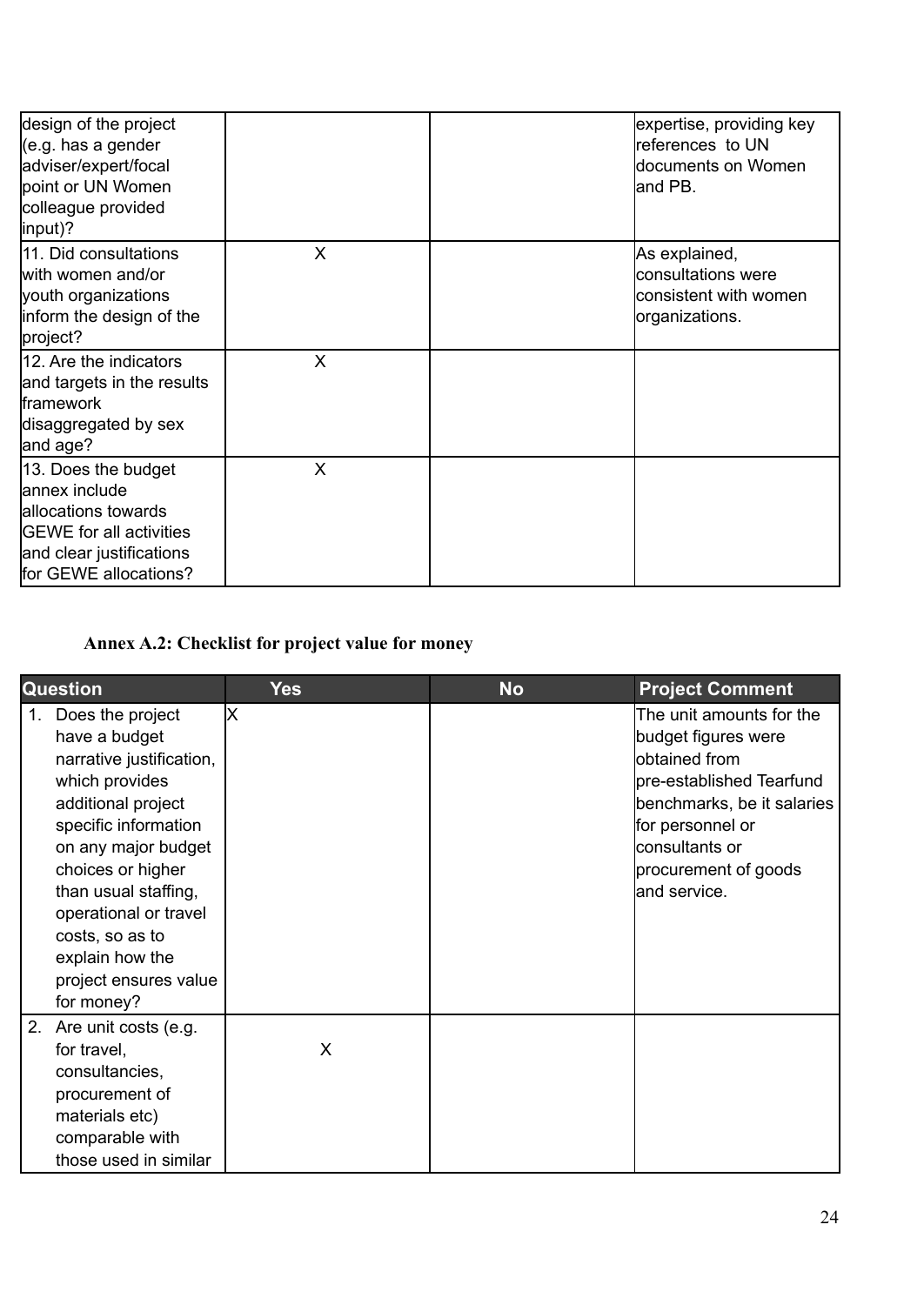|    | interventions (either                      |                           |                         |
|----|--------------------------------------------|---------------------------|-------------------------|
|    | in similar country                         |                           |                         |
|    | contexts, within                           |                           |                         |
|    | regions, or in past                        |                           |                         |
|    | interventions in the                       |                           |                         |
|    | same country                               |                           |                         |
|    | context)? If not, this                     |                           |                         |
|    | needs to be                                |                           |                         |
|    | explained in the                           |                           |                         |
|    | budget narrative                           |                           |                         |
|    | section.                                   |                           |                         |
| 3. | Is the proposed                            | X                         |                         |
|    | budget proportionate                       |                           |                         |
|    | to the expected                            |                           |                         |
|    | project outcomes and                       |                           |                         |
|    | to the scope of the                        |                           |                         |
|    | project (e.g. number,                      |                           |                         |
|    | size and remoteness                        |                           |                         |
|    | of geographic zones                        |                           |                         |
|    | and number of                              |                           |                         |
|    | proposed direct and                        |                           |                         |
|    | indirect                                   |                           |                         |
|    | beneficiaries)?                            |                           |                         |
|    | Provide any                                |                           |                         |
|    |                                            |                           |                         |
|    | comments.                                  |                           |                         |
| 4. | Is the percentage of                       | $\boldsymbol{\mathsf{X}}$ |                         |
|    | staffing and                               |                           |                         |
|    | operational costs by                       |                           |                         |
|    | the Receiving UN                           |                           |                         |
|    | Agency and by any                          |                           |                         |
|    | implementing                               |                           |                         |
|    |                                            |                           |                         |
|    | partners clearly<br>visible and            |                           |                         |
|    | reasonable for the                         |                           |                         |
|    | context (i.e. no more                      |                           |                         |
|    | than 20% for staffing,                     |                           |                         |
|    | reasonable                                 |                           |                         |
|    | operational costs,                         |                           |                         |
|    |                                            |                           |                         |
|    | including travel and<br>direct operational |                           |                         |
|    | costs) unless well                         |                           |                         |
|    |                                            |                           |                         |
|    | justified in narrative<br>section?         |                           |                         |
| 5. | Are staff costs                            | X                         | All shared time was     |
|    | proportionate to the                       |                           | accurately reported and |
|    | amount of work                             |                           | determined by the       |
|    | required for the                           |                           | program team and        |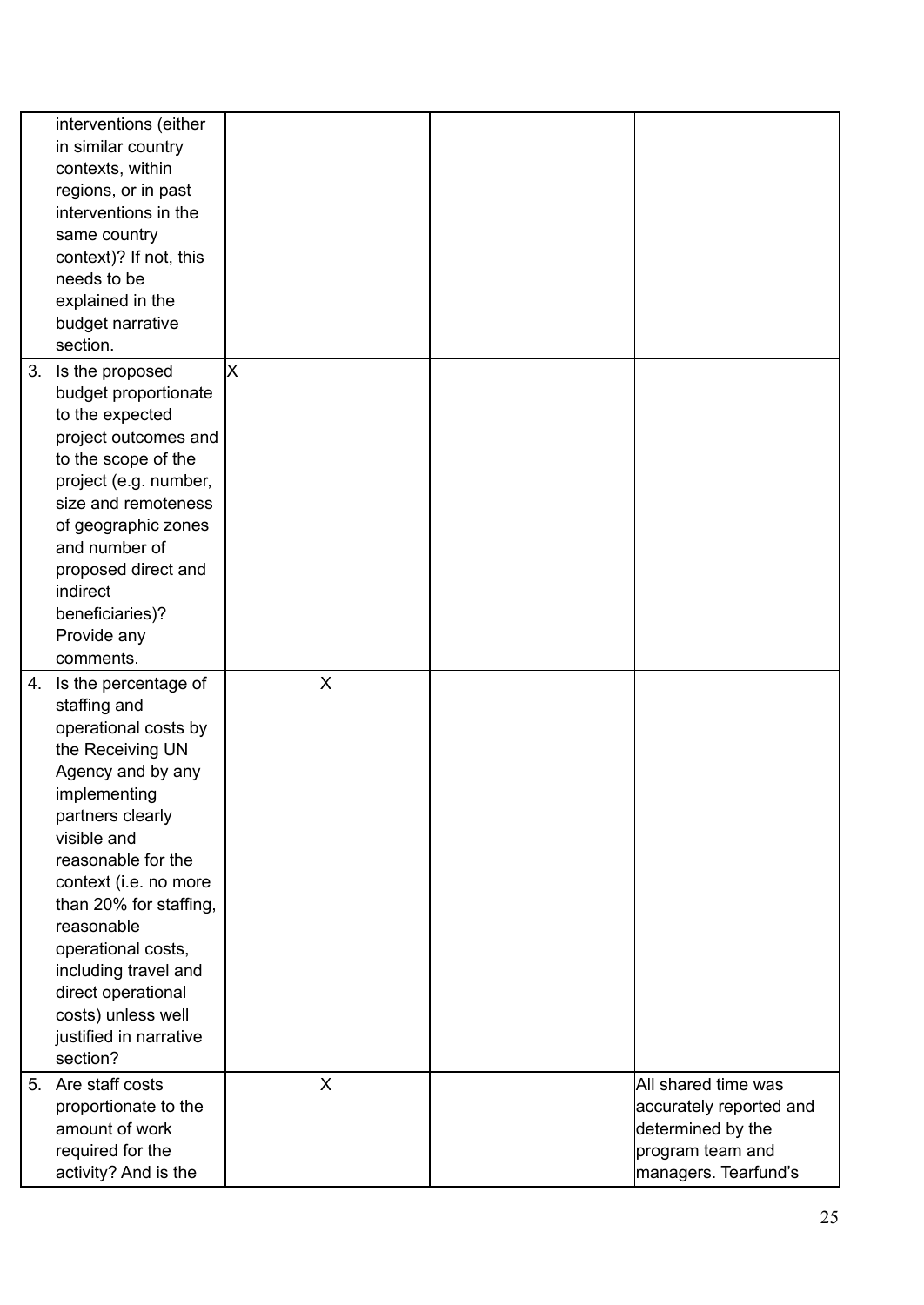|    | project using local<br>rather than<br>international<br>staff/expertise<br>wherever possible?<br>What is the<br>justification for use of<br>international staff, if<br>applicable?                                                                                                                                                                  |   | country office team is<br>made up of various<br>departmental heads,<br>which includes<br>linternational staff. These<br>staff have proven to have<br>specific expertise in their<br>various domains. Hence<br>the need to include them<br>for a smooth project<br>implementation. |
|----|----------------------------------------------------------------------------------------------------------------------------------------------------------------------------------------------------------------------------------------------------------------------------------------------------------------------------------------------------|---|-----------------------------------------------------------------------------------------------------------------------------------------------------------------------------------------------------------------------------------------------------------------------------------|
| 6. | Does the project<br>propose purchase of<br>materials, equipment<br>and infrastructure for<br>more than 15% of the<br>budget? If yes,<br>please state what<br>measures are being<br>taken to ensure value<br>for money in the<br>procurement process<br>and their<br>maintenance/<br>sustainable use for<br>peacebuilding after<br>the project end. | X |                                                                                                                                                                                                                                                                                   |
| 7. | Does the project<br>propose purchase of<br>a vehicle(s) for the<br>project? If yes,<br>please provide<br>justification as to why<br>existing vehicles/ hire<br>vehicles cannot be<br>used.                                                                                                                                                         | X |                                                                                                                                                                                                                                                                                   |
| 8. | Do the implementing<br>agencies or the UN<br>Mission bring any<br>additional non-PBF<br>source of funding/<br>in-kind support to the<br>project? Please<br>explain what is<br>provided. And if not,<br>why not.                                                                                                                                    | X |                                                                                                                                                                                                                                                                                   |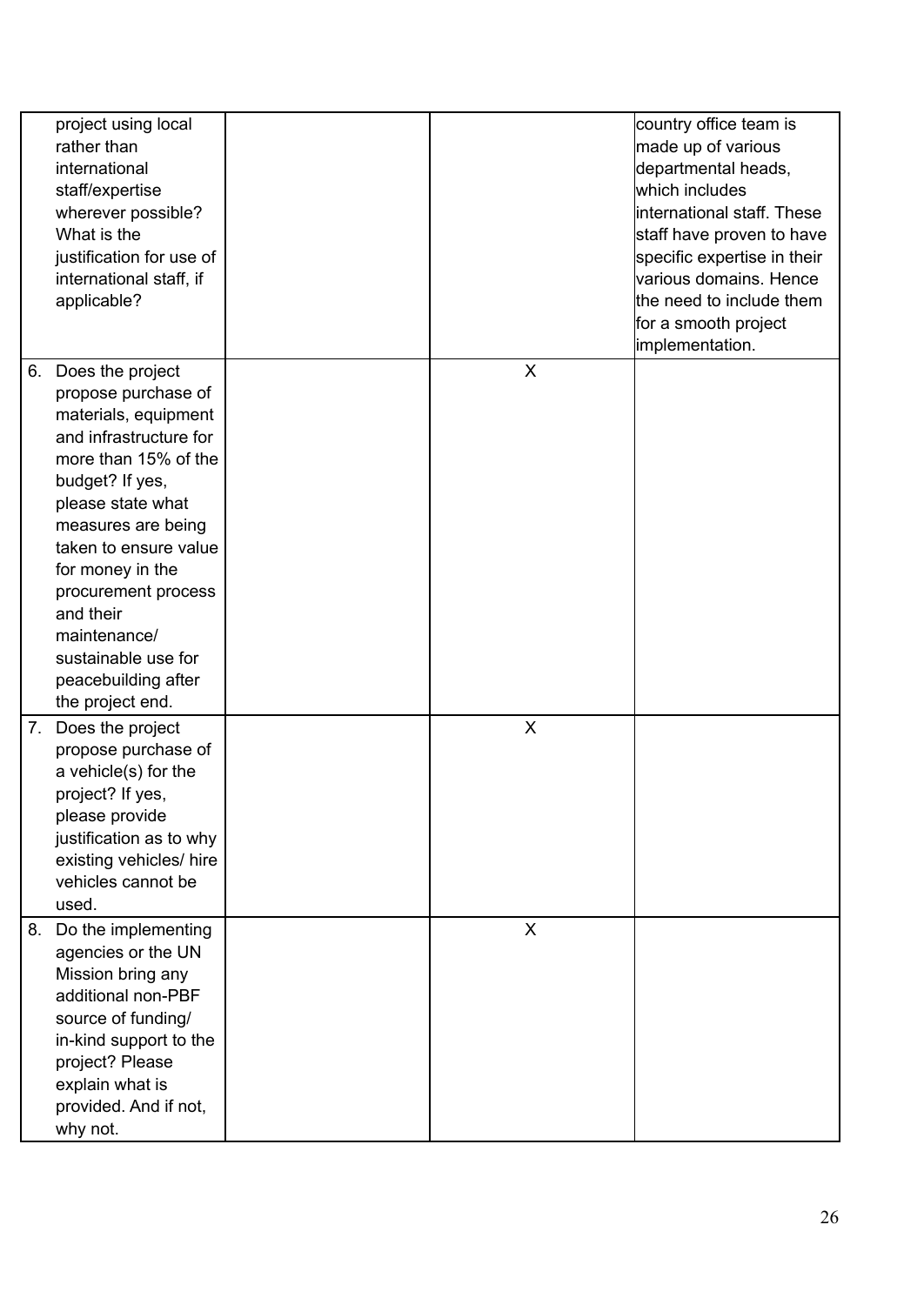### **Annex B.1: Project Administrative arrangements for UN Recipient Organizations**

### *(This section uses standard wording – please do not remove)*

The UNDP MPTF Office serves as the Administrative Agent (AA) of the PBF and is responsible for the receipt of donor contributions, the transfer of funds to Recipient UN Organizations, the consolidation of narrative and financial reports and the submission of these to the PBSO and the PBF donors. As the Administrative Agent of the PBF, MPTF Office transfers funds to RUNOS on the basis of the [signed Memorandum of Understanding](http://mptf.undp.org/document/download/10425) between each RUNO and the MPTF Office.

# **AA Functions**

On behalf of the Recipient Organizations, and in accordance with the UNDG-approved "Protocol on the Administrative Agent for Multi Donor Trust Funds and Joint Programmes, and One UN funds" (2008), the MPTF Office as the AA of the PBF will:

- Disburse funds to each of the RUNO in accordance with instructions from the PBSO. The AA will normally make each disbursement within three (3) to five (5) business days after having received instructions from the PBSO along with the relevant Submission form and Project document signed by all participants concerned;
- Consolidate the financial statements (Annual and Final), based on submissions provided to the AA by RUNOS and provide the PBF annual consolidated progress reports to the donors and the PBSO;
- Proceed with the operational and financial closure of the project in the MPTF Office system once the completion is completed by the RUNO. A project will be considered as operationally closed upon submission of a joint final narrative report. In order for the MPTF Office to financially closed a project, each RUNO must refund unspent balance of over 250 USD, indirect cost (GMS) should not exceed 7% and submission of a certified final financial statement by the recipient organizations' headquarters);
- Disburse funds to any RUNO for any cost extension that the PBSO may decide in accordance with the PBF rules & regulations.

### **Accountability, transparency and reporting of the Recipient United Nations Organizations**

Recipient United Nations Organizations will assume full programmatic and financial accountability for the funds disbursed to them by the Administrative Agent. Such funds will be administered by each RUNO in accordance with its own regulations, rules, directives and procedures.

Each RUNO shall establish a separate ledger account for the receipt and administration of the funds disbursed to it by the Administrative Agent from the PBF account. This separate ledger account shall be administered by each RUNO in accordance with its own regulations, rules, directives and procedures, including those relating to interest. The separate ledger account shall be subject exclusively to the internal and external auditing procedures laid down in the financial regulations, rules, directives and procedures applicable to the RUNO.

Each RUNO will provide the Administrative Agent and the PBSO (for narrative reports only) with: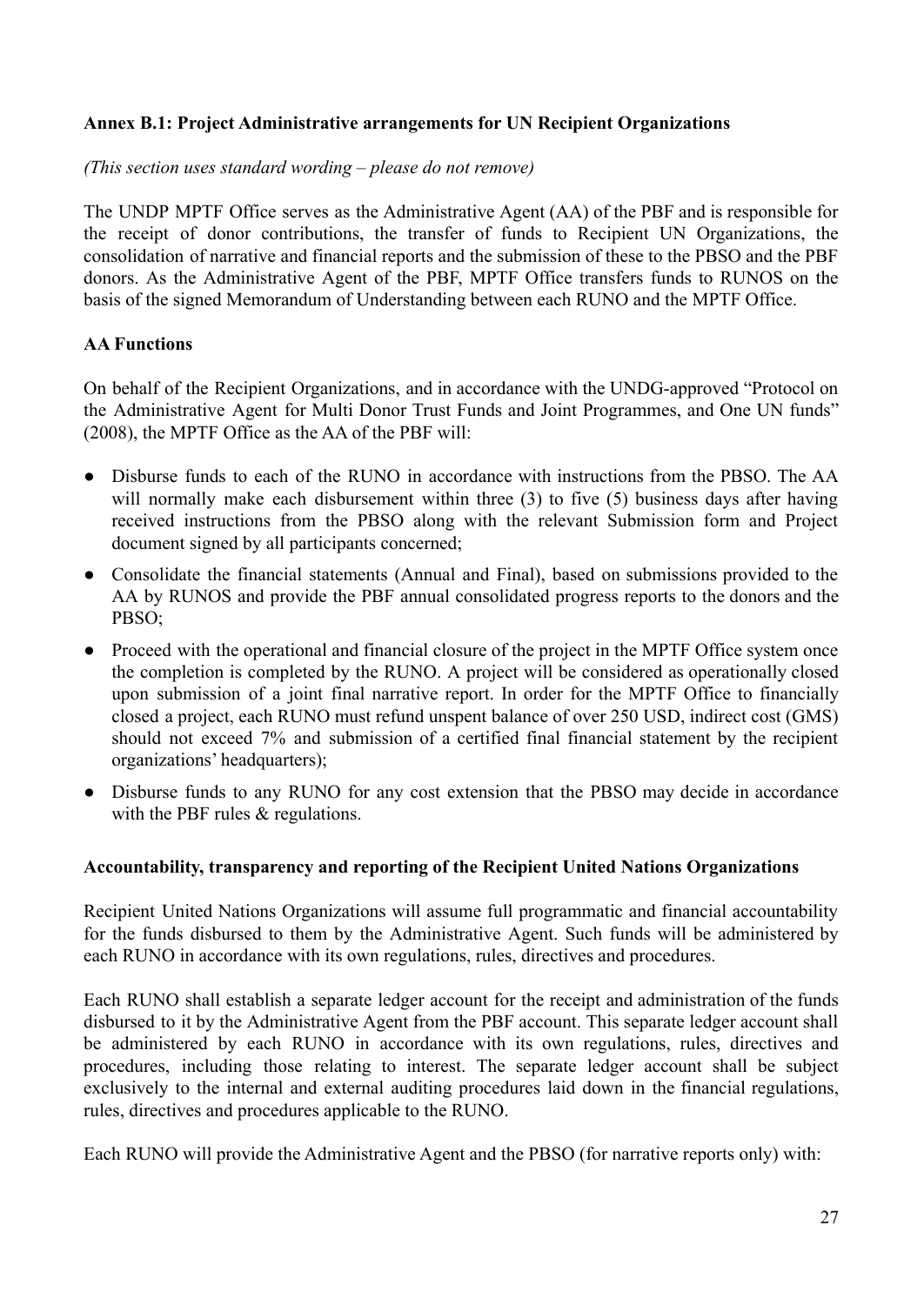| Type of report                                                                                                                                                                              | Due when                                                                                | Submitted by                                                                                                                                                                                                              |
|---------------------------------------------------------------------------------------------------------------------------------------------------------------------------------------------|-----------------------------------------------------------------------------------------|---------------------------------------------------------------------------------------------------------------------------------------------------------------------------------------------------------------------------|
| Semi-annual project<br>progress report                                                                                                                                                      | 15 June                                                                                 | Convening Agency on behalf of all<br>implementing organizations<br>and<br>inl<br>consultation with/ quality assurance by<br>PBF Secretariats, where they exist                                                            |
| Annual project progress<br>report                                                                                                                                                           | 15 November                                                                             | Convening Agency on behalf of all<br>implementing organizations<br>and<br>inl<br>consultation with/ quality assurance by<br>PBF Secretariats, where they exist                                                            |
| End of project report<br>covering entire project<br>lduration                                                                                                                               | operational<br>lthe l<br>(it<br>closure<br>can<br>annual report if timing<br>coincides) | Within three months from Convening Agency on behalf of all<br>project implementing organizations<br>and<br>inl<br>beconsultation with/ quality assurance by<br>submitted instead of an PBF Secretariats, where they exist |
| Annual strategic<br>peacebuilding and PBF<br>progress report (for PRF<br>allocations only), which<br>may contain a request for<br>ladditional PBF allocation<br>lif the context requires it | 1 December                                                                              | PBF Secretariat on behalf of the PBF<br>Steering Committee, where it exists or<br>Head of UN Country Team where it does<br>lnot.                                                                                          |

Financial reporting and timeline

| <b>Timeline</b> | Event                                                                                         |  |  |  |
|-----------------|-----------------------------------------------------------------------------------------------|--|--|--|
| 30 April        | Annual reporting $-$ Report Q4 expenses (Jan. to Dec. of previous year)                       |  |  |  |
| <i>closure</i>  | Certified final financial report to be provided by 30 June of the calendar year after project |  |  |  |

UNEX also opens for voluntary financial reporting for UN recipient organizations the following dates

| 31 July    | Voluntary Q2 expenses (January to June)       |  |
|------------|-----------------------------------------------|--|
| 31 October | [Voluntary Q3 expenses (January to September) |  |

Unspent Balance exceeding USD 250, at the closure of the project would have to been refunded and a notification sent to the MPTF Office, no later than six months (30 June) of the year following the completion of the activities.

### **Ownership of Equipment, Supplies and Other Property**

Ownership of equipment, supplies and other property financed from the PBF shall vest in the RUNO undertaking the activities. Matters relating to the transfer of ownership by the RUNO shall be determined in accordance with its own applicable policies and procedures.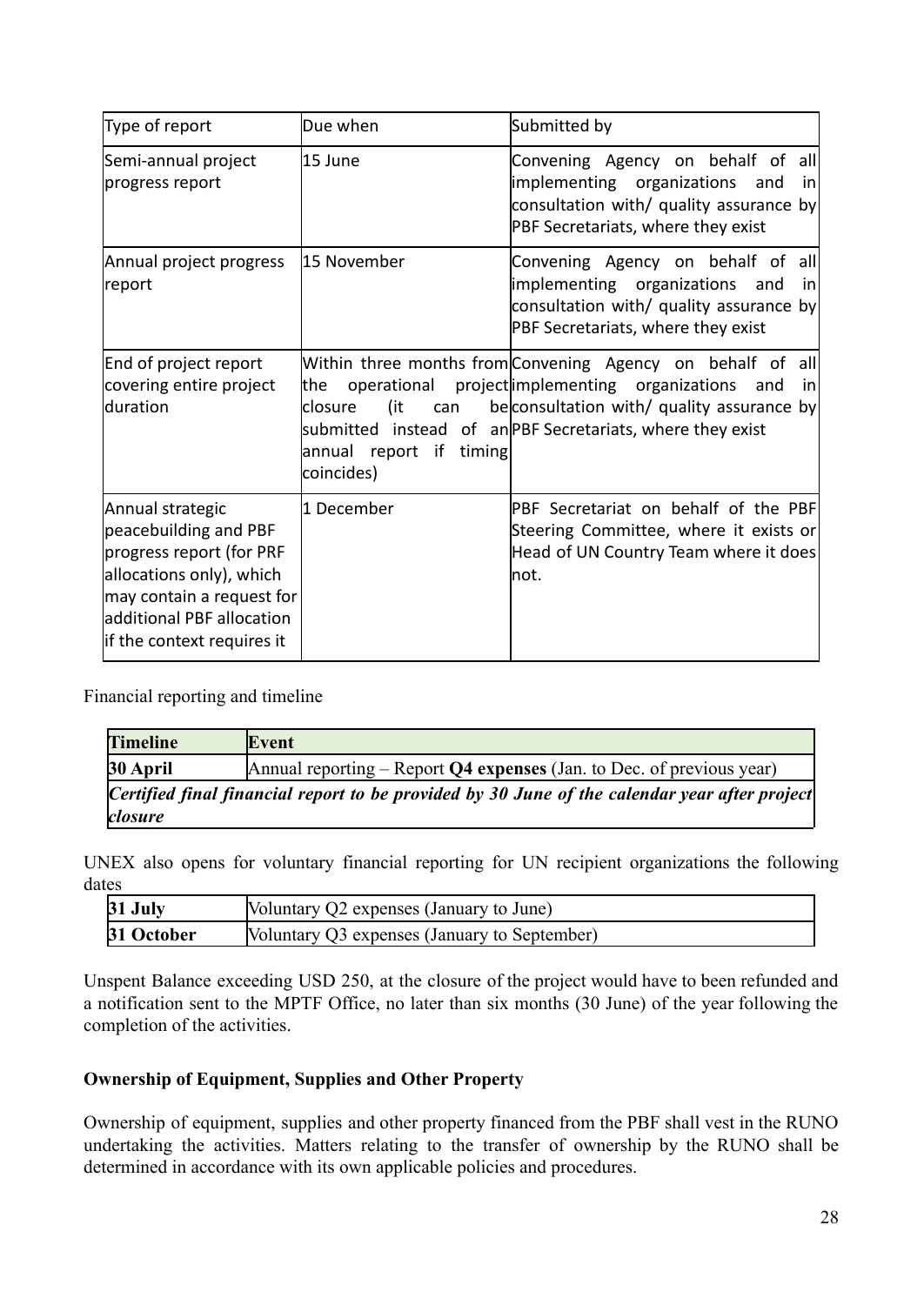## **Public Disclosure**

The PBSO and Administrative Agent will ensure that operations of the PBF are publicly disclosed on the PBF website (www.un.org/peacebuilding/fund) and the Administrative Agent's website ([www.mptf.undp.org\)](http://www.mptf.undp.org).

## **Annex B.2: Project Administrative arrangements for Non-UN Recipient Organizations**

*(This section uses standard wording – please do not remove)*

### **Accountability, transparency and reporting of the Recipient Non-United Nations Organization:**

The Recipient Non-United Nations Organization will assume full programmatic and financial accountability for the funds disbursed to them by the Administrative Agent. Such funds will be administered by each recipient in accordance with its own regulations, rules, directives and procedures.

The Recipient Non-United Nations Organization will have full responsibility for ensuring that the Activity is implemented in accordance with the signed Project Document;

In the event of a financial review, audit or evaluation recommended by PBSO, the cost of such activity should be included in the project budget;

Ensure professional management of the Activity, including performance monitoring and reporting activities in accordance with PBSO guidelines.

Ensure compliance with the Financing Agreement and relevant applicable clauses in the Fund MOU.

### **Reporting:**

Each Receipt will provide the Administrative Agent and the PBSO (for narrative reports only) with:

| Type of report                                           | Due when                                                       | Submitted by                                                                                                                                                  |
|----------------------------------------------------------|----------------------------------------------------------------|---------------------------------------------------------------------------------------------------------------------------------------------------------------|
| Bi-annual<br>progress report                             | project 15 June                                                | Convening Agency on behalf of all<br>implementing organizations and<br>inl<br>consultation with/ quality assurance by<br>PBF Secretariats, where they exist   |
| project progress 15 November<br>Annual<br>report         |                                                                | Convening Agency on behalf of all<br>limplementing organizations and<br>-in <br>consultation with/ quality assurance by<br>PBF Secretariats, where they exist |
| End of<br>project<br>covering entire<br><b>Iduration</b> | (it<br>closure<br>can<br>bel<br>submitted<br>instead of<br>anl | report Within three months from Convening Agency on behalf of all<br>project the operational project implementing organizations<br>and<br>in                  |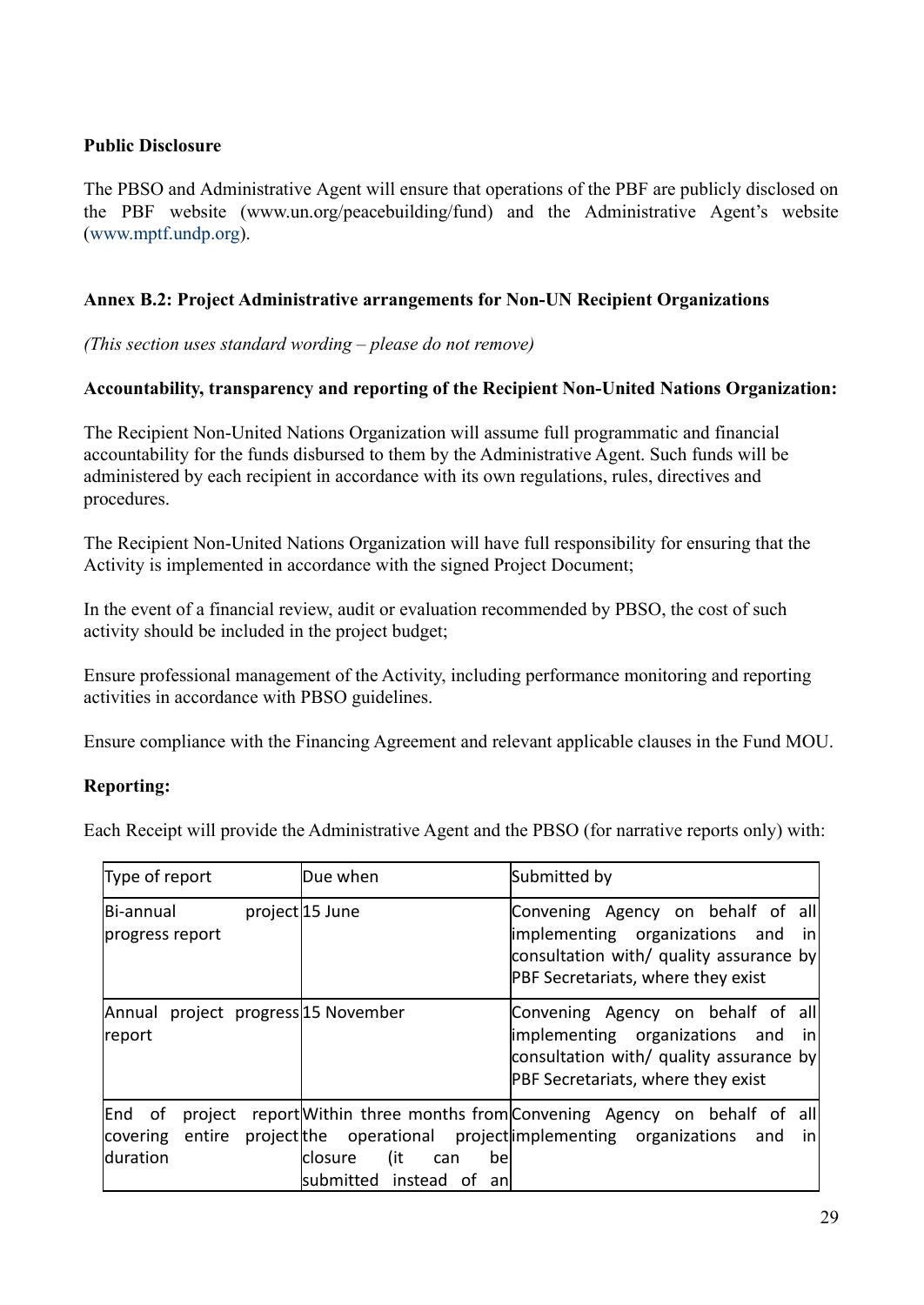|                                                                                                                                                                                  | coincides)          | annual report if timing consultation with/ quality assurance by<br>PBF Secretariats, where they exist                                   |
|----------------------------------------------------------------------------------------------------------------------------------------------------------------------------------|---------------------|-----------------------------------------------------------------------------------------------------------------------------------------|
| Annual<br>peacebuilding and PBF<br>progress report (for PRF)<br>allocations only), which<br>may contain a request for<br>additional PBF allocation<br>if the context requires it | strategic1 December | <b>PBF</b> Secretariat on behalf of the PBF<br>Steering Committee, where it exists or<br>Head of UN Country Team where it does<br>lnot. |

Financial reports and timeline

| <b>Timeline</b> | Event                                                                                          |
|-----------------|------------------------------------------------------------------------------------------------|
| 28 February     | Annual reporting – Report Q4 expenses (Jan. to Dec. of previous year)                          |
| 30 April        | Report Q1 expenses (January to March)                                                          |
| 31 July         | Report Q2 expenses (January to June)                                                           |
| 31 October      | Report Q3 expenses (January to September)                                                      |
| closure         | Certified final financial report to be provided at the quarter following the project financial |

Unspent Balance exceeding USD 250 at the closure of the project would have to been refunded and a notification sent to the Administrative Agent, no later than three months (31 March) of the year following the completion of the activities.

# **Ownership of Equipment, Supplies and Other Property**

Matters relating to the transfer of ownership by the Recipient Non-UN Recipient Organization will be determined in accordance with applicable policies and procedures defined by the PBSO.

# **Public Disclosure**

The PBSO and Administrative Agent will ensure that operations of the PBF are publicly disclosed on the PBF website (www.un.org/peacebuilding/fund) and the Administrative Agent website (www.mptf.undp.org).

# **Final Project Audit for non-UN recipient organization projects**

An independent project audit will be requested by the end of the project. The audit report needs to be attached to the final narrative project report. The cost of such activity must be included in the project budget.

# **Special Provisions regarding Financing of Terrorism**

Consistent with UN Security Council Resolutions relating to terrorism, including UN Security Council Resolution 1373 (2001) and 1267 (1999) and related resolutions, the Participants are firmly committed to the international fight against terrorism, and in particular, against the financing of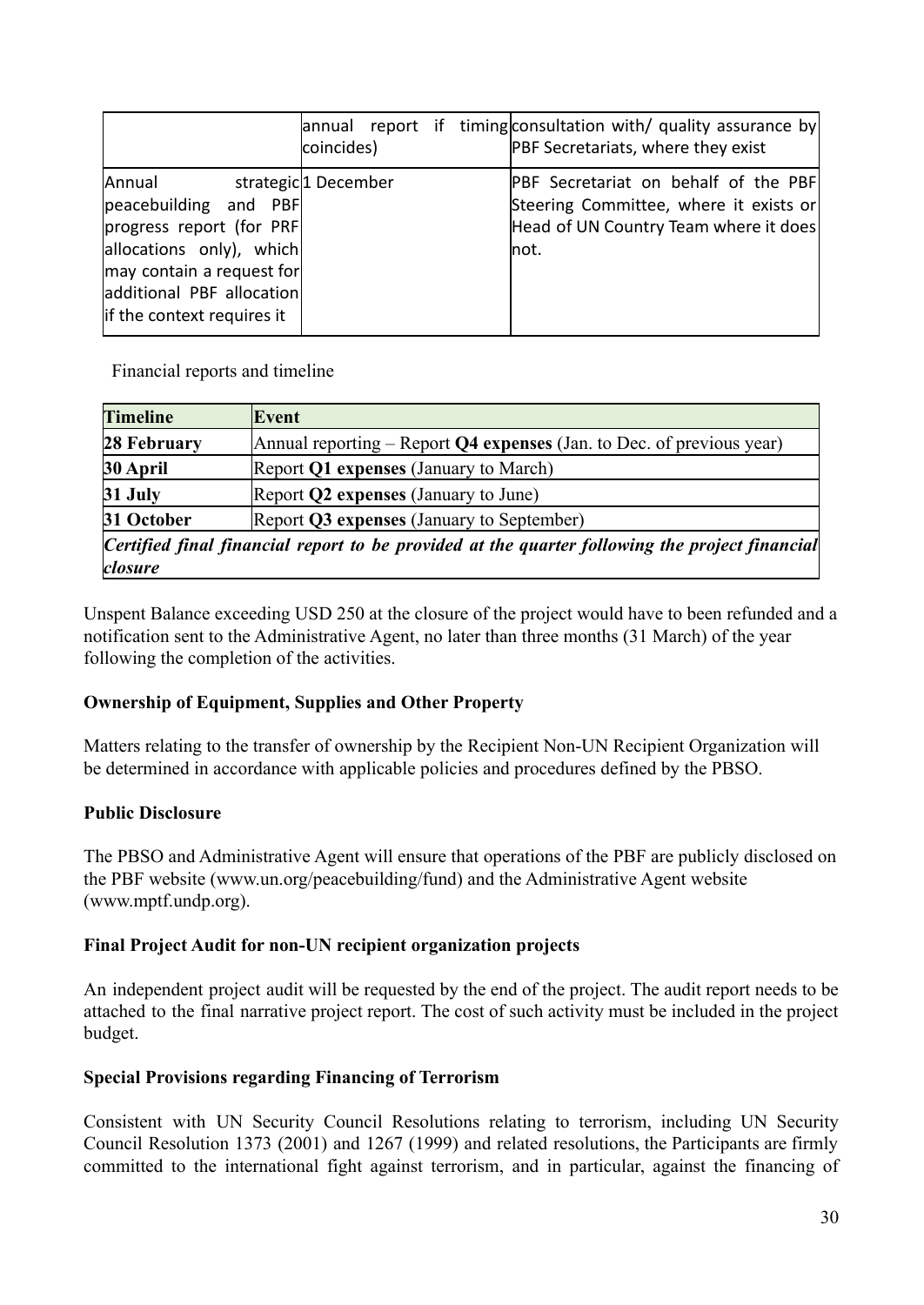terrorism. Similarly, all Recipient Organizations recognize their obligation to comply with any applicable sanctions imposed by the UN Security Council. Each of the Recipient Organizations will use all reasonable efforts to ensure that the funds transferred to it in accordance with this agreement are not used to provide support or assistance to individuals or entities associated with terrorism as designated by any UN Security Council sanctions regime. If, during the term of this agreement, a Recipient Organization determines that there are credible allegations that funds transferred to it in accordance with this agreement have been used to provide support or assistance to individuals or entities associated with terrorism as designated by any UN Security Council sanctions regime it will as soon as it becomes aware of it inform the head of PBSO, the Administrative Agent and the donor(s) and, in consultation with the donors as appropriate, determine an appropriate response.

### **Non-UN recipient organization (NUNO) eligibility:**

In order to be declared eligible to receive PBF funds directly, NUNOs must be assessed as technically, financially and legally sound by the PBF and its agent, the Multi [Partner](http://mptf.undp.org/overview/office) Trust Fund Office [\(MPTFO\).](http://mptf.undp.org/overview/office) Prior to submitting a finalized project document, it is the responsibility of each NUNO to liaise with PBSO and MPTFO and provide all the necessary documents (see below) to demonstrate that all the criteria have been fulfilled and to be declared as eligible for direct PBF funds.

The NUNO must provide (in a timely fashion, ensuring PBSO and MPTFO have sufficient time to review the package) the documentation demonstrating that the NUNO:

Has previously received funding from the UN, the PBF, or any of the contributors to the PBF, in the country of project implementation.

Has a current valid registration as a non-profit, tax exempt organization with a social based mission in both the country where headquarter is located and in country of project implementation for the duration of the proposed grant. (**NOTE**: If registration is done on an annual basis in the country, the organization must have the current registration and obtain renewals for the duration of the project, in order to receive subsequent funding tranches).

Produces an annual report that includes the proposed country for the grant.

Commissions audited financial statements, available for the last two years, including the auditor opinion letter. The financial statements should include the legal organization that will sign the agreement (and oversee the country of implementation, if applicable) as well as the activities of the country of implementation. (**NOTE**: If these are not available for the country of proposed project implementation, the CSO will also need to provide the latest two audit reports for a program or project-based audit in country.) The letter from the auditor should also state whether the auditor firm is part of the nationally qualified audit firms.

Demonstrates an annual budget in the country of proposed project implementation for the previous two calendar years, which is at least twice the annualized budget sought from PBF for the project. $12$ 

Demonstrates at least 3 years of experience in the country where grant is sought.

<sup>&</sup>lt;sup>12</sup> Annualized PBF project budget is obtained by dividing the PBF project budget by the number of project duration months and multiplying by 12.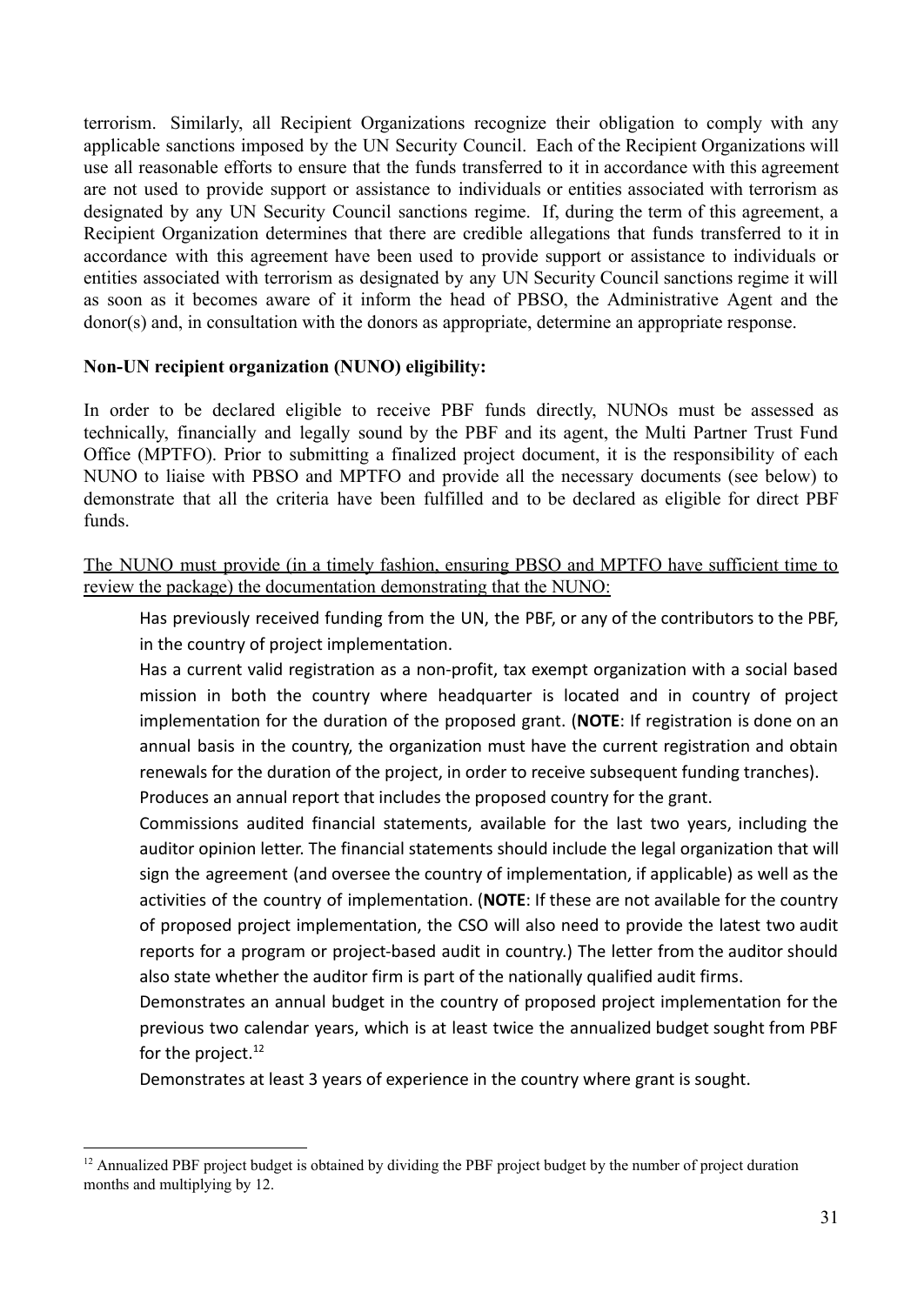Provides a clear explanation of the CSO's legal structure, including the specific entity which will enter into the legal agreement with the MPTF-O for the PBF grant.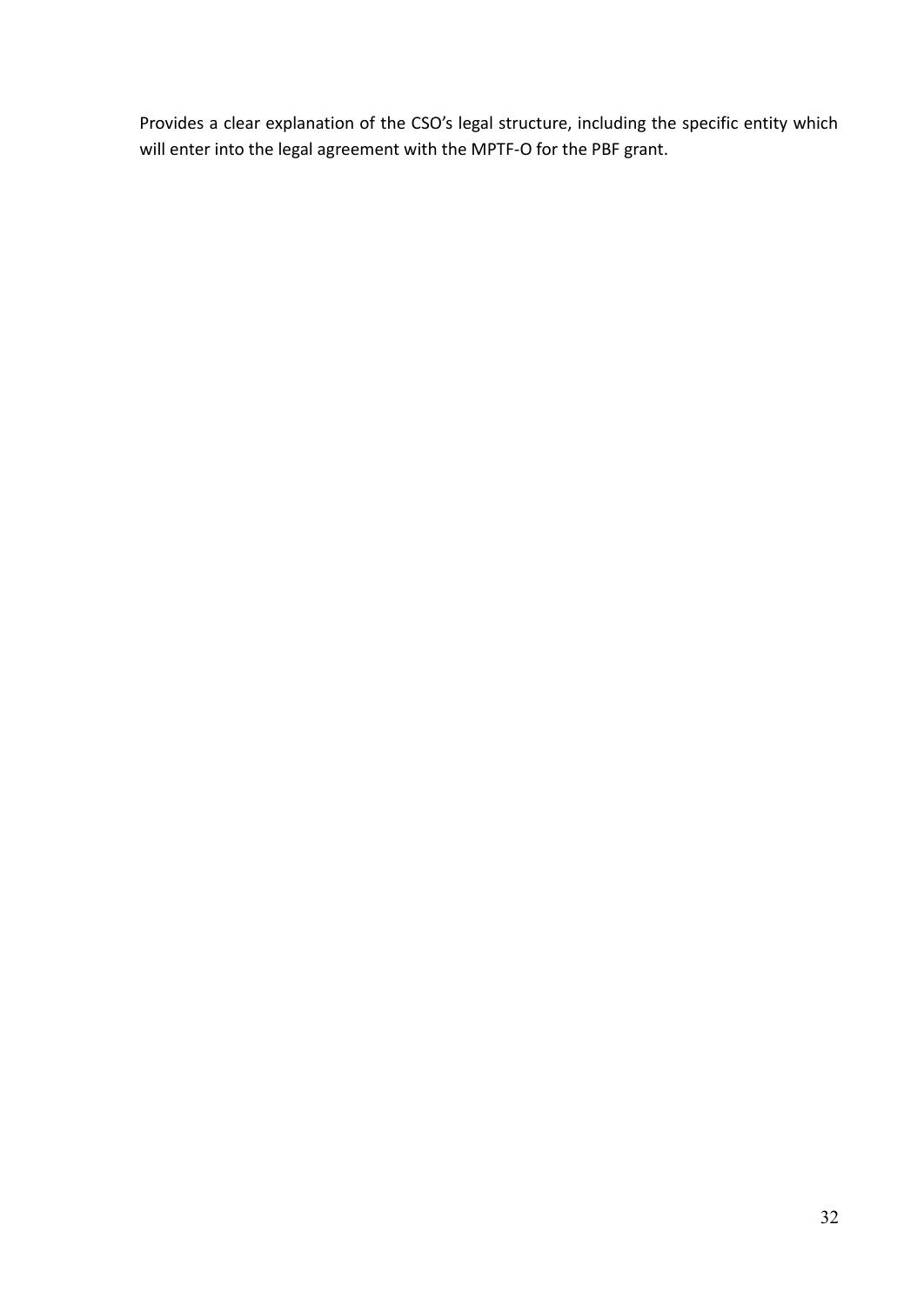# **Annex C: Project Results Framework (MUST include sex- and age-disaggregated targets) [Revised 17/12/2021]**

| <b>Outcomes</b>                                                                                                                                                                                                | <b>Outputs</b> | <b>Indicators</b>                                                                                                                                                                                                                                                                                                                                                                                                                                                                                                                                                                                                                                                                                                     | <b>Means of Verification/ frequency of collection</b>                                                                                                                                                                                                               | <b>Indicator milestones</b>                                                                                |
|----------------------------------------------------------------------------------------------------------------------------------------------------------------------------------------------------------------|----------------|-----------------------------------------------------------------------------------------------------------------------------------------------------------------------------------------------------------------------------------------------------------------------------------------------------------------------------------------------------------------------------------------------------------------------------------------------------------------------------------------------------------------------------------------------------------------------------------------------------------------------------------------------------------------------------------------------------------------------|---------------------------------------------------------------------------------------------------------------------------------------------------------------------------------------------------------------------------------------------------------------------|------------------------------------------------------------------------------------------------------------|
| Outcome 1:<br><b>Women and</b><br>marginalized groups<br>are able to take part<br>in, and influence the.<br>peacebuilding<br>process between<br><b>Twa and Bantu</b><br>people's groups in<br>Tanganyika, DRC. |                | Outcome Indicator 1a<br>% change of women and<br>members of marginalised<br>groups (disaggregated by<br>sex and age) in target<br>locations in Nyunzu Health<br>Zone (HZ) who feel their<br>views are reflected in<br>conflict transformation<br>mecanisms resulting from<br>Tearfund's intervention in<br>their community<br>Baseline: 0<br>Target: 20%<br># of examples of cases<br>where women and<br>members of marginalised<br>groups (disaggregated by<br>sex and age) in target<br>locations in Nyunzu Health<br>Zone (HZ) felt that their<br>views have been reflected<br>in conflict transformation<br>mecanisms resulting from<br>Tearfund's intervention in<br>their community<br>Baseline: 0<br>Target: 5 | Baseline, midline, and endline surveys, interviews and focus<br>group discussions: respectively conducted once at the start<br>and the closing of the project.                                                                                                      | 5% change following CCTD cycle 1<br>10% change following CCTD cycle 2<br>20% change following CCTD cycle 3 |
|                                                                                                                                                                                                                |                | Outcome Indicator 1b<br>% change of women and<br>members of marginalized<br>groups (disaggregated by<br>sex and age) in Nyunzu HZ                                                                                                                                                                                                                                                                                                                                                                                                                                                                                                                                                                                     | Baseline, midline, and endline surveys, interviews and focus<br>group discussions: respectively conducted once at the start<br>and the closing of the project.<br>KII with PB actors and local government agents: at the<br>mid-term and the closing of the project | 5% change following CCTD cycle 1<br>10% change following CCTD cycle 2<br>20% change following CCTD cycle 3 |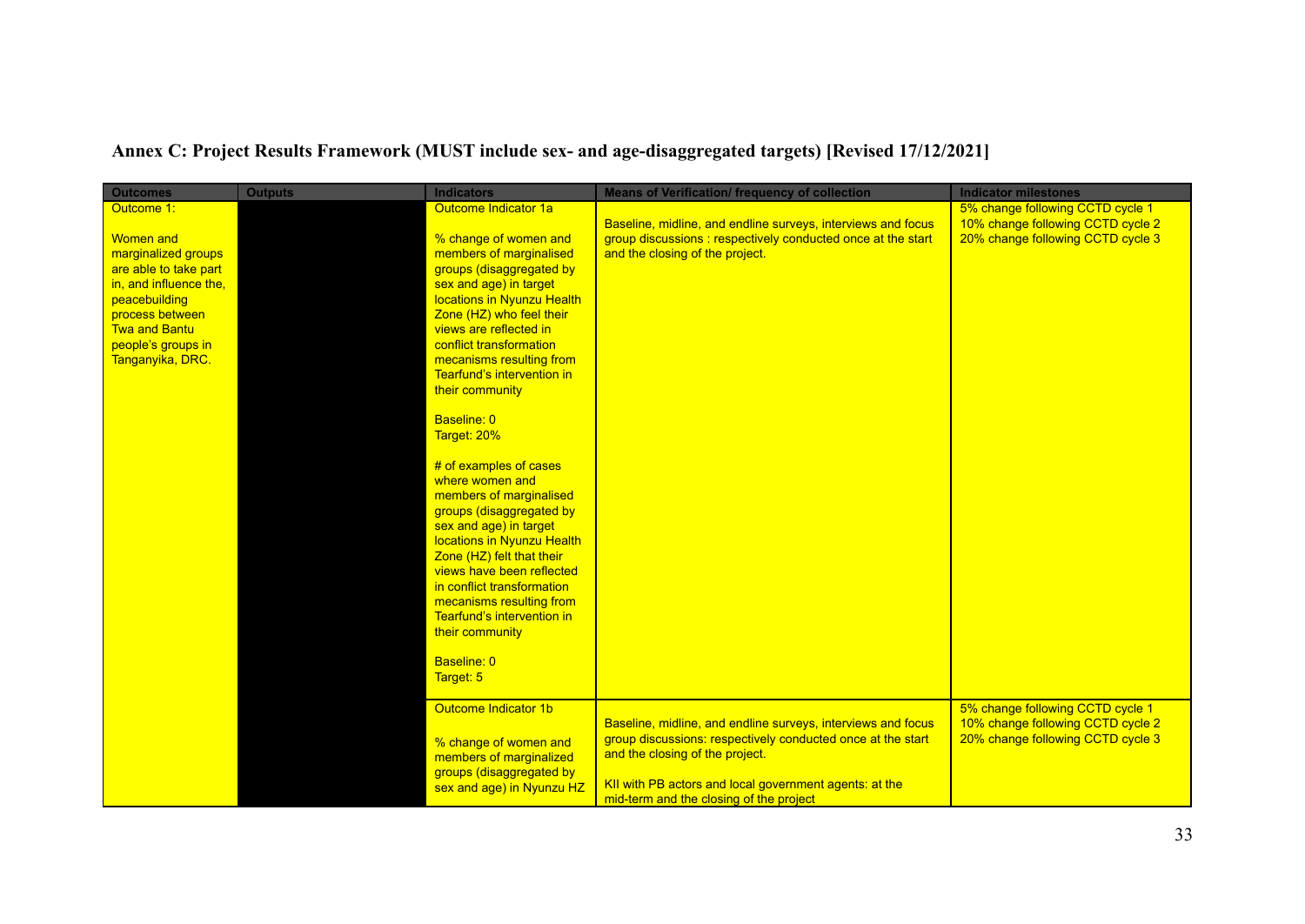|                                                                                                                                                                                                             | holding a decision-making<br>role at the local level as a<br>result of Tearfund's<br>intervention in their<br>community<br>Baseline: 0<br>Target: 20%                                                                                                        |                                                                                                                                       |                                                    |
|-------------------------------------------------------------------------------------------------------------------------------------------------------------------------------------------------------------|--------------------------------------------------------------------------------------------------------------------------------------------------------------------------------------------------------------------------------------------------------------|---------------------------------------------------------------------------------------------------------------------------------------|----------------------------------------------------|
| Output 1.1<br>Young-adult and adult women<br>and minority group members<br>are empowered to steer<br>peacebuilding work in their<br>communities<br><b>Activities:</b><br>1.1.0 - Conduct baseline<br>survey | Output indicator 1.1.0<br>% of participants in<br>baseline surveys,<br>interviews and group<br>discussions that are female<br>/ under 35 / from<br>marginalised groups<br>Baseline: 0<br>Target:<br>Female: 50%<br>Under 35: 40%<br>Marginalised groups: 40% | Baseline report                                                                                                                       | Complete by end of Phase 1 of the<br>project       |
| 1.1.1 - Envision key<br>stakeholders / Leaders                                                                                                                                                              | and Phase 3 the sustainability phase                                                                                                                                                                                                                         | Note: Relating to the milestone, the project is divided in 3 phases: Phase 1 the foundational phase; Phase 2 the implementation phase |                                                    |
| 1.1.2 - Contextualise the PB<br>tools:<br>1.1.3 - Train PB champions<br>(gender and ethnic bias<br>awareness raising, CCTD<br>facilitation)<br>1.1.4 - Hold community PB<br>dialogue (CCTD series 1)        | Output Indicator 1.1.1<br># of key stakeholders<br>envisioned at the start of<br>the project (disaggregated<br>by age and gender)<br>Baseline: 0<br>Target: 20 (50% of which<br>are young-adult women<br>and adult women)                                    | Training records (attendance lists, training reports); KII with<br>envisioned leaders                                                 | 20 by end of Phase 1 of the project                |
| 1.1.5 - Hold community PB<br>dialogue (CCTD series 2)<br>1.1.6 - PB champion learning<br>gathering/session on series 1&                                                                                     | % change of envisioned<br>key stakeholders that<br>believe the opinions of<br>youth / women /<br>marginalised groups are<br>valuable and should<br>always be considered                                                                                      | Survey of key stakeholders before and after envisioning                                                                               | 10% by end of Phase 1 and 30% by<br>end of project |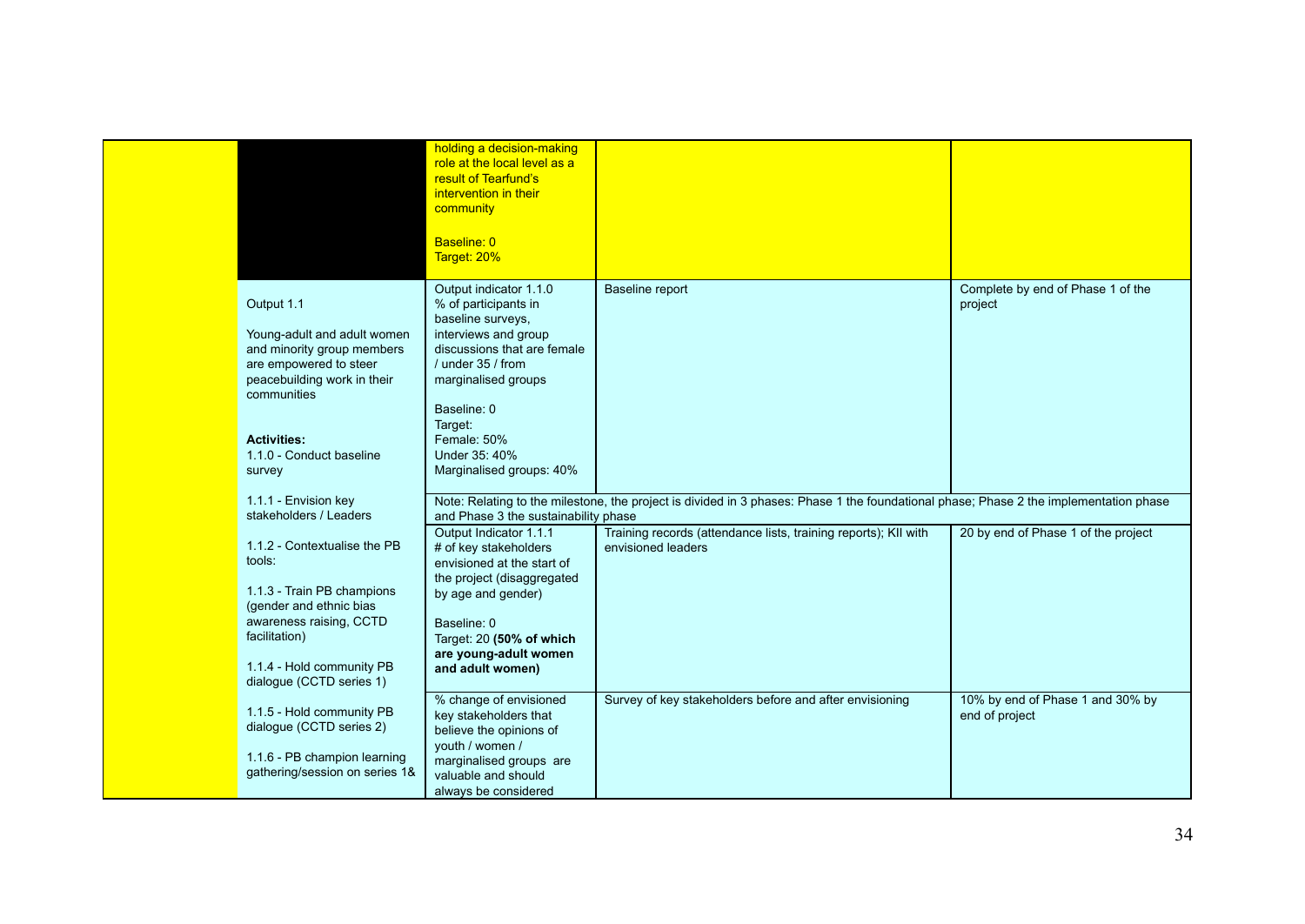| 2 and training for CCTD series | when community decisions                    |                                                                  |                                       |
|--------------------------------|---------------------------------------------|------------------------------------------------------------------|---------------------------------------|
| 3 and 4                        | are made.                                   |                                                                  |                                       |
|                                |                                             |                                                                  |                                       |
| 1.1.7 - Hold community         | Baseline: 0                                 |                                                                  |                                       |
| dialogues (CCTD series 3)      | Target: 30%                                 |                                                                  |                                       |
|                                | Output 1.1.2                                | Updated manuals (gender, ethnicity focus, and language)          | Manuals complete by end of Phase 1    |
| 1.1.8 - Hold community         | % of reference group                        |                                                                  |                                       |
| dialogues (CCTD series 4) &    | responsible for                             |                                                                  |                                       |
| PCs draft form action plans (1 | contextualising the PB                      |                                                                  |                                       |
| per HA)                        | tools that are female /                     |                                                                  |                                       |
| 1.1.9 Form community PB        | under 35 / from                             |                                                                  |                                       |
| network                        | marginalised groups                         |                                                                  |                                       |
|                                |                                             |                                                                  |                                       |
| 1.1.10 - PB champion learning  | Baseline: 0                                 |                                                                  |                                       |
| gathering on series 3 and 4.   | Female: 50%                                 |                                                                  |                                       |
|                                | Under 35: 40%                               |                                                                  |                                       |
| 1.1.11. Monitor the effective  | Marginalised groups: 40%                    |                                                                  |                                       |
| implementation of action plans |                                             |                                                                  |                                       |
| and adapt their content as     |                                             |                                                                  |                                       |
| required by the contexte       | Output Indicator 1.1.3                      | Training records (attendance lists, training reports, pictures); | 40 by the end of phase 1              |
|                                | # of PCs trained to                         | KII with PCs                                                     |                                       |
| 1.1.12 PCs repeat CCTD         | facilitate peace dialogues                  |                                                                  |                                       |
| cycles in the project's target | integrating gender issues                   |                                                                  |                                       |
| communities                    | and ethnicity in the project                |                                                                  |                                       |
|                                | target areas                                |                                                                  |                                       |
| 1.1.13 - Endline survey and    |                                             |                                                                  |                                       |
| evaluation                     | Baseline: 0                                 |                                                                  |                                       |
|                                | Target:40 (50% of which                     |                                                                  |                                       |
|                                | are young-adult women                       |                                                                  |                                       |
|                                | and adult women)                            |                                                                  |                                       |
|                                | Output Indicator                            | Dialogue attendance records:                                     | 160 dialogues by the end of each CCTD |
|                                | 1.1.4/5/7/8.1                               | signed attendance lists, pictures, notes                         | series                                |
|                                | # number of PB dialogues                    | activity reports produced by PCs and project coordinator         |                                       |
|                                | held disaggregated by                       | each month throughout the project                                |                                       |
|                                | <b>CCTD</b> series                          | community peace-dialogue log filed by PCs on a weekly            |                                       |
|                                |                                             | basis                                                            |                                       |
|                                | Baseline: 0                                 |                                                                  |                                       |
|                                | Target: 160 (4<br>CCTD/month per village: 4 | KII PCs and community members                                    |                                       |
|                                | CCTD x 4 months x 10                        |                                                                  |                                       |
|                                | villages)                                   |                                                                  |                                       |
|                                |                                             |                                                                  |                                       |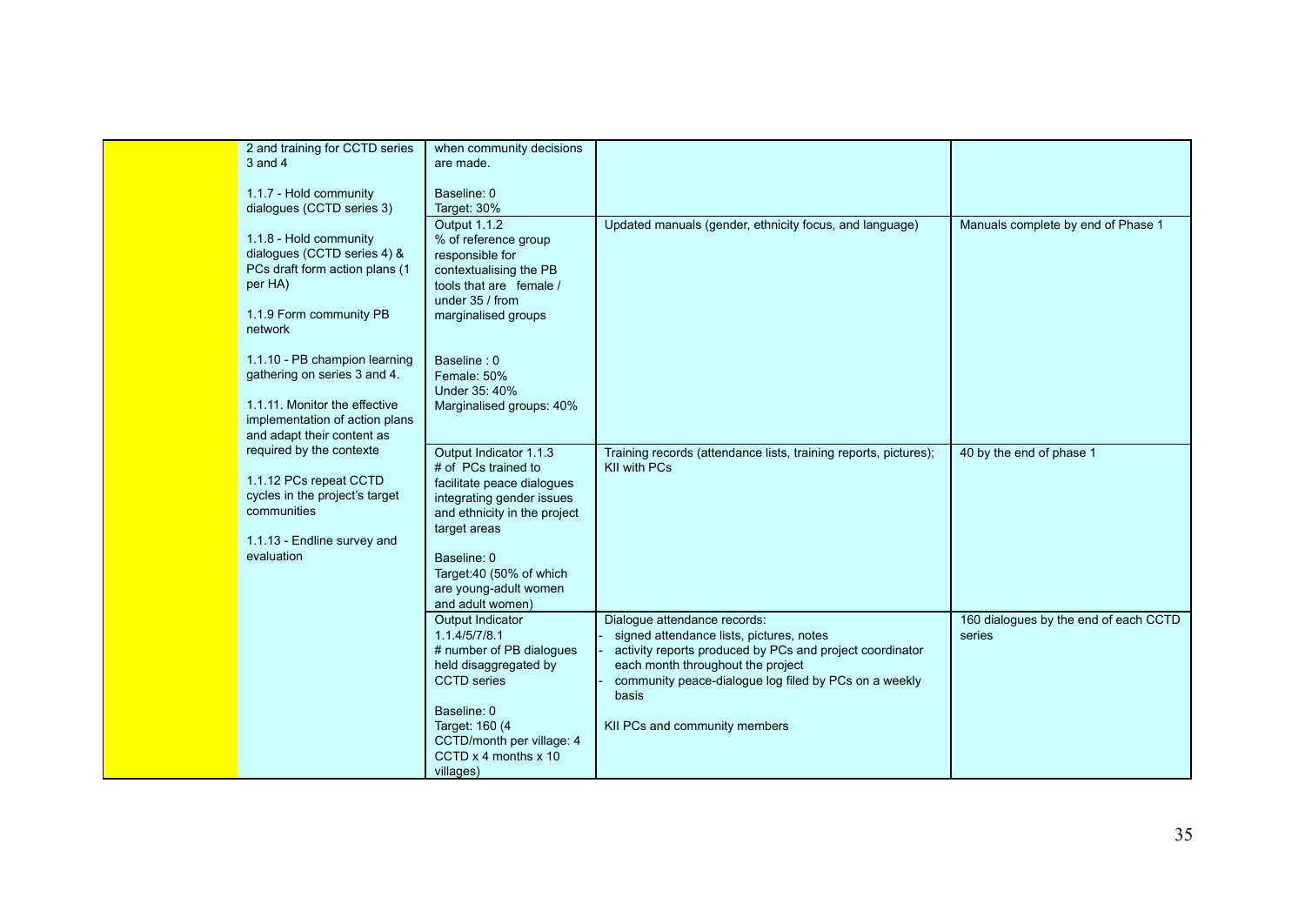|  | Output Indicator<br>1.1.4/5/7/8.2<br># number of community<br>members participating in<br>each series of the CCTDs<br>disaggregated by gender,<br>age group and series<br>Baseline: 0<br>Target: 2400 (15 pers. per<br>dialogue x 160 PB<br>dialogues) (50% of which<br>are young-adult women<br>and adult women) | Dialogue attendance records:<br>signed attendance lists, pictures, notes<br>activity reports produced by PCs and project coordinator<br>each month throughout the project<br>community peace-dialogue log filed by PCs on a weekly<br>basis<br>KII PCs and community members    | 2400 by the close of each serie of<br><b>CCTD</b>                                              |  |
|--|-------------------------------------------------------------------------------------------------------------------------------------------------------------------------------------------------------------------------------------------------------------------------------------------------------------------|---------------------------------------------------------------------------------------------------------------------------------------------------------------------------------------------------------------------------------------------------------------------------------|------------------------------------------------------------------------------------------------|--|
|  | Note: The same community members (15 people) are the same ones who attend the dialogues from start to finish (i.e. CCTD series 1<br>through $4$ ).                                                                                                                                                                |                                                                                                                                                                                                                                                                                 |                                                                                                |  |
|  | Output 1.1.6.2<br># of PCs attending the<br>learning sessions and<br>training disaggregated by<br>CCTD series.<br>Baseline: 0<br>Target: at least 35 (50%<br>young-adult women and<br>and women)                                                                                                                  | Training and learning records (attendance lists, training<br>reports, pictures); KII with PCs                                                                                                                                                                                   | at least 35 attend the training and<br>learning session at the close of CCTD<br>series 1 and 2 |  |
|  | Output 1.1.7.1<br># of action plans drafted at<br>the close of CCTD series 4<br>Baseline: 0<br>Target: 10 (1 per village)                                                                                                                                                                                         | Action plans, KII with PCs, activity report                                                                                                                                                                                                                                     | 10 actions plans drafted by the end of<br>cycle 1                                              |  |
|  | Output 1.1.8.1<br># of community members<br>(PCs and dialogue<br>participants) involved in<br>drafting the community<br>action plans disaggregated<br>by gender and age group                                                                                                                                     | Dialoque attendance records:<br>-signed attendance lists, pictures, notes<br>-activity reports produced by PCs and project coordinator<br>each month throughout the project<br>-community peace-dialogue log filed by PCs on a weekly<br>basis<br>KII PCs and community members | 200 community members contribute to<br>actions plans by the end of series 3                    |  |
|  | Baseline: 0                                                                                                                                                                                                                                                                                                       |                                                                                                                                                                                                                                                                                 |                                                                                                |  |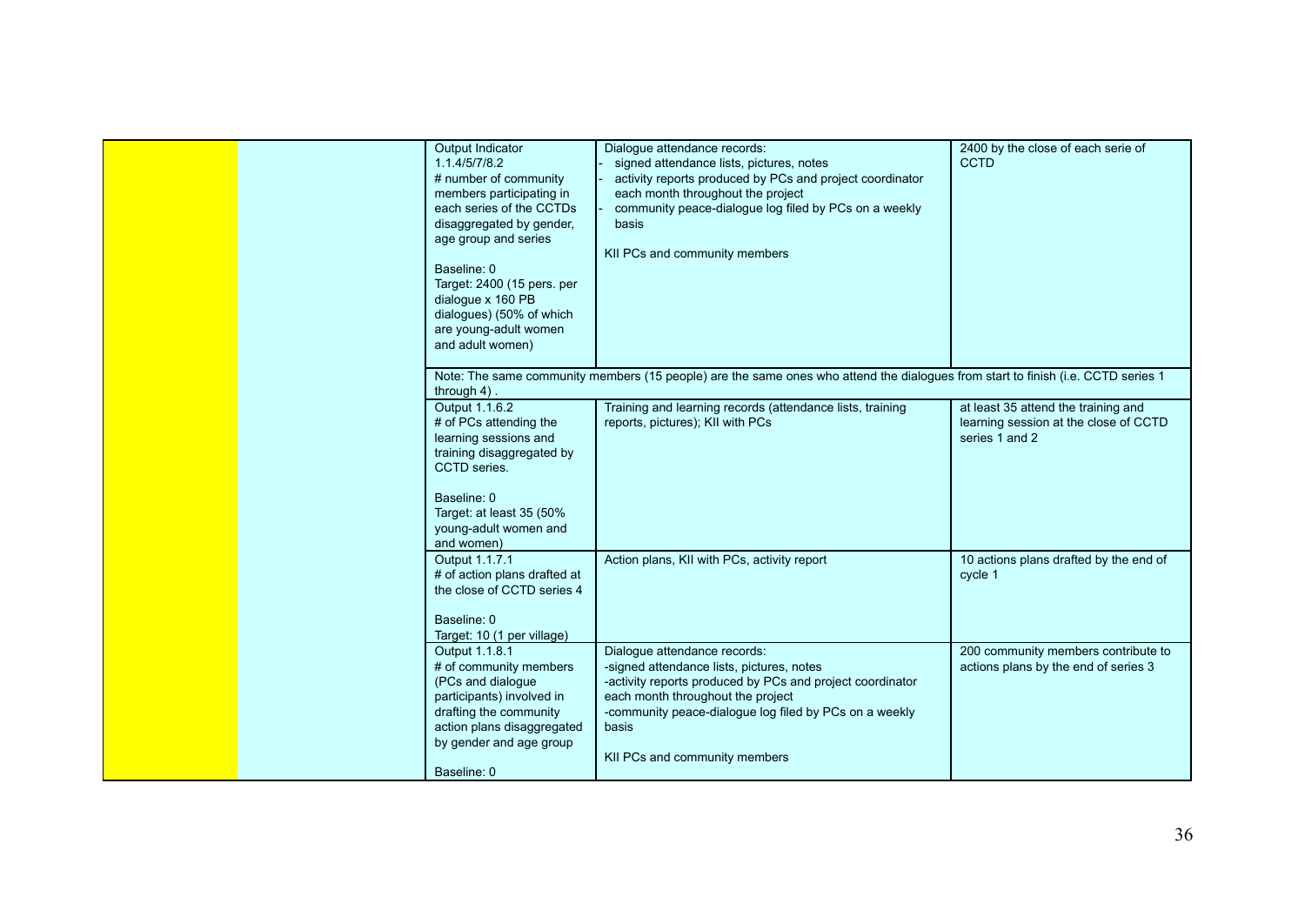|  | Target: 2400 (2440)<br>participants per cycle + 40<br>PCs) 50% of whom are<br>young-adult women and<br>adult-women                                                                                                                |                                                                              |                                          |
|--|-----------------------------------------------------------------------------------------------------------------------------------------------------------------------------------------------------------------------------------|------------------------------------------------------------------------------|------------------------------------------|
|  | Output Indicator 1.1.8.2<br>% change in CCTD<br>participants that<br>believe that people from<br>marginalised groups make<br>a positive contribution to<br>our community<br>Baseline: 0<br>Target: 20%                            | Survey of participants carried out in series 1 and at the end<br>of series 4 |                                          |
|  | % change of CCTD<br>participants that believe the<br>opinions of youth / women /<br>marginalized groups are<br>valuable and should<br>always be considered<br>when community decisions<br>are made.<br>Baseline: 0<br>Target: 20% | Survey of participants carried out in series 1 and at the end<br>of series 4 |                                          |
|  | Output 1.1.9a<br># of PB networks formed in<br>the project target areas<br>(include PCs and other key<br>PB actors)<br>Baseline: 0<br>Target: 1                                                                                   | Network by-laws, mission-vision; meeting records, activity<br>reports        | 1 by the end of the first cycle of CCTDs |
|  | % of network members that<br>feel supported in their PB<br>work disaggregated by<br>gender and age group<br>Baseline: 0                                                                                                           | Survey of network members at close of project                                |                                          |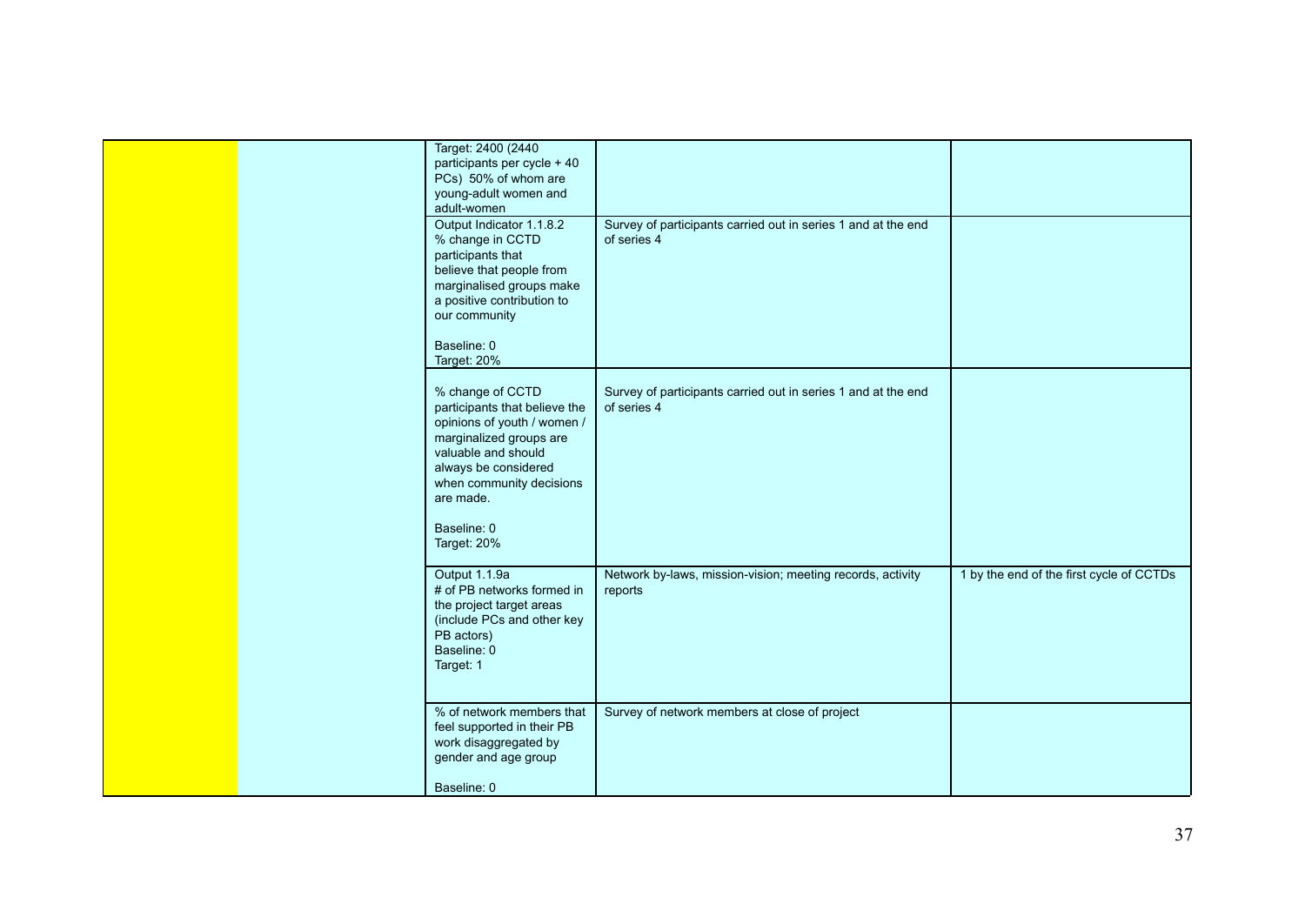| Target: 70%                                                                                                                                                                                                    |                                                                                                                                                                                                                                                |                                                                                              |
|----------------------------------------------------------------------------------------------------------------------------------------------------------------------------------------------------------------|------------------------------------------------------------------------------------------------------------------------------------------------------------------------------------------------------------------------------------------------|----------------------------------------------------------------------------------------------|
| at the HA level. This will be up to the PCs.                                                                                                                                                                   | Note: One network will be formed as PCs will be trained together. As the project progresses, sub-networks could potentially be formed                                                                                                          |                                                                                              |
| Output 1.1.11<br># of stories of positive<br>change resulting from the<br>community action plans<br>Baseline: 0<br>Target: 4                                                                                   | Monitoring report, pictures, KII with community members and<br><b>PCs</b>                                                                                                                                                                      | 1 monitoring visit by the close of CCTD<br>cycle 2                                           |
| Output 1.1.12.1<br>% of communities hosting<br>a second cycle of CCTDs<br>Baseline: 0<br>Target: 80%                                                                                                           | Dialogue attendance records:<br>-signed attendance lists, pictures, notes<br>-activity reports produced by PCs and project coordinator<br>each month throughout the project<br>-community peace-dialogue log filed by PCs on a weekly<br>basis | 1 cycle of CCTDs completed four<br>months after the close of the first cycle<br>of dialogues |
| Output 1.1.12.2                                                                                                                                                                                                | KII PCs and community members<br>Dialoque attendance records:                                                                                                                                                                                  | 2400 participants by the close of the                                                        |
| # of CCTD participants<br>taking part in the second<br>cycle of CCTDs<br>Baseline: 0<br>Target: 4800 (2400<br>participants per cycle x 2                                                                       | signed attendance lists, pictures, notes<br>activity reports produced by PCs and project coordinator<br>each month throughout the project<br>community peace-dialogue log filed by PCs on a weekly<br>basis<br>KII PCs and community members   | second cycle of CCTD dialogue                                                                |
| cycles, without double<br>counting the PCs who are<br>the same as in cycle 1)                                                                                                                                  |                                                                                                                                                                                                                                                |                                                                                              |
| Output Indicator 1.1.13.0<br>% of participants in endline<br>surveys, interviews and<br>group discussions that are<br>female / under 35 / from<br>marginalised groups<br># of baseline evaluation<br>conducted | evaluation report; KII with PCs and community members                                                                                                                                                                                          | 1 by end of project                                                                          |
| Baseline: 0<br>Target:<br>Female: 50%                                                                                                                                                                          |                                                                                                                                                                                                                                                |                                                                                              |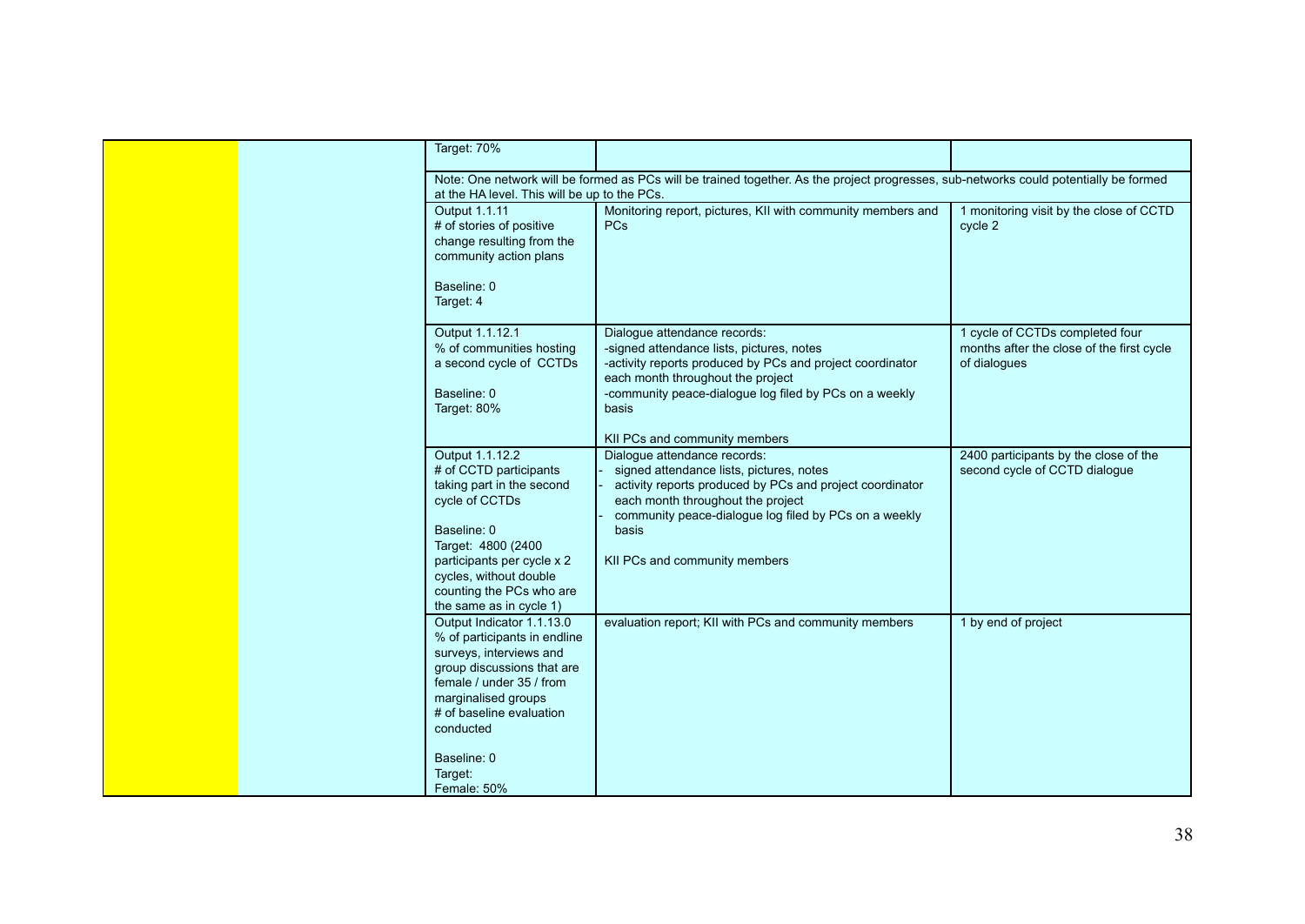|  | Under 35: 40%<br>Marginalised groups: 40%                                                                                                                                                                                                                                                                                                          |                                                                                               |                                                |
|--|----------------------------------------------------------------------------------------------------------------------------------------------------------------------------------------------------------------------------------------------------------------------------------------------------------------------------------------------------|-----------------------------------------------------------------------------------------------|------------------------------------------------|
|  | Output Indicator 1.1.13.1a<br>% change in communities<br>where the CCTD series<br>have been held that<br>believe the opinions of<br>youth / women /<br>marginalized groups are<br>valuable and should<br>always be considered<br>when community decisions<br>are made. (disaggregated<br>by gender, age group, role)<br>Baseline: 0<br>Target: 20% | Baseline and endline report: respectively at the start of the<br>project and at the end       |                                                |
|  | Output Indicator 1.1.13.2b<br>% change in communities<br>where the CCTD series<br>have been held that<br>express trust in people<br>from other / marginalized<br>groups<br>Baseline: 0<br>Target: 20%                                                                                                                                              | Baseline and endline report: respectively at the start of the<br>project and at the end       |                                                |
|  | Output Indicator 1.1.13.3<br>% decrease in the<br>occurrence of violent<br>conflict between Twa and<br>Bantu in the project's target<br>community<br>Baseline: 0<br>Target: 20%                                                                                                                                                                    | KII key members of the community (PCs, community leaders;<br>law enforcement); project report | 10% change my midline<br>20% change by endline |
|  | % change in communities<br>where the CCTD series<br>have been held that                                                                                                                                                                                                                                                                            | KII key members of the community (PCs, community leaders;<br>law enforcement); project report | 10% change my midline<br>20% change by endline |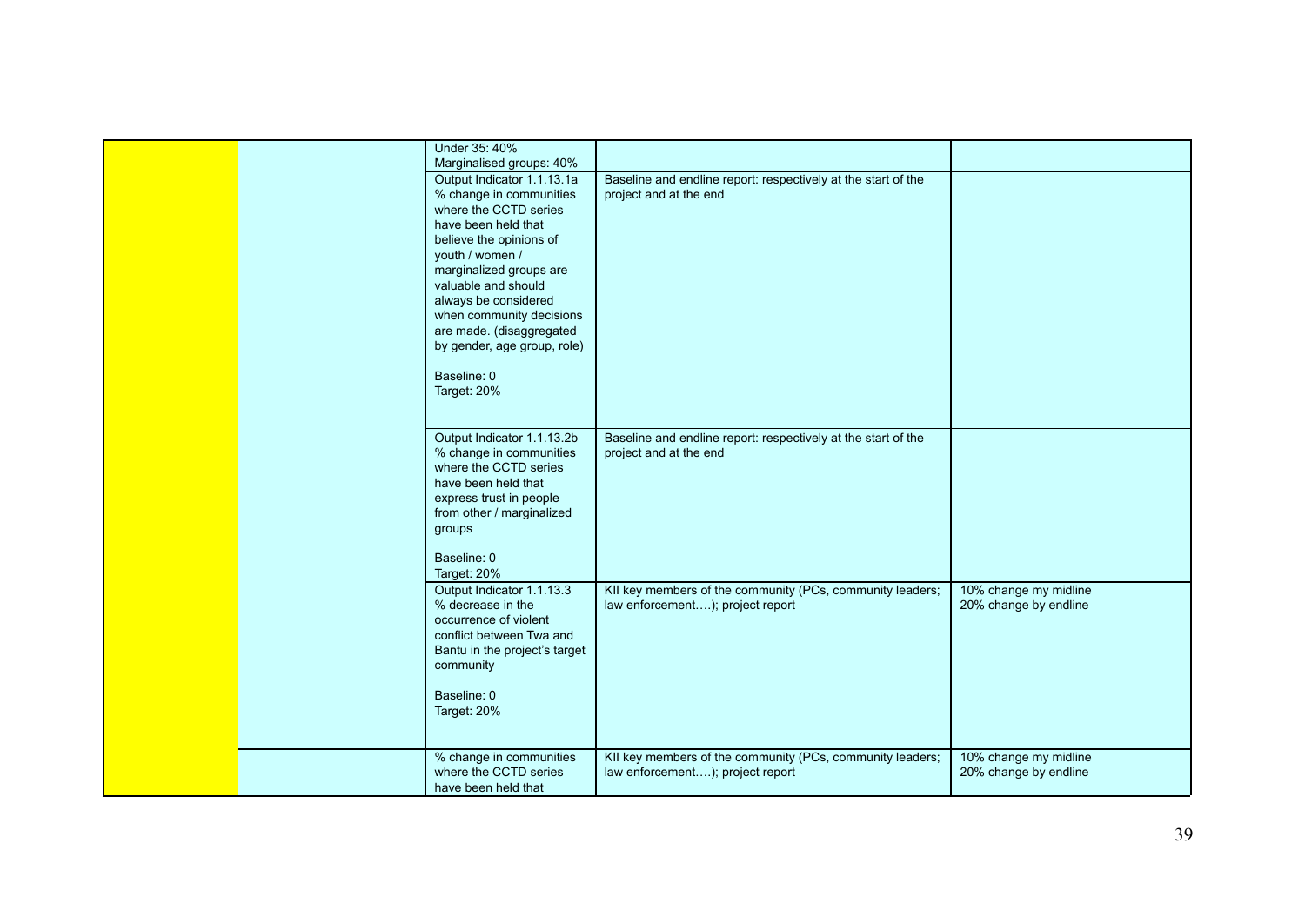| Output 1.2<br>Women led CSO intervening<br>in conflict transformation<br>processes between Twas and<br>Bantus receive support to<br>improve its organisational<br>capacity to effectively respond<br>to conflict in their community                               | express satisfaction with<br>how safe they feel within<br>their community<br>disaggregated by gender,<br>age group and group<br>Baseline: 0<br>Target: 20%<br>Output Indicator 1.2.1<br># of organizational capacity<br>building assessments<br>conducted by the closing of<br>the project implemented by<br><b>Tearfund</b><br>Baseline: 0<br>Target: 1 | Activity reports by those providing the capacity building: in<br>phase 1 of the project                                                                                | 1 by end of project                                                        |
|-------------------------------------------------------------------------------------------------------------------------------------------------------------------------------------------------------------------------------------------------------------------|----------------------------------------------------------------------------------------------------------------------------------------------------------------------------------------------------------------------------------------------------------------------------------------------------------------------------------------------------------|------------------------------------------------------------------------------------------------------------------------------------------------------------------------|----------------------------------------------------------------------------|
| <b>Activities:</b><br>1.2.1 - Conduct organisational<br>capacity building analysis of<br>the WL CSO<br>1.2.2 Develop action plan with<br>WL CSO to implement<br>capacity building plan<br>1.2.3. Provide seed to WL<br><b>CSO</b><br>1.2.4. Monitor the effective | Output Indicator 1.2.2<br># of action-plans, jointly<br>developed by women-led<br>CSOs and Tearfund.<br>explaining how seed-funds<br>will be used and the<br>expected results by the<br>closing of the project in<br>Nyunzu HZ.<br>Baseline: 0<br>Target: 1                                                                                              | Copies of the action plans (in any form - could be verbal<br>briefing): in phase 1 of the project                                                                      | 1 by end of project                                                        |
| implementation of action plans<br>and adapt their content as<br>required by the contexte<br>1.2.5, Train the new EWG<br>members on their role and<br>duties<br>1.2.6 Expand the network of<br>EWG (early warning group)<br>set up by the REFETANG in              | Output Indicator 1.2.3.1<br>% of action-plans, jointly<br>developed by women-led<br>CSOs and Tearfund, that<br>are seed-funded and<br>implemented by the closing<br>of the project in Nyunzu HZ<br>Baseline: 0<br>Target: 100%                                                                                                                           | Activity reports produced by project coordinator: each month<br>throughout the project<br>Key informant interview (KII): at mid-term and the closing of<br>the project | 90% by Phase 3 of the project (the<br>sustainability phase of the project) |
| the project's target areas.                                                                                                                                                                                                                                       | Output Indicator 1.2.3.2                                                                                                                                                                                                                                                                                                                                 | KII with staff from the WL-CSO; organisational assessment<br>report over the lyfe-cycle of the project                                                                 | 1 by midterm<br>2 by the end of the project                                |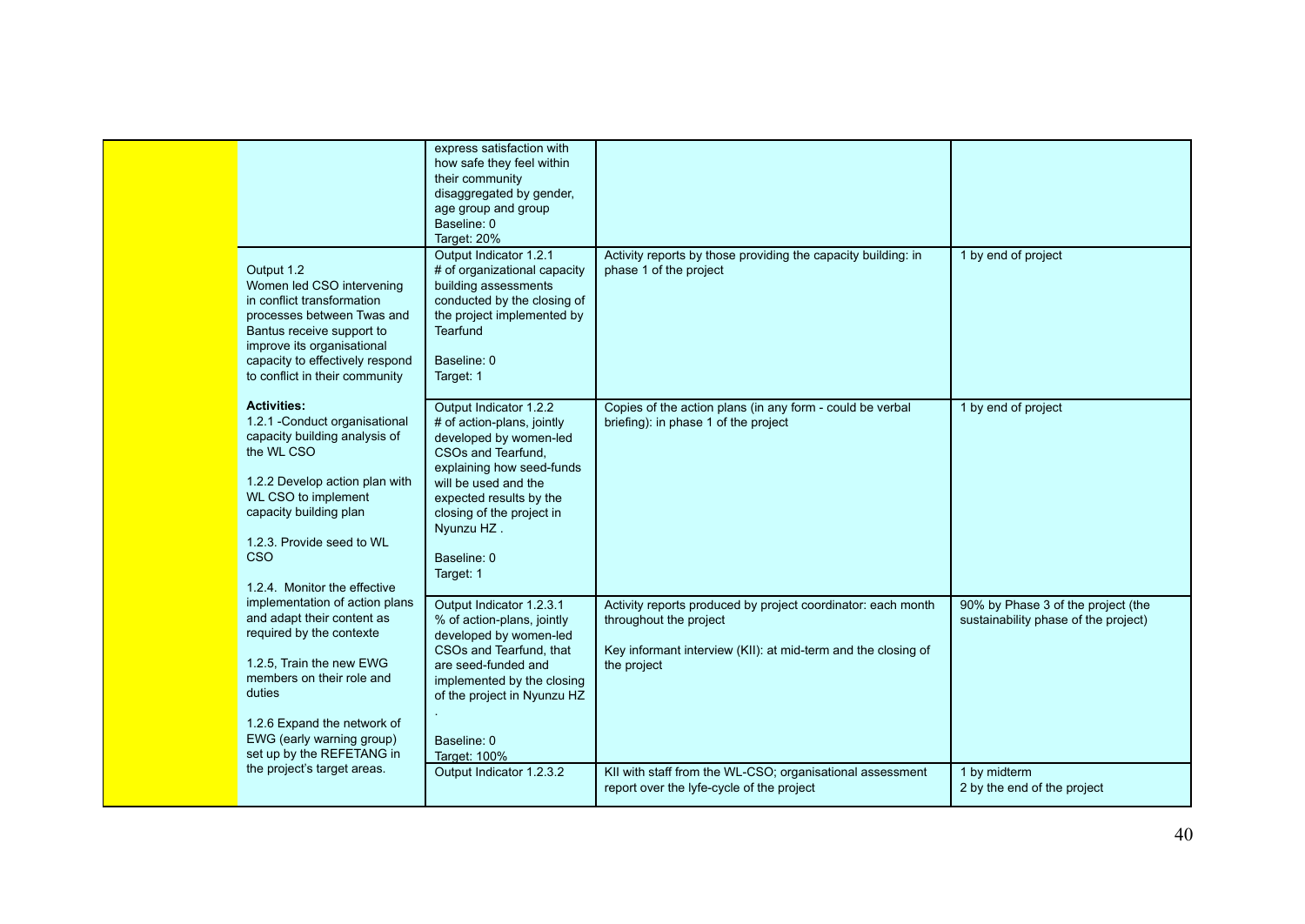|                                                                                              | # of specific examples<br>given by key staff from the<br>women-led PB of how their<br>organisational efficiency or<br>effectiveness has improved<br>by the end of the project<br>Baseline: 0<br>Target: at least 2                        |                                                                                                                                                                |                                                  |
|----------------------------------------------------------------------------------------------|-------------------------------------------------------------------------------------------------------------------------------------------------------------------------------------------------------------------------------------------|----------------------------------------------------------------------------------------------------------------------------------------------------------------|--------------------------------------------------|
|                                                                                              | Output Indicator 1.2.4.1<br># of people trained to<br>integrate an EWG<br>Baseline: 0<br>Target: 75 (80% of young<br>adult women and adult<br>women, inclusive of<br>minority groups)                                                     | Training records (attendance lists, training reports); KII with<br><b>EWG</b> members                                                                          | 75 by the end of first quarter of the<br>project |
|                                                                                              | Output Indicator 1.2.4.2<br># of new women-led and<br>ethnically diverse alert<br>groups that are set-up in<br>Nyunzu HZ as a result of<br>Tearfund's intervention by<br>the closing of the project<br>Baseline:0<br>Target: 5 (1 per HA) | Feedback from champions on the outcome of series 4 and<br>their action plans                                                                                   | 5 by the end of the second quarter               |
|                                                                                              | Output Indicator 1.2.4.3<br>% decrease in the number<br>of conflict which lack an<br>early-warning response by<br>EWG set-up by the project<br>Baseline: 0<br>Target: 20%                                                                 | KII with EWG and community members in the target HAs;<br>EWG log; activity report from MEAL                                                                    | 10% change by midline<br>20% change by endline   |
| Outcome 2:<br><b>Women and</b><br>marginalized ethnic<br>groups' equal<br>access to land are | Outcome Indicator 2a<br>% change of women and<br>men from marginalised<br>groups who report a<br>positive change in the                                                                                                                   | Baseline, midline, and endline surveys, interviews and focus<br>group discussions: respectively conducted once at the start<br>and the closing of the project. | 10% by midline<br>20% by the end of the project  |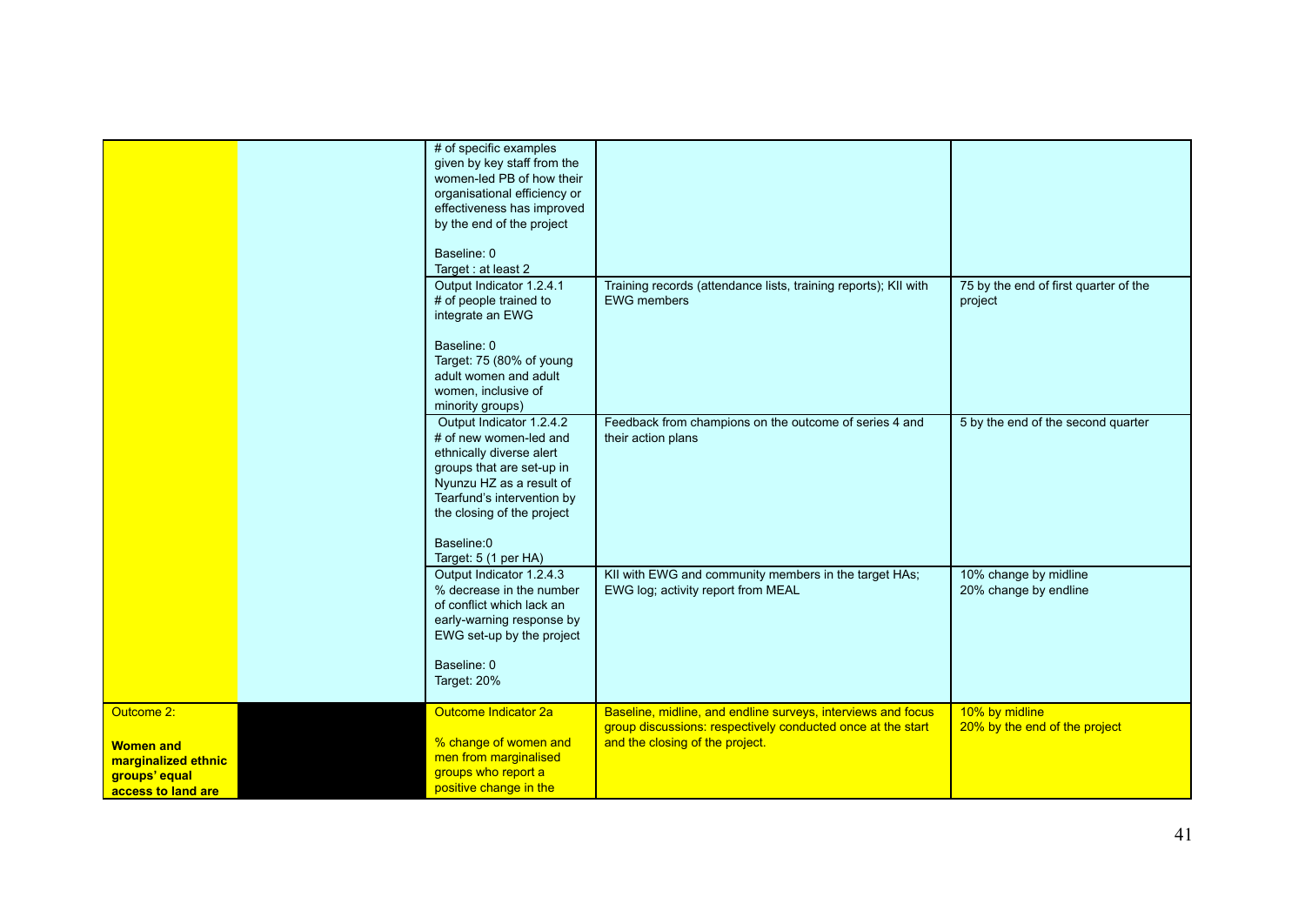| upheld in<br>Tanganyika, DRC. |                                                                                                                                                                                                                              | community's perspectives<br>in women's access to land<br>Baseline: 0<br>Target: 20%                                                                                                                                                                                            |                                                                                                                                                                |                                                                   |
|-------------------------------|------------------------------------------------------------------------------------------------------------------------------------------------------------------------------------------------------------------------------|--------------------------------------------------------------------------------------------------------------------------------------------------------------------------------------------------------------------------------------------------------------------------------|----------------------------------------------------------------------------------------------------------------------------------------------------------------|-------------------------------------------------------------------|
|                               |                                                                                                                                                                                                                              | Outcome Indicator 2b<br># of examples given by<br>women and members of<br>marginalised groups of<br>positive change in their<br>access to land as a result<br>of project activities<br>disaggregated by group,<br>location and gender<br>Baseline: 0<br>Target: 3 per location | Midline, and endline surveys, interviews and focus group<br>discussions: respectively conducted once at the start and the<br>closing of the project.           |                                                                   |
|                               |                                                                                                                                                                                                                              | Outcome Indicator 2c<br>% of men and women from<br>marginalized groups<br>(disaggregated by age) in<br>Nyunzu HZ who believe<br>that they and their families<br>will have a peaceful future<br>as a result of Tearfund's<br>intervention<br>Baseline: 0<br>Target: 50%         | Baseline, midline, and endline surveys, interviews and focus<br>group discussions: respectively conducted once at the start<br>and the closing of the project. | 20% by midline<br>50% by the end of the project                   |
|                               | Output 2.1<br>Non-violent land disputes<br>resolution mechanisms<br>inclusive of women from the<br>Twa and Bantu community<br>are established and<br>operationalized in 10 conflict<br>affected communities in<br>Nyunzu HZ. | Output Indicator 2.1.<br># of men and women in<br>conflict affected<br>communities in Nyunzu HZ<br>(disaggregated by age)<br>trained in conflict resolution<br>techniques focused on land<br>disputes<br>At least 50% of the<br>leadership in these dispute                    | Training database and training attendance lists<br>KII community members and local authorities                                                                 | 20 by the end of the first phase<br>100 by the end of the project |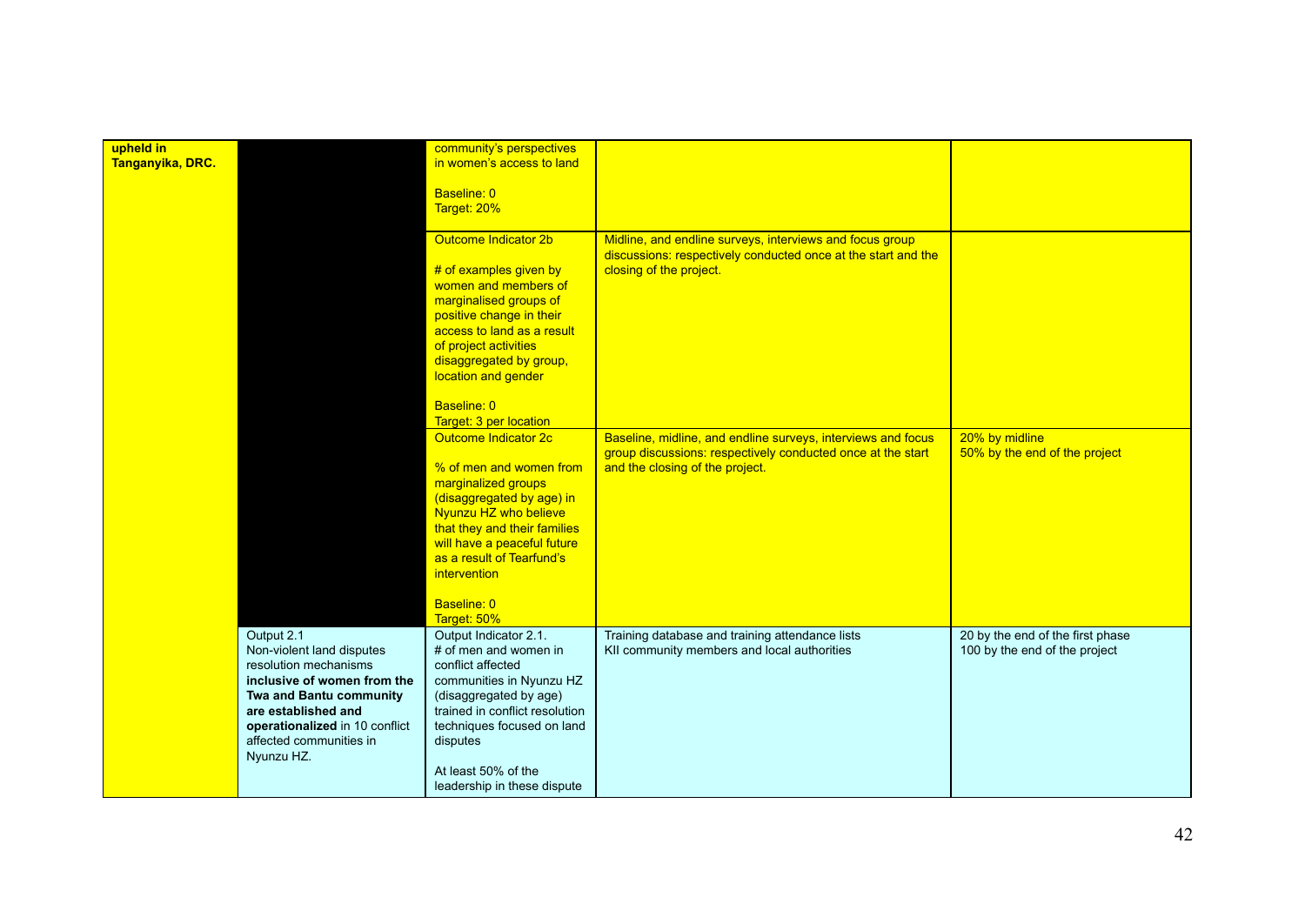| <b>Activities:</b>                | resolution mechanisms are    |                                                             |                                         |
|-----------------------------------|------------------------------|-------------------------------------------------------------|-----------------------------------------|
| 2.1.1. Conduct Land tenure        | women                        |                                                             |                                         |
| assessment study                  |                              |                                                             |                                         |
|                                   | Baseline: 0                  |                                                             |                                         |
| 2.1.2 Capacity building on        | Target: 100 people (90% of   |                                                             |                                         |
| land-governance sensitive         | women)                       |                                                             |                                         |
| to gender and ethnicity           | Output indicator 2.1.1.1     | Study report; ToR                                           | 1 study completed at the end of phase 1 |
|                                   | Land tenure study carried    |                                                             |                                         |
| 2.1.3. Organize ethnically        | out in the intervention area |                                                             |                                         |
| and gender diverse Multi          |                              |                                                             |                                         |
|                                   |                              |                                                             |                                         |
| stakeholders Consultation,        | Baseline: 0                  |                                                             |                                         |
| Dialogue, Awareness and           | Target: 1                    |                                                             |                                         |
| Information sessions (at the      | Output indicator 2.1.1.3     | KII, project report                                         |                                         |
| local and provincial level)       | % of women and men who       |                                                             |                                         |
|                                   | agreed with the procedure    |                                                             |                                         |
| 2.1.4. Set up of the RFC in 2     | of the land surveys          |                                                             |                                         |
| communities (institutional,       |                              |                                                             |                                         |
| spatial and legal framework)      | Baseline:0                   |                                                             |                                         |
|                                   | Target: 80% women and        |                                                             |                                         |
| 2.1.5. Develop/refine and         | 80% men                      |                                                             |                                         |
| validate land reform tools        |                              |                                                             |                                         |
| (local land charter, provincial   | Output indicator 2.1.1.4     | KII, project report                                         |                                         |
| Edict, ADRs (Alternative          | % of women and men who       |                                                             |                                         |
| Dispute Resolutions) and          | accepted the results of the  |                                                             |                                         |
| manual of procedures at the       | land surveys                 |                                                             |                                         |
| provincial and local levels that  |                              |                                                             |                                         |
| reflect principles of gender      | Baseline: 0                  |                                                             |                                         |
| justice, inclusion and diversity. |                              |                                                             |                                         |
|                                   | Target: 80% women and        |                                                             |                                         |
| 2.1.6. Participatory mapping of   | 80% men                      |                                                             |                                         |
| Community land (at village        | Output Indicator 2.1.2.1     | Activity report, attendance list; KII community members and | 50 by the end of phase 1                |
| level) inclusive of diversity     | # of man and women who       | local authorities                                           | 100 by the end of phase 2               |
|                                   | are capacity built on        |                                                             |                                         |
| (gender and ethnicity)            | inclusive land-governance    |                                                             |                                         |
|                                   |                              |                                                             |                                         |
| 2.1.7. Participatory              | baseline: 0                  |                                                             |                                         |
| enumeration of land rights and    | target: 100 (80% of          |                                                             |                                         |
| recordation in the RFC            | women)                       |                                                             |                                         |
|                                   | Output Indicator 2.1.2.2     | KII interviews with project participants; project reports;  | 90% at the close of the activity        |
|                                   | % of project participants    | pictures of the activity; signed list of capacity building  |                                         |
| 2.1.8. Issuing of land            | reporting an improved        | participants                                                |                                         |
| certificates                      | understanding of             |                                                             |                                         |
|                                   | land-governance which is     |                                                             |                                         |
|                                   |                              |                                                             |                                         |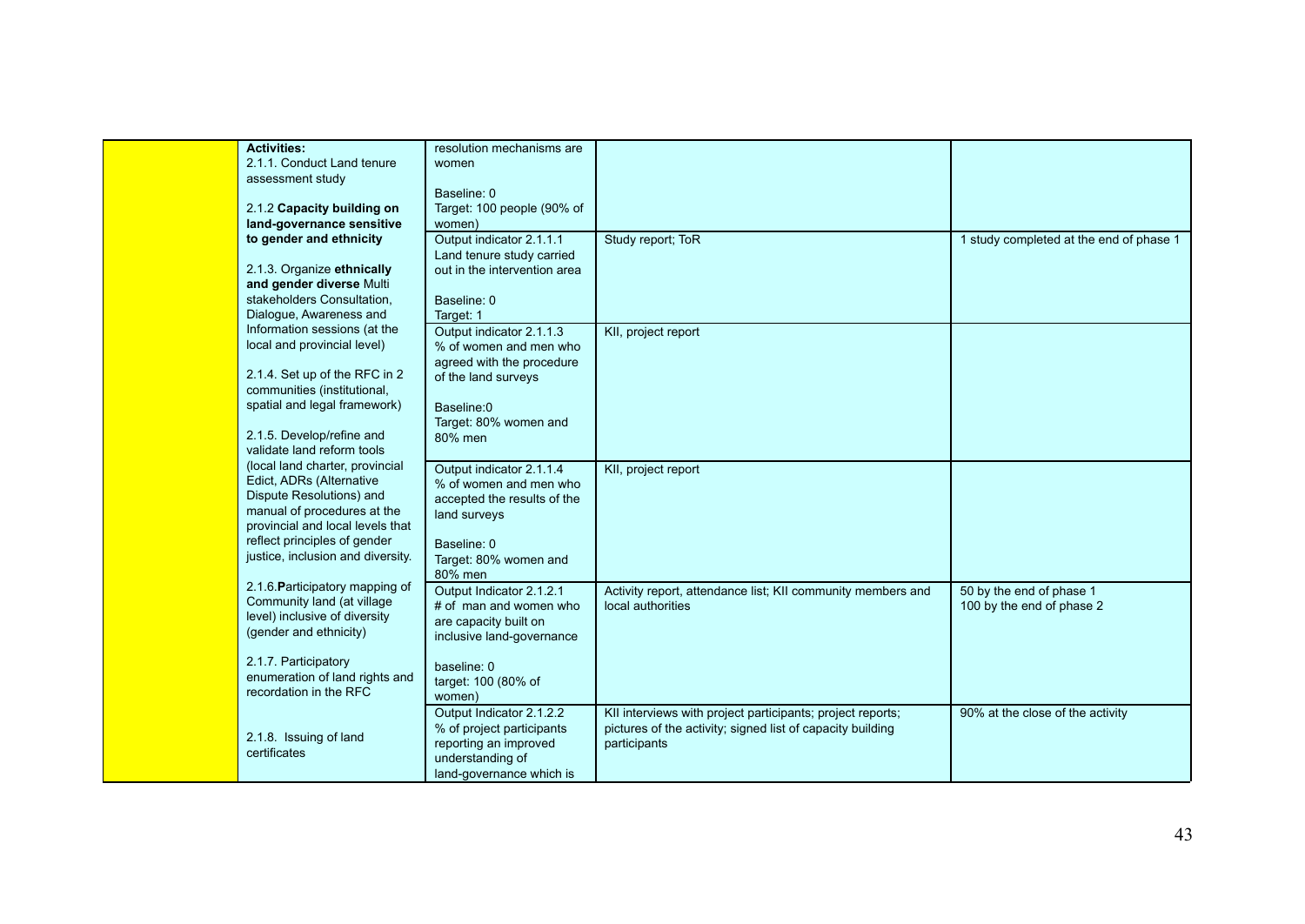| inclusive of gender and<br>ethnic diversity<br>Baseline: 0<br>Target: 90% (50% being<br>young-adult women and<br>adult women of diverse<br>ethnicity)                                                                                               |                                                                                                                 |                                                                                                                                                                                                                                                                                                         |
|-----------------------------------------------------------------------------------------------------------------------------------------------------------------------------------------------------------------------------------------------------|-----------------------------------------------------------------------------------------------------------------|---------------------------------------------------------------------------------------------------------------------------------------------------------------------------------------------------------------------------------------------------------------------------------------------------------|
| Output Indicator 2.1.3.1<br># of information, dialogues<br>and consultation sessions<br>organized at provincial and<br>local level<br>Baseline: 0<br>Target: 14                                                                                     | Activity report produced by the project manager<br>attendance list; KII community members and local authorities | 2 information sessions at provincial<br>level and local level by the end of phase<br>1 dialogue at local level by the end of<br>phase one<br>5 sensitization sessions by the end of<br>the phase 1 (local level)<br>14 information, sensitization and<br>dialogue sessions by the end of the<br>project |
| Output Indicator 2.1.3.2<br>% of women (from the Twa<br>and Bantu community)<br>disaggregated by age<br>attending dialogues,<br>consultations and<br>information session as<br>decision makers<br>Baseline: 0<br>Target: 50%                        | Activity report produced by the project manager<br>attendance list; KII community members and local authorities | 50% by the end of phase 1                                                                                                                                                                                                                                                                               |
| Output Indicator 2.1.3.3<br>% of attendees reporting<br>being better informed on<br>the LLC and RFC at the<br>close of the information<br>sessions (at the provincial<br>and local level)<br>Baseline: 0<br>Target: 90% (50% of which<br>are women) | KII, activity report                                                                                            | 90% by the end of the activity                                                                                                                                                                                                                                                                          |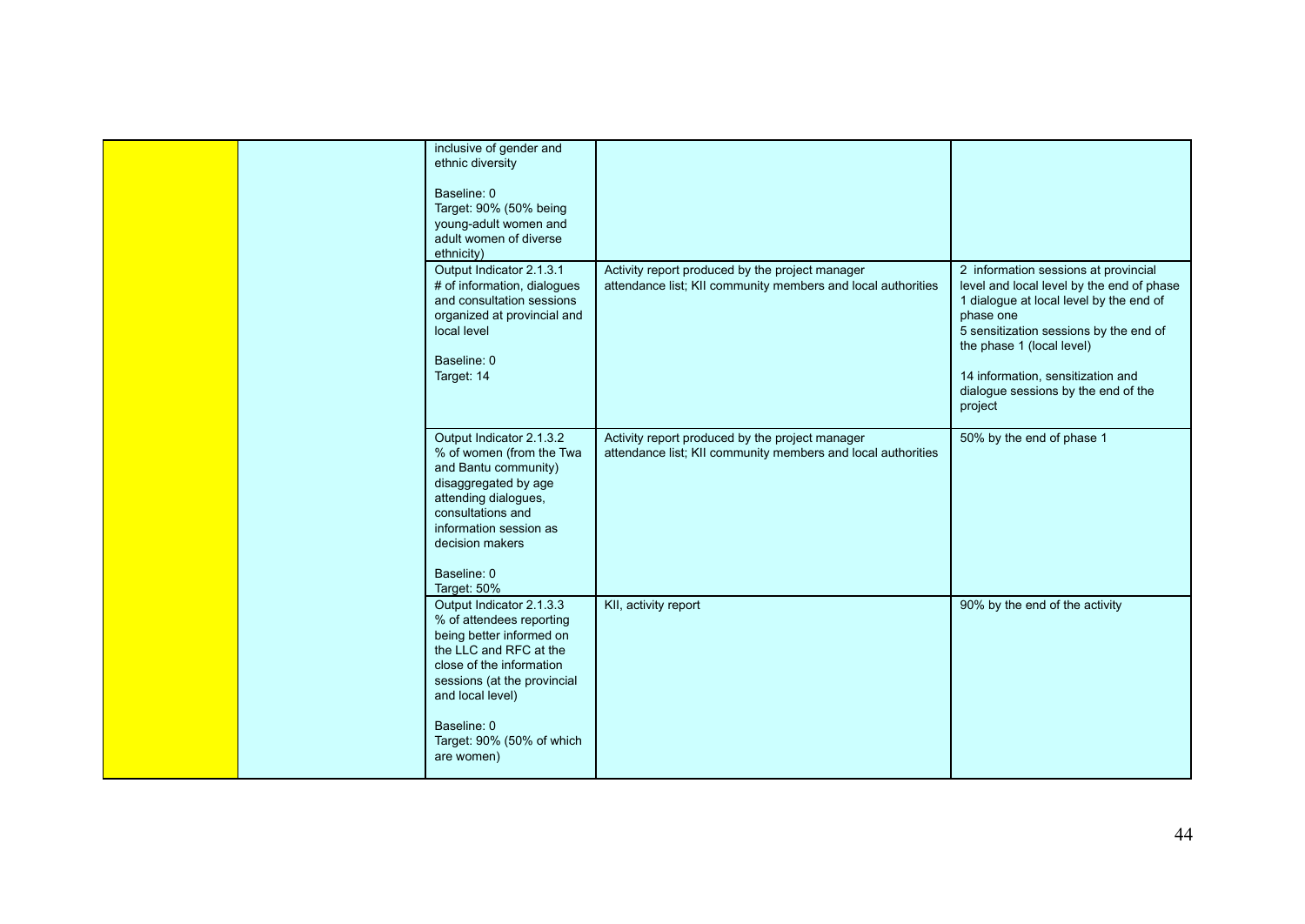|  | Output Indicator 2.1.3.4<br>% change of participants in<br>the consultation process<br>who find the consultation<br>process effective in<br>representing the interest of<br>marginalised individuals<br>and groups<br>Baseline: 0<br>Target: 30%                                                                                  | KII, activity report                                                                                                                        | 10% change by the end of Phase 1 and<br>30% by the end of the project                                                                                                                                                                                                        |
|--|-----------------------------------------------------------------------------------------------------------------------------------------------------------------------------------------------------------------------------------------------------------------------------------------------------------------------------------|---------------------------------------------------------------------------------------------------------------------------------------------|------------------------------------------------------------------------------------------------------------------------------------------------------------------------------------------------------------------------------------------------------------------------------|
|  | Output Indicator 2.1.4<br># of Community Land<br>Registry established and<br>functional<br>Baseline: 0<br>Target: 2                                                                                                                                                                                                               | Constitutive act signed by community members; KII<br>community members and local authorities                                                | 2 RFCs established by the end of<br>Phase 1                                                                                                                                                                                                                                  |
|  | Output Indicator 2.1.5.1<br># of land-reform gender<br>sensitive charters and edict<br>drafted and formally<br>instituted in conflict<br>affected communities in<br>Nyunzu HZ based on the<br>RFC (Registre<br>Foncier Communautaire)<br>approach piloted by<br>UN-HABITAT/CI-UCBC/CO<br><b>NAREF</b><br>Baseline: 0<br>Target: 2 | Charter and edict signed-off by grassroot actors<br>Edict signed by the governor<br>KII community members and local authorities             | by the end of Phase 1 development of<br>tools and validated<br>by Phase 2 tools are implemented in<br>the 2 pilot villages and dissemination is<br>done in 8 additional villages<br>by Phase 3 10 villages in total are<br>enforcing the Local Land Charter and its<br>tools |
|  | Output Indicator 2.1.5.2<br>% of women from the Twa<br>and Bantu community<br>(disaggregated by age)<br>who have validated the<br>land charter and edict<br>signed by the the governor                                                                                                                                            | List of members of the validation committee consulted to<br>draft the land charter and edict<br>KII community members and local authorities | 100% by the end of Phase 1 when the<br>tools are developed and validated                                                                                                                                                                                                     |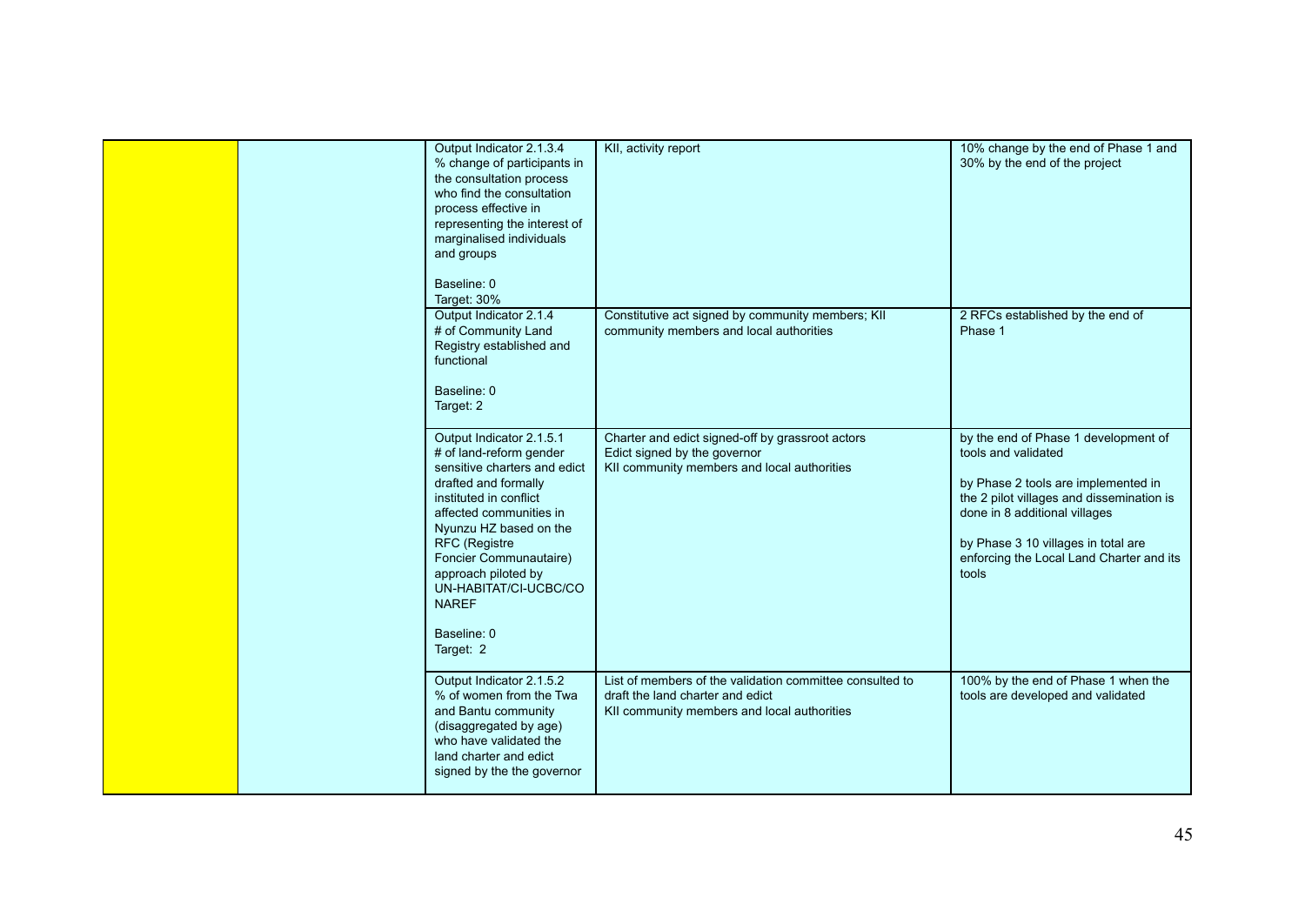| Baseline: 0<br>Target: 100%                                                                                                                                                                         |                                                                                                                                             |                                                                                           |
|-----------------------------------------------------------------------------------------------------------------------------------------------------------------------------------------------------|---------------------------------------------------------------------------------------------------------------------------------------------|-------------------------------------------------------------------------------------------|
| Output Indicator 2.1.6.1<br># of map produced and<br>validated in the 2 pilot<br>villages                                                                                                           | boundary map of 2 villages, KII community members and<br>local authorities                                                                  | 2 map by the end of phase 1                                                               |
| Baseline: 0<br>Target: 2 (1 map per<br>village)                                                                                                                                                     |                                                                                                                                             |                                                                                           |
| Output Indicator 2.1.6.2<br>% of women from the<br>Bantu and Twa group<br>(disaggregated by age)<br>part of the validation<br>committee of the boundary<br>map in the project's 2 pilot<br>villages | List of members of the validation committee consulted to<br>draft the land charter and edict<br>KII community members and local authorities | 100% by the end of phase 1                                                                |
| Baseline: 0<br>Table: 100%                                                                                                                                                                          |                                                                                                                                             |                                                                                           |
| Output Indicator 2.1.7.1<br># of land ownership<br>mapped in pilot villages,<br>enumerated and recorded<br>in the RFC                                                                               | Land ownership maps; KII community members and local<br>authorities                                                                         | 300 land ownership right mapped by the<br>end of Phase 1 and 700 by the end of<br>Phase 2 |
| Baseline: 0<br>Target: 700 amongst the<br>target population with 50%<br>of women land-owners                                                                                                        |                                                                                                                                             |                                                                                           |
| Output Indicator 2.1.7.2<br>% of committee members<br>reporting that their views<br>were taken into account<br>when developing their<br>village ownership-map                                       | KII with project participants from the project's pilot villages                                                                             | 90% by the close of Phase 1                                                               |
| Baseline: 0<br>Target: 90% (50% of<br>respondents are women)                                                                                                                                        |                                                                                                                                             |                                                                                           |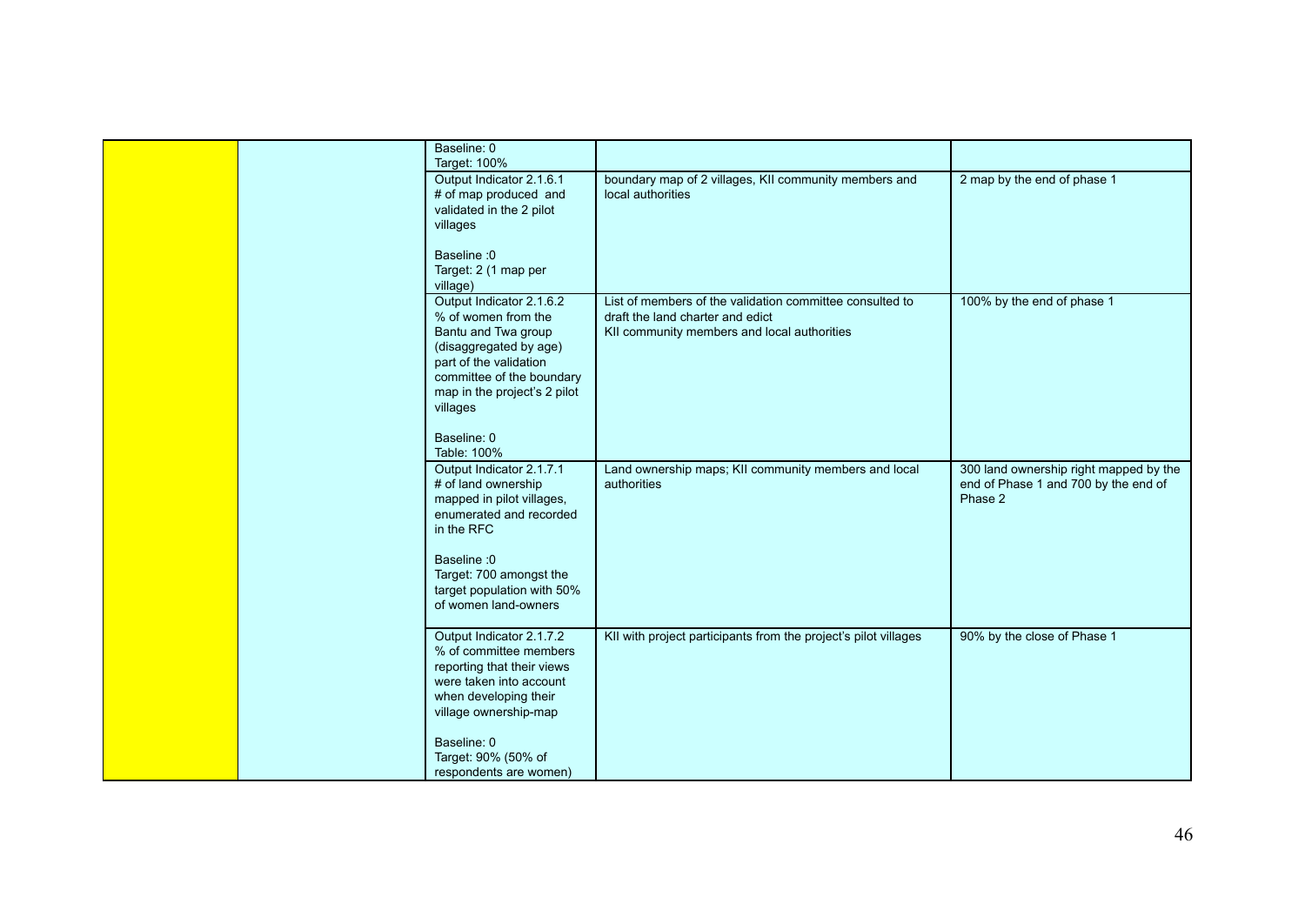|                                                                                                                                                                                                                                                                                                                                            | Output Indicator 2.1.8.1<br># certificate (disaggregated<br>by intervention area and by<br>gender) issued<br>Baseline : 0<br>Target: 500 of which 90%<br>delivered to women                                                            | Activity reports ; certificates; KII community members and<br>local authorities                                                                       | 500 certificate by the end of the project                                                                                                                                                                                                                                                                                                                                                                             |
|--------------------------------------------------------------------------------------------------------------------------------------------------------------------------------------------------------------------------------------------------------------------------------------------------------------------------------------------|----------------------------------------------------------------------------------------------------------------------------------------------------------------------------------------------------------------------------------------|-------------------------------------------------------------------------------------------------------------------------------------------------------|-----------------------------------------------------------------------------------------------------------------------------------------------------------------------------------------------------------------------------------------------------------------------------------------------------------------------------------------------------------------------------------------------------------------------|
|                                                                                                                                                                                                                                                                                                                                            | Output Indicator 2.1. 8.2<br>% of certificate recipient<br>who report the issuing of<br>land certificates was done<br>in a transparent and fair<br>manner<br>Baseine: 0<br>Target: 90% (50% of<br>respondents are women)               | KII with project participants from the project's pilot villages                                                                                       | 90% by the close of the project                                                                                                                                                                                                                                                                                                                                                                                       |
| Output 2.2<br><b>Existing PB steering</b><br>committees focused on<br>land-dispute that are<br>supportive of women's right<br>to land tenure and are<br>reinforced to resolve or<br>effectively address<br>land-disputes between Twa<br>and Bantu peoples group<br><b>Activities</b><br>2.2.1. Set up and<br>operationalize the Local Land | Output Indicator 2.2.1<br># of LLCs established in<br>the project areas by the<br>close of the project (in the<br>2 pilot villages and the 8<br>additional target villages)<br>Baseline: 0<br>Target: 10 (140 people,<br>50% of women) | Activity reports by project coordinator: each month<br>throughout the project<br>KII with PB actors in Nyunzu HZ: at mid-term and close of<br>project | by the end of Phase 1 LLC is<br>established in the 2 pilot villages (80<br>people are trained in the 2 pilot villages)<br>by Phase 2, LLCs are established in8<br>additional villages (60 people are<br>trained in 8 additional village)<br>by Phase 3. LLCC in total are<br>operational in the in 10 villages at the<br>closing of the project (140 people in<br>total are trained at the closing of the<br>project) |
| Committee (Steering<br>Committee)<br>2.2.2. Capacity development<br>of the members of the Local<br>Land Committee on Conflict<br>mediation, Gender Evaluation<br>Criteria, Continuum of Land                                                                                                                                               | Output Indicator 2.2.2<br>% of women represented<br>on LLC committees holding<br>a decision making role<br>Baseline: 0<br>Target: 90%                                                                                                  | Activity reports by project coordinator: each month<br>throughout the project<br>KII with PB actors in Nyunzu HZ: at mid-term and close of<br>project | by the end of Phase 3                                                                                                                                                                                                                                                                                                                                                                                                 |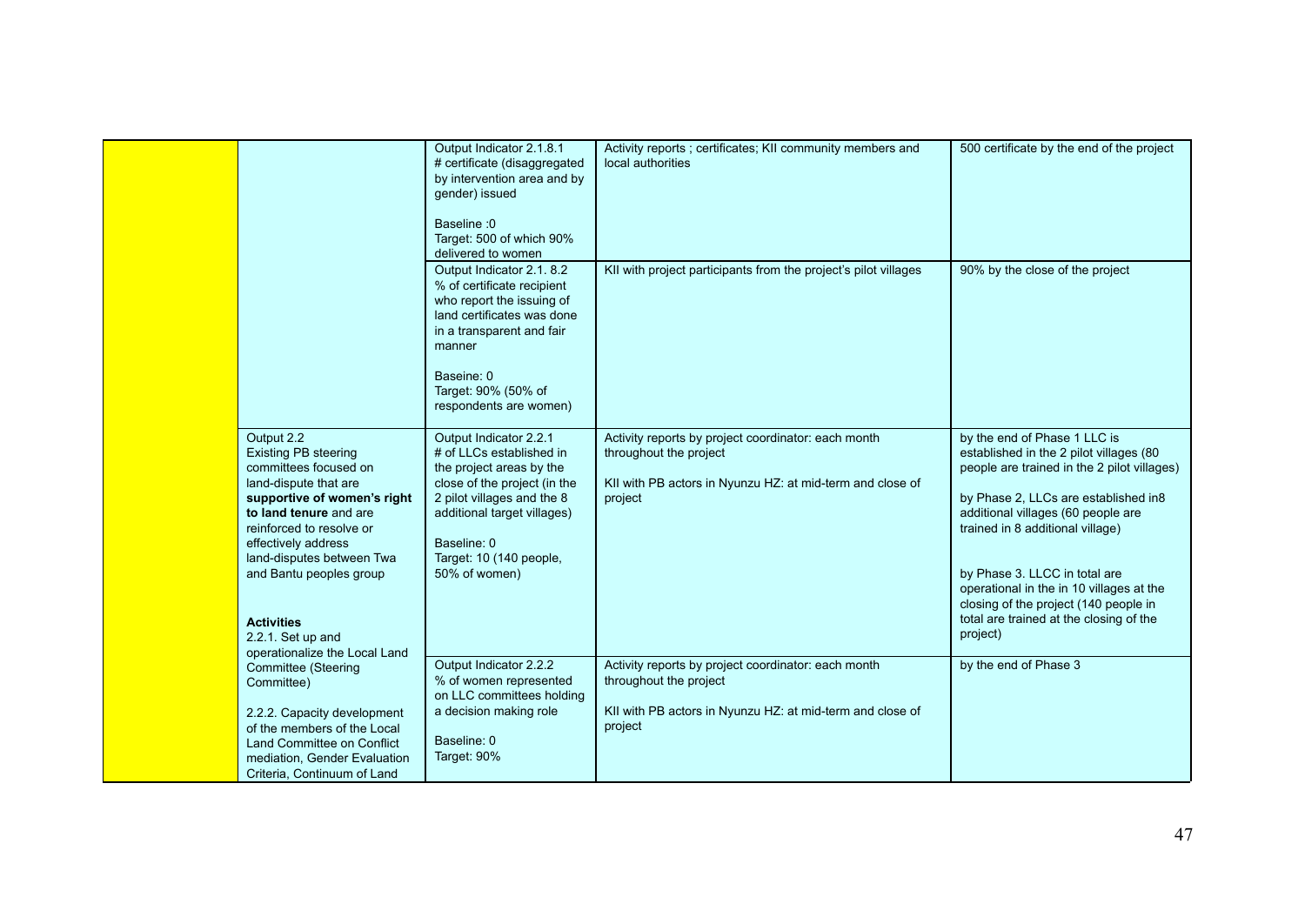| rights, land governance and | Output Indicator 2.2.2.1    | Activity reports by project coordinator: each month       |                                    |
|-----------------------------|-----------------------------|-----------------------------------------------------------|------------------------------------|
| Transparency                | % change in women and       | throughout the project                                    |                                    |
|                             | members of marginalized     |                                                           | by the end of Phase 2,             |
|                             | groups that believe the     |                                                           |                                    |
| 2.2.3. Organize land claims |                             | KII with PCs in Nyunzu HZ: at mid-term and the close of   | by the end of Phase 3.             |
| documentation and mediation | LLCs consider their cases   | project                                                   |                                    |
| sessions through the LLC    | fairly                      |                                                           |                                    |
| (local land committee)      | baseline: 0                 |                                                           |                                    |
|                             | Target: 20%                 |                                                           |                                    |
|                             | Output Indicator 2.2.2.2    | KII with trainees in the project's target villages        | 90% of by the close of the project |
|                             | % of trainees in peaceful   |                                                           |                                    |
|                             | transformation of           |                                                           |                                    |
|                             | land-disputes reporting an  |                                                           |                                    |
|                             | increased knowledge in      |                                                           |                                    |
|                             | conflict transformation and |                                                           |                                    |
|                             | responsible land            |                                                           |                                    |
|                             | governance.                 |                                                           |                                    |
|                             |                             |                                                           |                                    |
|                             | Baseline:                   |                                                           |                                    |
|                             | Target: 90% (50% of which   |                                                           |                                    |
|                             | are women)                  |                                                           |                                    |
|                             | Output Indicator 2.2.3.1    | Activity reports by project coordinator: each month       | 10 by the end of phase 1           |
|                             | # of examples given by      | throughout the project                                    |                                    |
|                             | women and members of        |                                                           |                                    |
|                             | marginalised groups of      | KII with PB network members in Nyunzu HZ: at mid-term and |                                    |
|                             | land disputes that have     | close of project                                          |                                    |
|                             | been resolved fairly taking |                                                           |                                    |
|                             | notice of their interests   |                                                           |                                    |
|                             | since the start of the      |                                                           |                                    |
|                             | project                     |                                                           |                                    |
|                             |                             |                                                           |                                    |
|                             | Baseline: 0                 |                                                           |                                    |
|                             | Target:1 per location       |                                                           |                                    |
|                             | Output Indicator 2.2.3.2    | KII with project participants in target communities;      | 10% change by midterm and 30% by   |
|                             | % decrease in land-dispute  | land-dispute logs and registers in target communities;    | the end of the project             |
|                             | by the close of the project |                                                           |                                    |
|                             |                             |                                                           |                                    |
|                             | Baseline: 0                 |                                                           |                                    |
|                             | Target: 30%                 |                                                           |                                    |
|                             |                             |                                                           |                                    |